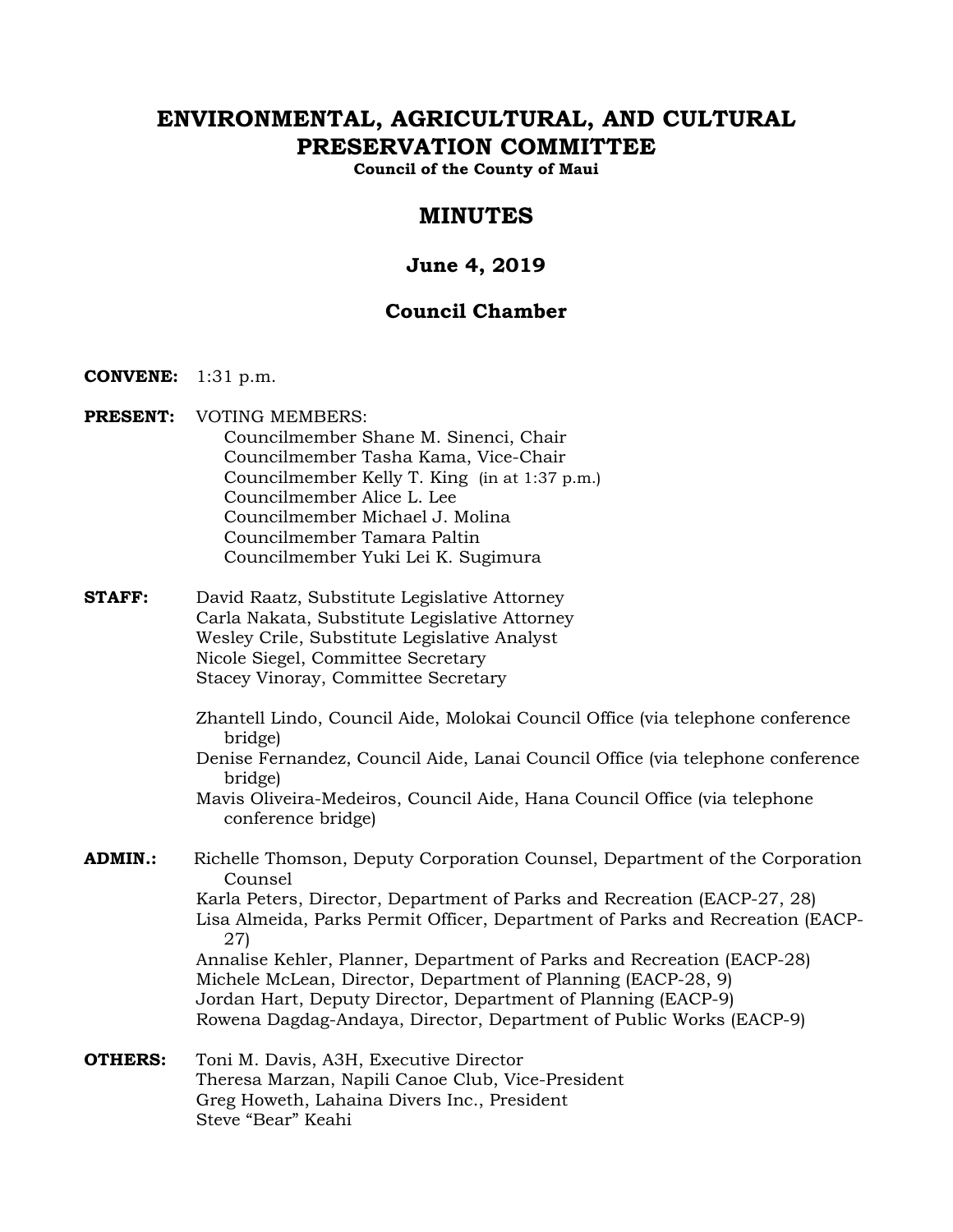#### **June 4, 2019**

 Nori Tihada, Napili Canoe Club, Paddling Coach Tiare Lawrence Mike Tihada Colin Delos Reyes Eugene Tihada, Napili Canoe Club Anuhea Naki Morgan Montgomery Vernon Kalanikau Makalapua Kanuha Bancaco, Napili Canoe Club Roselle Bailey Kalei Kauhane Junya Nakoa Kekai Keahi Kaimana Brummel Susan Dils, Lahaina Canoe Club Walker "Boy" Kawika Crichton, Lahaina Canoe Club, Vice-President/Keiki Coach Maila Crichton, Lahaina Canoe Club Lanea Crichton, Lahaina Canoe Club Brasil Ruiz-Cockett, Lahaina Canoe Club Kupono Smith-Dapitan, Lahaina Canoe Club Megan Miller, Lahaina Canoe Club Kasey Toulze, Lahaina Canoe Club Christian Clarion, Lahaina Canoe Club Shadd Blando, Lahaina Canoe Club Sydney Snyder, Lahaina Canoe Club Lani Kane, Kahana Canoe Club Kesa Stoddart, Kahana Canoe Club Katie Folio, Lahaina Canoe Club Cameron Jacome Archie Kalepa Faavae Maluia Jeremy Stoddart Jeremy Delos Reyes, Lahaina Canoe Club Levi Delos Reyes Aina Kohler Ehukai Keomaka, Lahaina Canoe Club Francisco Jimenez Salgado, Kahana Canoe Club Danielle Kuck, Kahana Canoe Club, Board Member Kapali Keahi Kelli Keahi Strider Kernick Shannon I`i

Others (95)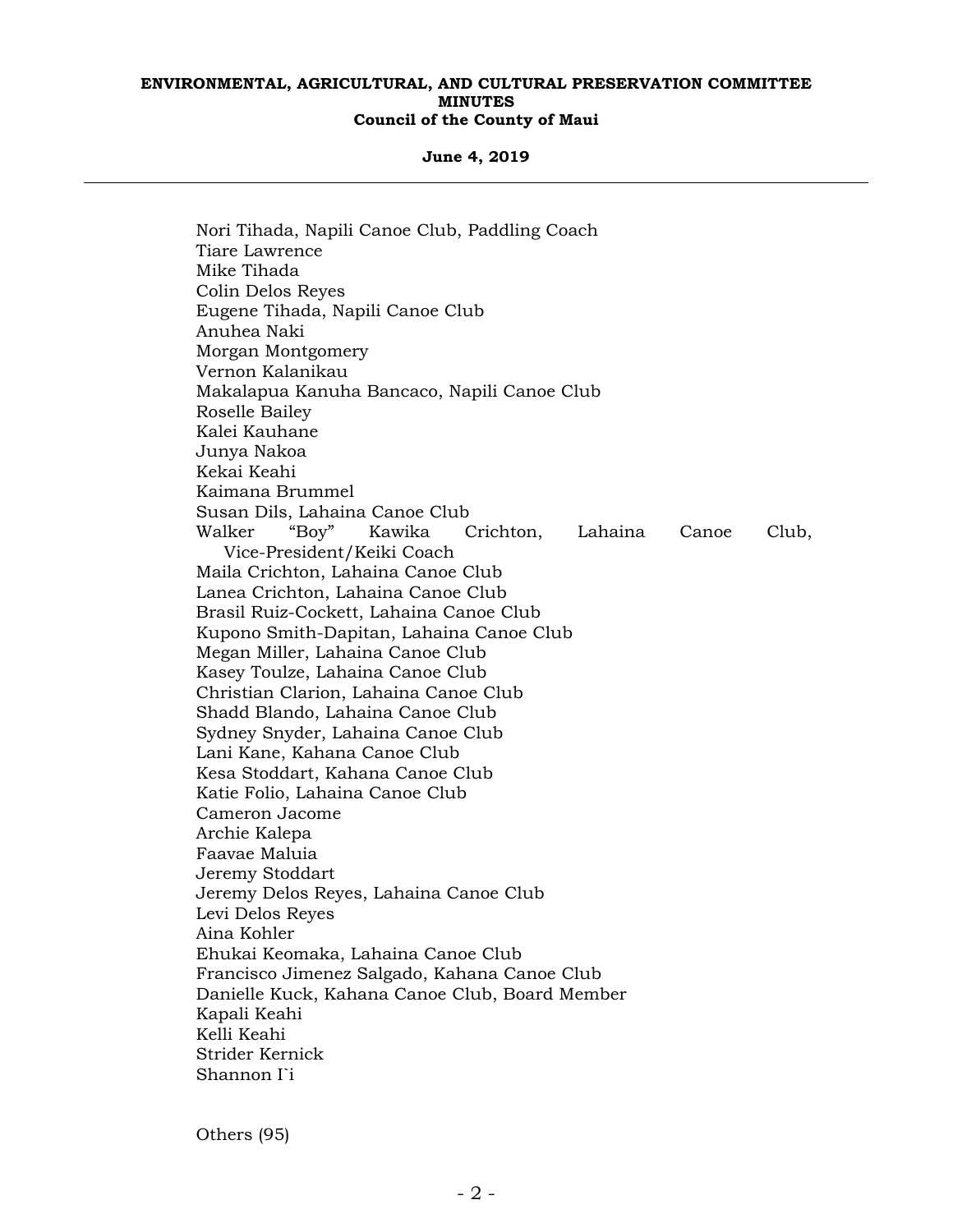**June 4, 2019** 

**PRESS:** *Akaku: Maui Community Television, Inc.*

--------------------------------------------------------------------------------------------------------

CHAIR SINENCI: . . . *(gavel)* . . . Aloha kakou.

AUDIENCE: Aloha.

CHAIR SINENCI: And welcome to the Environmental, Agricultural and Cultural Preservation Committee meeting. It's June 4, 2019 and it's 1:31 p.m. I'll ask the meeting to come to order. I'm Shane Sinenci the Committee Chair. But before we progress, may I ask that everyone silence all cell phone ringers and other noisemaking devices please. Thank you. Introductions, we wanted to introduce Committee Vice-Chair Tasha Kama.

VICE-CHAIR KAMA: Aloha, Chair.

CHAIR SINENCI: Aloha. Member Tamara Paltin.

COUNCILMEMBER PALTIN: Aloha, Chair.

CHAIR SINENCI: Aloha. Member Alice Lee.

COUNCILMEMBER LEE: Konnichiwa, Chair.

CHAIR SINENCI: Konnichiwa. Member Mike Molina.

COUNCILMEMBER MOLINA: Aloha, Mr. Chairman.

CHAIR SINENCI: And Chair King.

COUNCILMEMBER KING: Aloha, good afternoon.

CHAIR SINENCI: Aloha. From the Department of Corporation Counsel, we have Ms. Richelle Thomson, welcome. And from the Director of Parks and Recreation, Ms. Karla Peters, aloha, and also Ms. Lisa Almeida, aloha. As far as Staff, we have Mr. Wesley Crile, Nicole--where's Nicole--Siegel, thank you. We also have, who else we have, Carla Nakata, and Stacey Vinoray, welcome. Okay. So, at our District Offices, we have Mavis Oliveira-Medeiros in Hana, Ms. Denise Fernandez at our Lanai District Office, and Ms. Zhantell Lindo at the Molokai District Office. Today, everybody, we have three items, EACP-27, Prohibiting Commercial Ocean Recreational Activity at Hanakao`o Beach Park, EACP-27, Cultural Designation for Hanakao`o Beach Park, and EACP-9, Sustainability and Restoration of Traditional Hawaiian Fishponds. For testimony, for individuals testifying in the Chamber, please sign up at the desk just outside the Chamber door. If testifying from one of the remote testimony sites, please sign up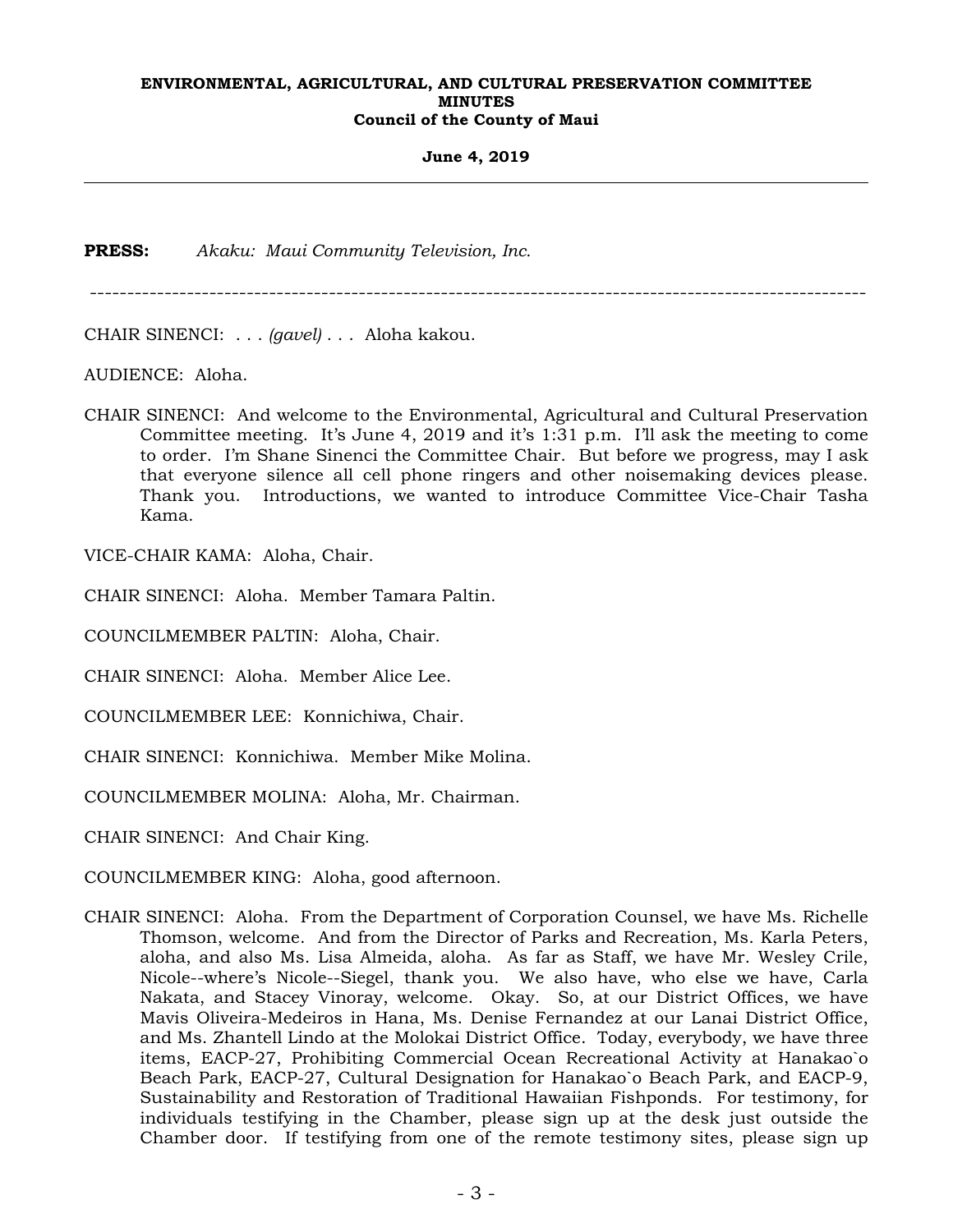**June 4, 2019** 

with District Office Staff. Testimony will be limited to the items on the agenda today. Pursuant to the Rules of the Council, each testifier will be allowed to testify for up to three minutes per item. When testifying, please state your name and the name of any organization you may be representing. Pursuant to the Rules of the Council, if you are a paid lobbyist, please inform the Committee. We established a connection to the Council District Offices. And today, because we have so many testifiers today, if some of the children wanted to come up as a group, you may, and just come down to the mic. You just have to state your individual names for the record. Okay. So, Staff, can we call the first testifier to the podium?

MR. CRILE: Chair, the first to testify is Toni Davis, on behalf of A3H, and followed by Theresa Marzan, of Napili Canoe Club.

## *. . . BEGIN PUBLIC TESTIMONY . . .*

MS. DAVIS: Aloha, Chair Sinenci, Vice-Chair Kama, and Members of the Committee. Thank you for this opportunity to testify. My name is Toni Marie Davis, and it's been my honor to serve as the Executive Director of the Activities and Attractions Association of Hawaii for 22 years. More than half of our members operate within Maui County, and Maui CORA operators are some of the smallest owner operator, many of which have been in business for over 25 years. And I respectfully ask that you defer this bill as it's not complete. There's two viable solutions that I can see. The first is to amend the bill to address the displaced companies and note that they will be permitted to another suitable County park. And the second is to bring the stakeholders together, the canoe club, the commercial activity permittees, the lifeguards and the residents that use the park to come up with solutions for real issues. The second of these is more challenging, but will bring the community closer, as opposed to being at odds, and bowing down to harassment and anti-commercial sentiment. It's the better solution, as it respects the large amount of resources spent to set up our current County park permitting system, which addresses capacity, environment, and user group impacts. I was very surprised by this bill. I used to be a paddler for many, many years. And having been a paddler, I know that there's a lot, a huge downtime between morning and night practices, and I know that the scuba people that are permitted there, they park, they walk across the beach, and they're underwater most of the time. Granted, my canoe club was not, I was Malama Ula and Kihei Canoe Club. Kihei Canoe Club, then Malama Ula, which I think now is Wailea. But Hanakao`o is a big park, lots of parking, lots of space. So, I didn't understand what the problem was. So, I called Parks, lots of different numbers at Parks, nobody returned my calls. There's no way to call the canoe clubs. Napili's the only one that had a phone number and it was disconnected. So, I look forward to hearing your testimony and understanding better. I did called Tamara, Councilperson, who I so grateful for your candor and your time, and I also spoke with a few operators. And what I was told and what I came up with is that there's a small number of individuals that have been harassing commercial operators and their guests. Police were called several times as these people threatened physical harm. Many of the operators have chosen to go elsewhere to avoid bullying,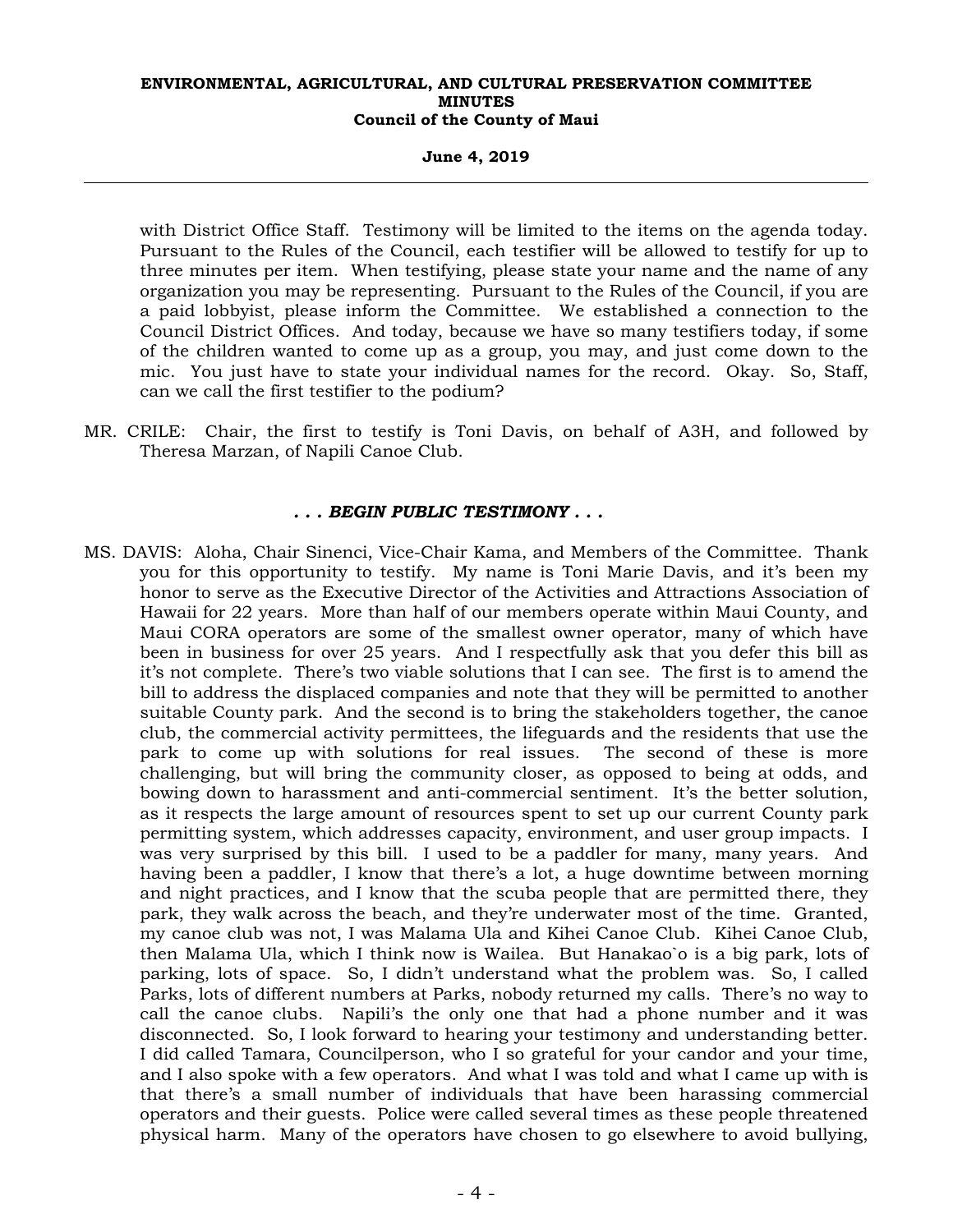#### **June 4, 2019**

and this anti-commercial sentiment is a reflection of a larger problem. The current ratio of visitors to residents, which exceeds the Maui County Plan, please do not penalize these few businesses as a result of a much larger issue, while also bowing down to inappropriate behavior. This bill will force permitted businesses out of business. Government's role is to enable growth and vitality for all. These are small, small operators. Visitors in an unorganized, unsupervised capacity cause an increased conflict detriment and safety --

CHAIR SINENCI: Wrap up.

MS. DAVIS: --hazard, whereas, with a commercial operator, there's a supervised entry into these areas. Rules can be recited, guests can follow-up. There's an opportunity to teach, educate respect for the environment, and culture. They pay --

CHAIR SINENCI: Thank you.

- MS. DAVIS: --usage fees for the County, the privilege to use this park. They also watch over and protect these resources while existing customers and non-customers. Thank you so much. I'm sorry I went over.
- CHAIR SINENCI: Thank you, Ms. Davis. Members, any questions for Ms. Davis? Seeing none, thank you for your testimony.
- MS. DAVIS: Can I state one other thing? I included in the packet, the Department of Health brochure at the front. Thanks.
- CHAIR SINENCI: Thank you. Staff, our next testifier?
- MR. CRILE: Next testifier is Theresa Marzan, testifying on EACP-27, followed by Greg Howeth.
- MS. MARZAN: Aloha, my name is Theresa Marzan, I'm also the Vice-President of Napili Canoe Club. I'm originally from Oahu where commercial activity has basically taken over the entire island. But when I moved to Maui in 1992 and joined Napili Canoe Club, it was what helped me create long-lasting relationships. At 12 years old, I remember our coaches making us swim out all the way to lanes three and four to do a swim test where we had to tread water for 30 minutes. Imagine 20-plus kids in the water. Now, that is nearly impossible to do. You have tourists on their standup boards that don't know what they're doing, that rent from the Hyatt and other companies. You have scuba divers who don't necessarily use proper flag or safety protocols everywhere in the area, not to mention, the little jetty boats zooming at high speeds back and forth to take out tourists to the jet ski platform or their parasailing trips, and numerous boats going by for their sunset cruises. There's so many selfish acts from these outside commercial businesses that don't necessarily help take care our beach. This is what needs to be eliminated from operating at Hanakao`o Beach Park. We need to, and we're going to protect one of the last beaches on the west side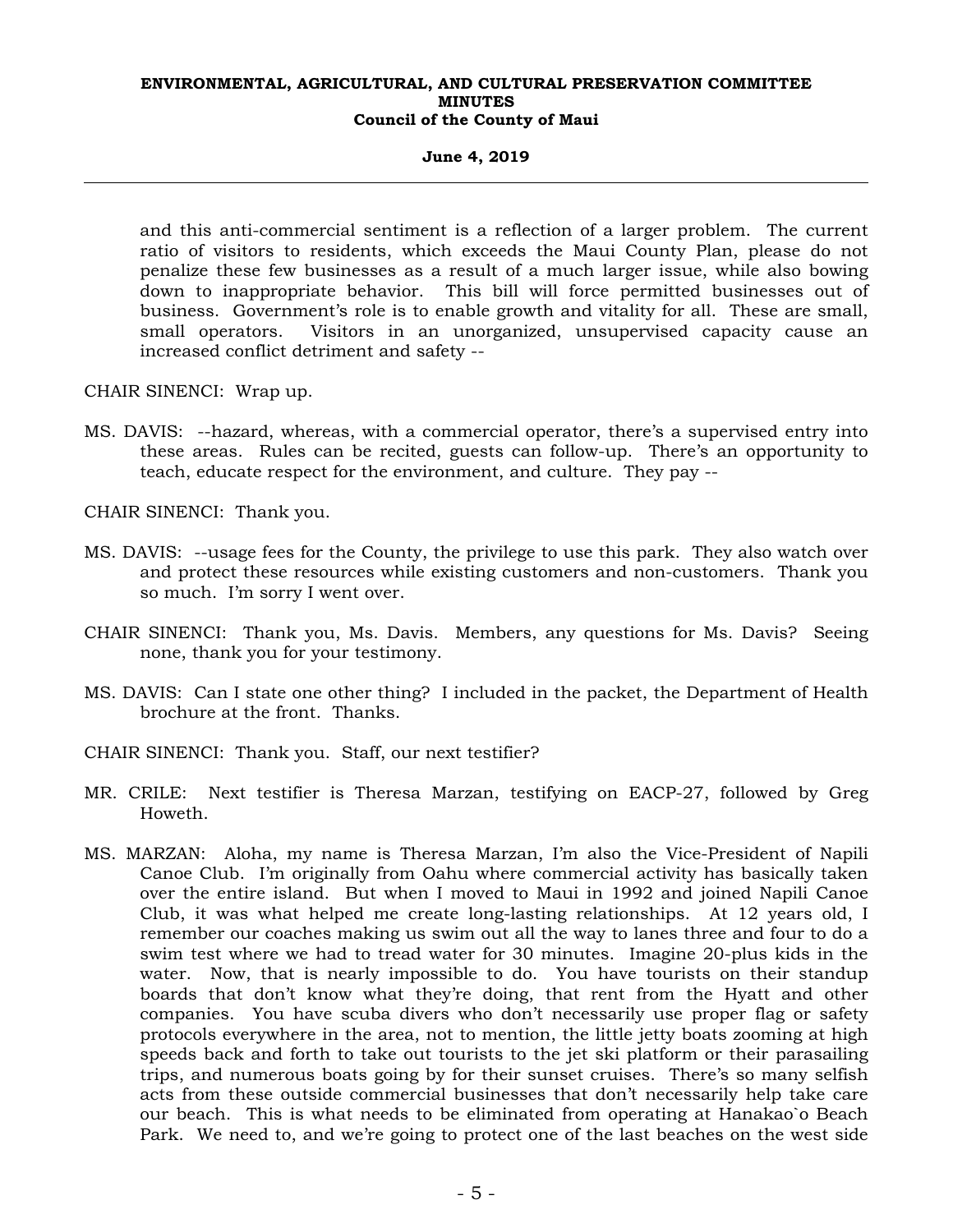#### **June 4, 2019**

where our children, especially mine, love to go to. This is where we practice our Hawaiian culture, through outrigger canoeing. This is our beach, and please don't take it away from us. It's where our community raise our children, it's where our children first learn how to swim, fish, dive, paddle canoe, and so much more. This beach needs us. It needs our children who are the next generation. We need to protect this beach because one day our children will be able to teach their children all the cultural things that I have learned there. Mahalo for your time.

- CHAIR SINENCI: Mahalo, Mr. Crile? Members, any questions for Ms. Marzan? We have a question for you, Ms. Marzan. Member Paltin?
- COUNCILMEMBER PALTIN: I just wanted to clarify, you know, this bill up, it won't do anything for the Hyatt SUP rentals --

MS. MARZAN: Right.

- COUNCILMEMBER PALTIN: --it's specifically for commercial ocean --
- MS. MARZAN: Commercial, yes.
- COUNCILMEMBER PALTIN: --recreational, that the County gives out. So, I didn't want to have a misunderstanding.
- MS. MARZAN: Yes, thank you.
- COUNCILMEMBER PALTIN: Okay. Thanks.
- CHAIR SINENCI: Thank you. Before we go on to our next testifier, can we hold our applause until the end? Thank you. Mr. Crile?
- MR. CRILE: Our next testifier is Greg Howeth, testifying on behalf of Lahaina Divers Incorporated, to be followed by Steve Keahi.
- MR. HOWETH: Thank you for the opportunity to testify today. My name is Greg Howeth. I'm the President of Lahaina Divers. We're a scuba diving company that was founded in 1978 in Lahaina, and we've been operating in the beaches and in our Hawaiian waters ever since. There's a couple of issues that I have with the bill. I think that when we're talking about community-based solutions, it's usually best if the community actually gets together. I recognize there's an awful lot of activity happening, and I think as it's already been pointed out that there may be some issues that aren't going to be addressed in what's being done here. But there are things that the Parks Department can do right now with regard to time constraints on permits, things of that nature, to allow certain times during the day because I think as, my daughter paddles and normally her practices are either in the morning or in the afternoons, during the midday not so much. One of the things we also need to keep in mind is that our CORA services, they're not just for visitors. Scuba diving is a little bit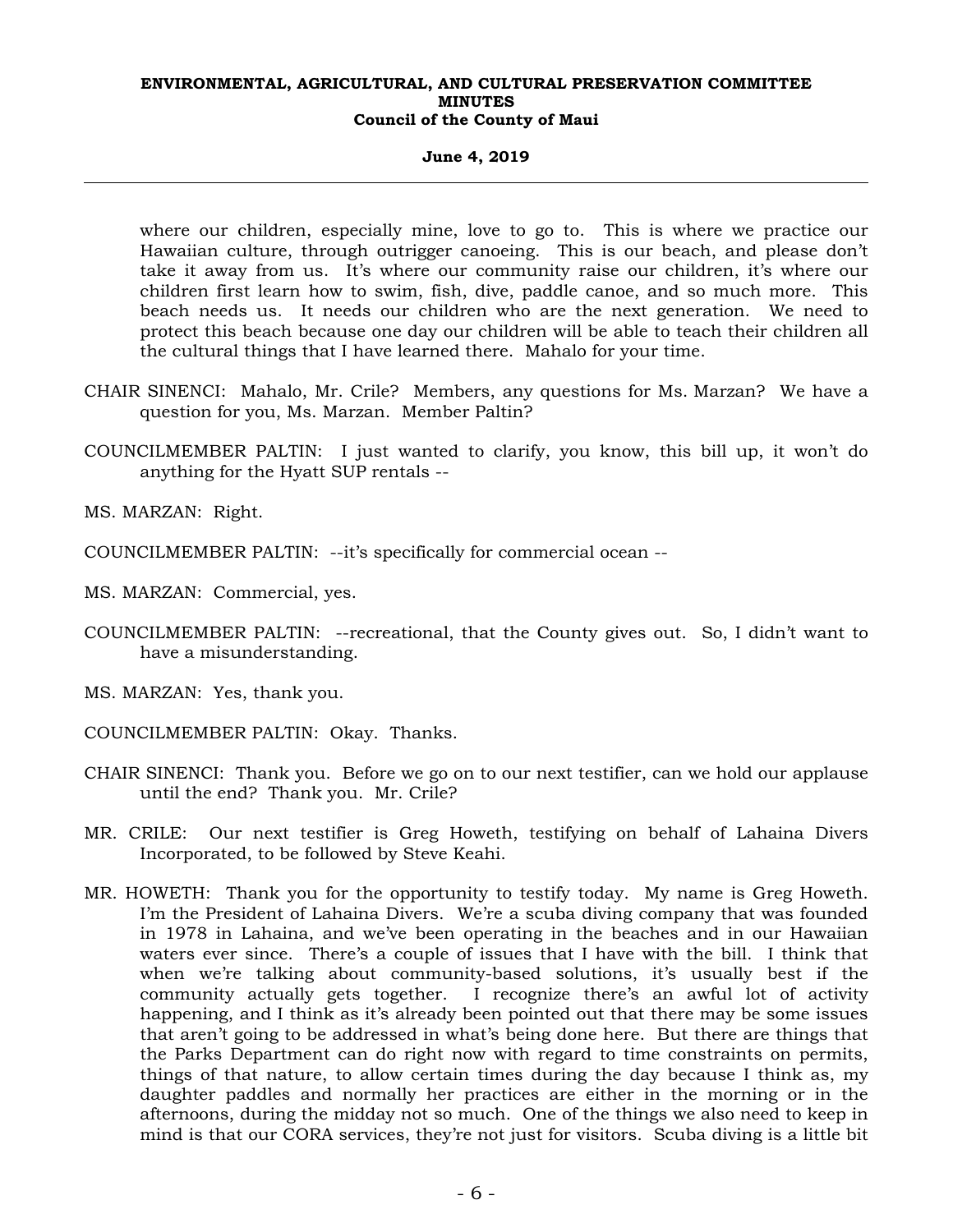**June 4, 2019** 

different than any other ocean recreation activities in that you can't just go buy scuba equipment and teach yourself. You can't go with your friends and have a friend teach you. You must go with an instructor. You're dealing with life support equipment, and as such, you need professional training. That's slightly different than surfing, standup paddling, and the other ocean recreation activities that are currently governed under the CORA permits. Being also a charter boat captain, we're very cautious and recognize the number of people and the activities around Canoe Beach and I do think that we need to look at potentially talking with both either the Army Corps of Engineers and the Coast Guard about extending our lanes. I've seen my daughter paddling, I've seen, well we have the chase boats that are going with the paddlers, we've also had private recreational boaters who don't understand coming in really close to where our kids are doing the exchanges and things like that. By extending some of those water lanes further out into the ocean, I think we can get a better buffer zone between boating activities, which is what you're I think also trying to address, though not with this bill because the boating activities that happen off Kaanapali Beach are governed under the Department of Boating and Ocean Recreation. So, I just wanted to put some solutions and some suggestions. But as I think it's been echoed from Toni, I would ask that you keep in consideration what it might mean to put some of these businesses out of business when you're talking about activities that don't just serve visitors, but also serve our kamaaina. Mahalo.

- CHAIR SINENCI: Mahalo, Mr. Howeth. Members, any questions for our testifier? Seeing none, thank you for your testimony. Mr. Crile?
- MR. CRILE: Our next testifier is Steve Keahi, to be followed by Nori Tihada.
- MR. KEAHI: Aloha, guys. They call me Bear; everybody knows me by Bear. I know Shane, how you doing, bro?

CHAIR SINENCI: Bear, aloha.

MR. KEAHI: I've been paddling since 1974. I've paddled with this certain club for 28 years. We moved so many times because every time a hotel build up, we get kicked off that beach, get another hotel build up, kicked off that beach. Canoe Beach is the last resort. It's basically like the wild, wild west now. All the commercial guys come down there because it's the easiest access for them. I know DOBOR gives the license from, I think it's from Kihei down to, what is that, Kapalua? They have all that area to use or utilize as for diving purposes. All we ask is this small little area. I know County does…supposedly canoe paddling is a Hawaii sport, right? We are not supported by anything. You guys pay for skateboard parks, baseball fields, football fields. And then, this is the only sport that from the grandkids to the great grandparents paddle the same sport in the same day. All we ask is for this little spot that we don't have to worry about kids paddling to divers, standup boarders, or anything else like that. It's the safety for both sides, the public or the commercial guys, and for the kids. That's all we ask for is that. And it's plain and simple, straight up that's what we need is that small area. That's all I get for say. Thank you.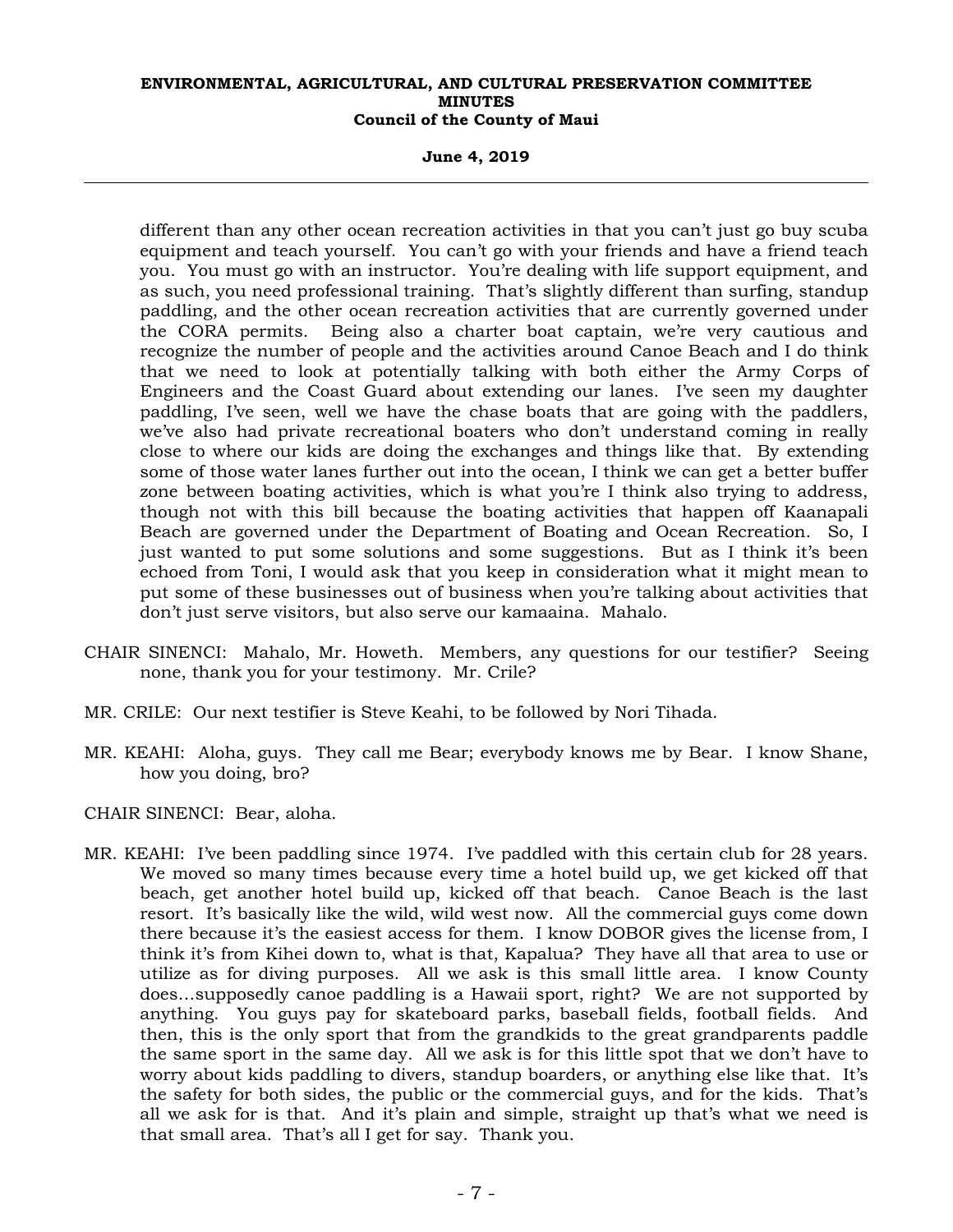#### **June 4, 2019**

CHAIR SINENCI: Mahalo, Mr. Bear.

MR. KEAHI: How's it going.

- CHAIR SINENCI: Members, any questions? Seeing none, thank you for your testimony. Mr. Crile?
- MR. CRILE: Our next testifier is Nori Tihada, testifying on EACP-27 on behalf of the Napili Canoe Club, followed by Tiare Lawrence.
- MR. N. TIHADA: Aloha, Chair, aloha, Council, aloha everybody in the Chamber. My name is Nori Tihada. I'm a coach at Napili Canoe Club, as well as resident of Lahaina. First of all, I just going go into a little history following up on what Bear talked about. Lahaina Canoe Club was founded in the late '50s, Kahana mid '70s in Kahana, the Naleieha family, and then Napili Canoe Club in 1976. At that time, Napili Canoe Club was in Napili Bay, Kahana Canoe Club was right where Pohailani is now. During that time, and they, we were there for several years and we eventually got pushed out due to the resorts and stuff. So, from Napili Bay, Napili Canoe Club went to Honolua Bay, which turned into a reservation, then went to Flemings, then went to Canoe Beach, through the reconstruction of Canoe Beach moved to Mala and then moved back to where we are now. Same thing with Kahana, they moved several areas and they're at Canoe Beach too now, along with Lahaina. Like Bear said, this is the last place we have. All we asking is to keep what we have left. We not asking for anything more. As a resident of Lahaina, we seen, and I seen our town go from two lanes with no streetlights, to the first streetlight on Lahainaluna Road, to what we have today. A lot has changed, a lot has changed in Lahaina. And what we have now, what we have left is Wahikuli Beach, Sandbox along with Canoe Beach. For our canoe paddlers, but more importantly our community, yeah, to go down and not worry about any commercial activities, not…okay, this is the whole situation. We got pushed out already from the hotels. Understand that we do get jobs from the hotels. But we cannot go to Kaanapali anymore. We cannot go to Napili anymore. We cannot go to a lot of areas in Lahaina. There may be beach access, but there's no parking. So, we limited to Wahikuli Beach, Sandbox, Canoe Beach, Launiupoko if you get one south swell there's no way you can get in there. So again, the tourist industry, which we aloha, we aloha everybody. They have everything else. We cannot, if I wanted to make a first birthday, I cannot go to Kaanapali. I'm limited, we're limited. With that said, I one coach, I always ask, tell our children this, there's three types of people in this world, and the kids going smile when I say this, people who make things happen, people who watch things happen, and people who wonder what happened. I choose to be the person that makes things happen. And my question to them, is who are you? Looking at you guys, obviously in your position, you guys people who make things happen. Please pass this bill. Aloha. Thank you.
- CHAIR SINENCI: Mahalo, Mr. Tihada. Members, we have a question. Mr. Tihada? He ninau. Nori, Member Kama has a question.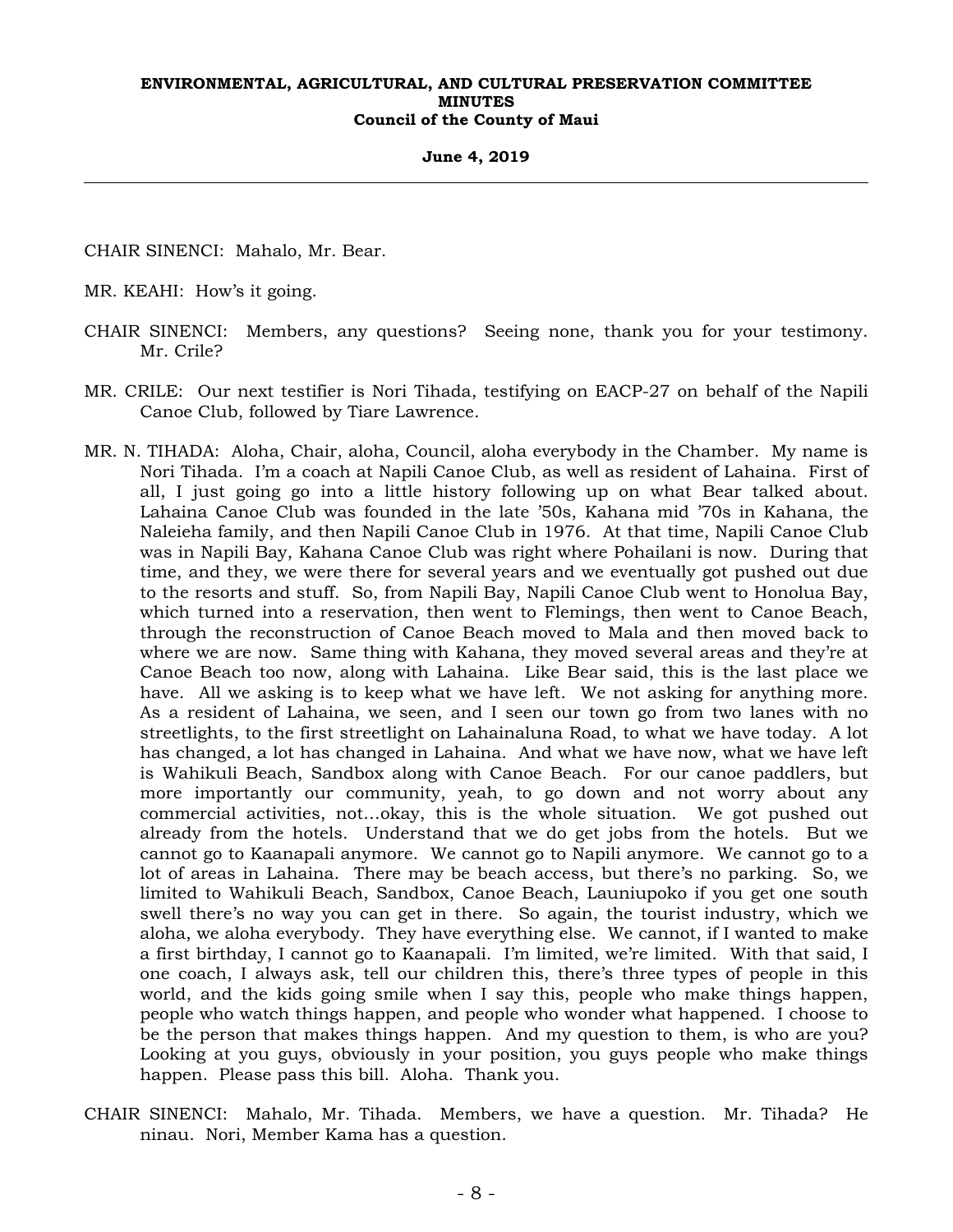**June 4, 2019** 

- VICE-CHAIR KAMA: Thank you, Chair. Thank you, Mr. Tihada, for being here. Can you help, I'm not familiar with the area out there but can you tell me what are some of the activities that go on out there that you're referring to?
- MR. N. TIHADA: At Canoe Beach you're talking about?
- VICE-CHAIR KAMA: Yes.
- MR. N. TIHADA: Well, you get scuba diving going on, you get paddleboards going on. We even get spear divers now coming down to the beach, get kayaks, and that's just to name a few right off the top of my head. Again, we seen this beach go from basically nobody really going down there because they had all these other beaches to go to. But now, we, the local people, and when I say local, I speak amongst everybody, it doesn't matter what color you are. We feeling like we getting squeezed out. So, now the question is, what do we do, you know, at this point in our life, if we just sit back and do nothing, then my thinking is, we just as fault as the person trying to ruin our beaches watching these things happen. So, I think it's time for us, all of us we're at the point where we gotta try and save what we have left.
- VICE-CHAIR KAMA: Chair, if I may again?
- CHAIR SINENCI: Follow-up.
- VICE-CHAIR KAMA: So, are you saying that there's some things that should go on down there like the paddling, the kayaking, and those types of activities, but the commercial activities should go?
- MR. N. TIHADA: What I'm saying is whoever supports this bill, we have no interest in personal gain, personal monetary gain I'm talking about. It's for us as a community to go down and just enjoy the beach. That's what I propose. To me, anybody going down there with one personal monetary gain to personally gain something out of it, I'm against, commercially.
- VICE-CHAIR KAMA: Chair, one last question please? Thank you. So, would you deem this place as an appropriate or inappropriate place to have commercial activities?
- MR. N. TIHADA: Inappropriate.
- VICE-CHAIR KAMA: Thank you. Thank you, Chair.
- CHAIR SINENCI: Thank you. Mr. Tihada, Mahalo for your testimony.
- MR. N. TIHADA: Mahalo, thank you.
- CHAIR SINENCI: Mr. Crile?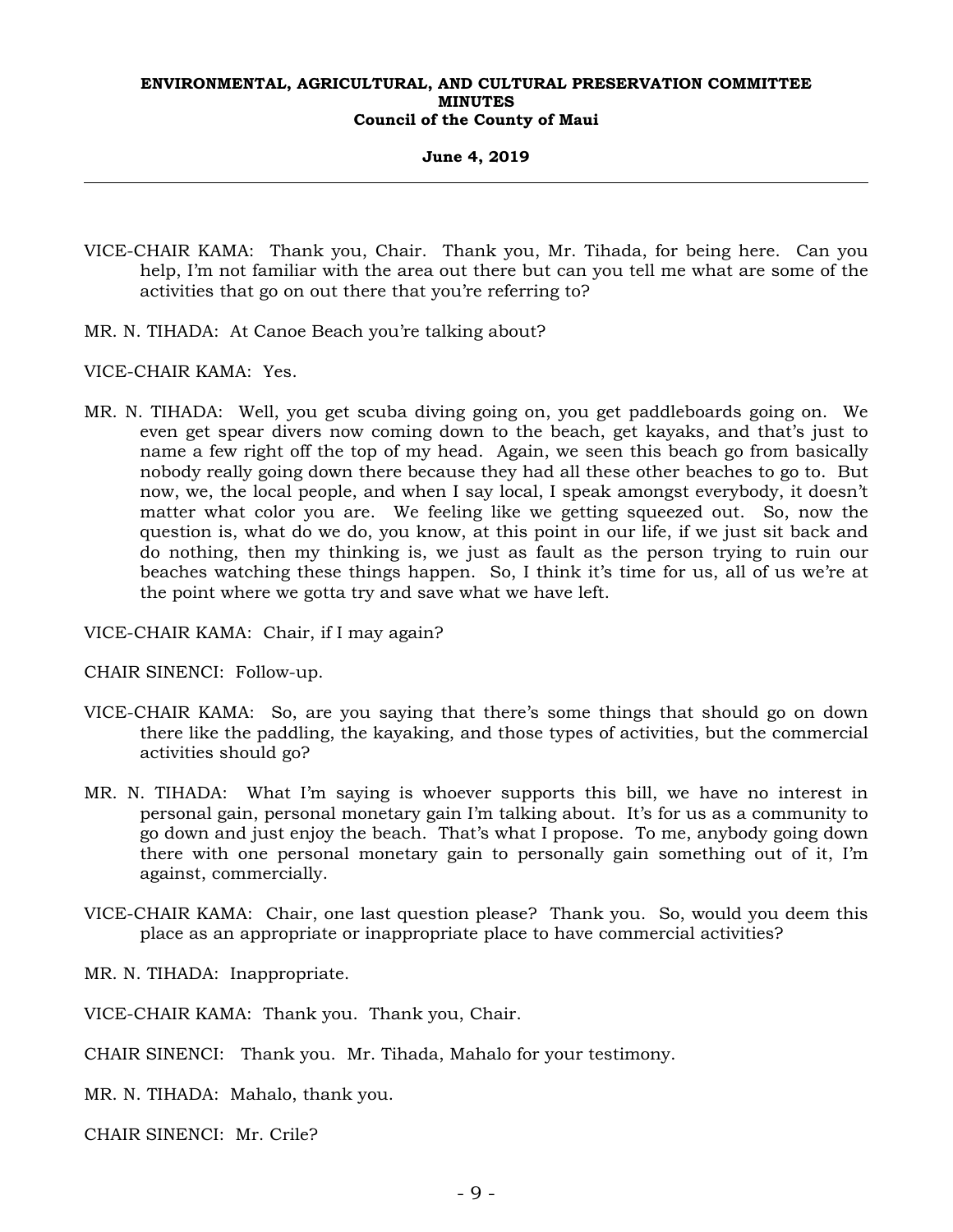**June 4, 2019** 

MR. N. TIHADA: Can I say one more thing, one last thing?

CHAIR SINENCI: Quick.

- MR. N. TIHADA: One last thing. I just like give one shout out to the Parks Department, Director Karla Peters, they doing one good job. Get one big difference in the outreach towards the community and the canoe clubs. Aloha.
- CHAIR SINENCI: Duly noted. Thank you. Mr. Crile?
- MR. CRILE: Our next testifier is Tiare Lawrence, testifying on agenda item number 27, to be followed by Mike Tihada.
- MS. LAWRENCE: Aloha, Chair. Aloha, County Councilmembers. Mahalo for scheduling this today. I wanted to testify in support of ECP-27 [*sic*] and 28 today. My name is Tiare Lawrence. Encountering a statement stated by Ms. Toni Davis talking about solutions, this is a solution. Getting this park designated as a cultural park is the solution for Lahaina. I want to rewind back to 1992. I was nine years old and I'll never forget Uncle Bear, who was here earlier, picking me up in his Ford, his flatbed at Grandma \_\_\_\_\_ house loading up a bunch of us kids and going to the beach for my first time and jumping in that waa for the first time. I will never forget that. It was a profound moment for me coming from the childhood that I had and uncle guys picking me up, taking me down there. I will never forget that. Uncle Eugene Tihada, sitting behind me, teaching me how to steer, teaching me everything I know. Fast forward 27 years later and I've barely missed a season since. It is who I am. Paddling has been engrained in me. And if it wasn't for them, I don't know where I would be today. Having that cultural connection, that sense of place, giving me a place where I felt quality in my life because I had a purpose, I had a connection, I was in a waa. It just felt so good to be on the ocean. I will never forget that. But, you know, the gentleman earlier had mentioned, what would it mean to lose business? What would it mean to every child in this room if they lost their identity and their sense of place? To me, that outweighs profit over anything else. In a day, in a time when our quality of life has been diminished, we see mental health affecting a lot of the young generation especially. I mean, it's, we've had this conversation over the past week, how I think a lot of what we're seeing today is because of that quality of life, is because we don't have that sense of place as strong as we did 20 years ago. So, I want to bring that to the table. I want to bring that to the table because it's important that these kids have a place where they can connect to their kupuna. I know for me, when I'm at Hanakao`o and I smell the kukui nuts, sometimes stink, but I feel at home. The sound of the shells breaking up in the shoreline, I feel at home. And it's something that maybe people who not maa to that experience can't really relate. But it means so much to me when I smell that and when I hear that. Bottom line is commercial activity should remain in resort areas. We've lost our, we've lost too many places. We've been pushed out, Wahikuli Beach for example, I was there two months ago. The parking was totally taken up by rental cars and me being niele I was, I walked down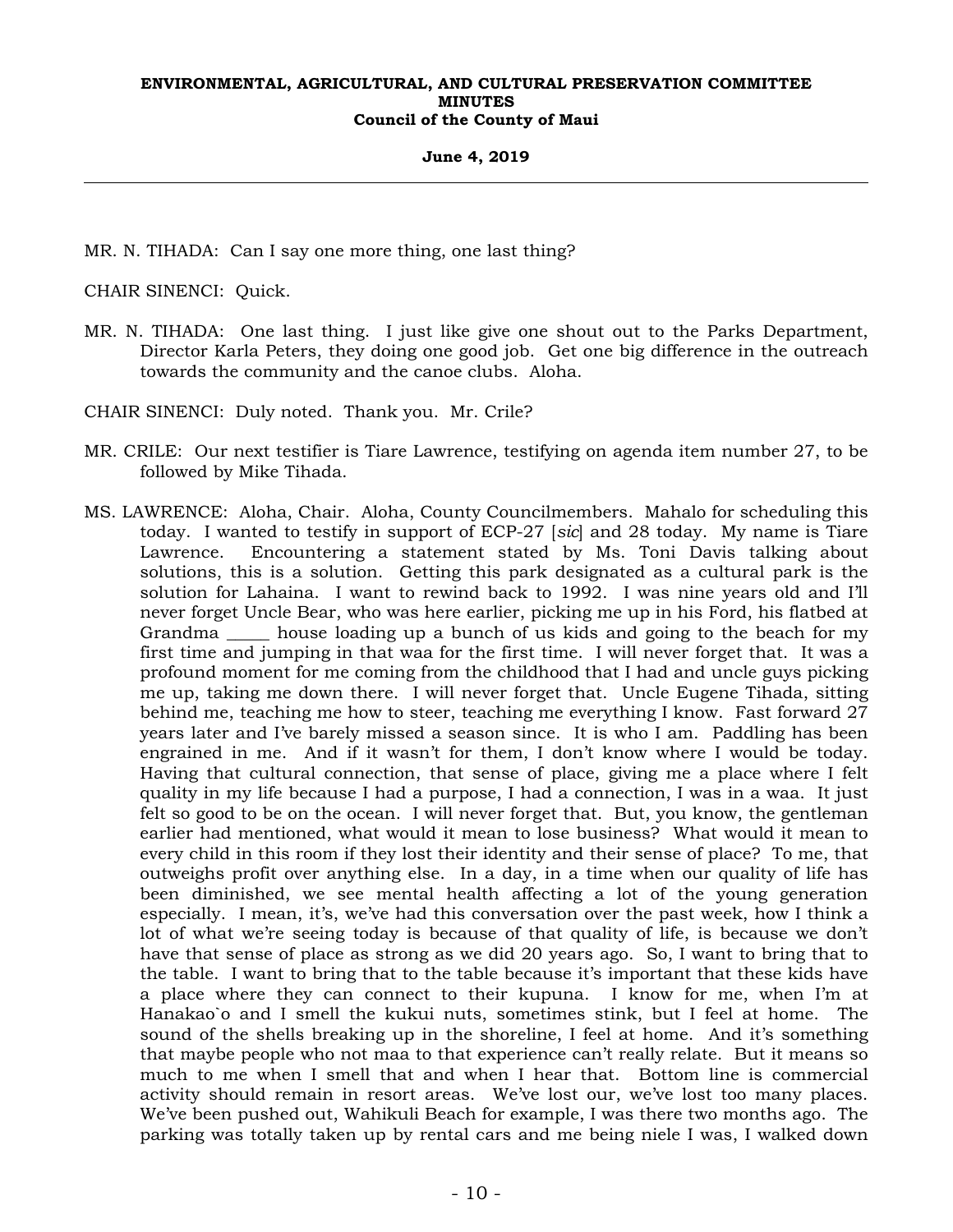#### **June 4, 2019**

the beach and I asked the tourist where you guys staying, are you guys staying in a hotel? No, they're staying in vacation rentals at Wahikuli. So, that's another issue that we have to address because that's also hindering our space down there. I wanted to bring that, and I also wanted to, sorry, I was testifying on two agenda items, so I get six minutes.

CHAIR SINENCI: Mr. Crile?

- MS. LAWRENCE: A kipuka, a kipuka is after a lava flow it's, you know those little islands you'll see in the middle of lava flows. It's like an oasis, it's a sign of new life, of growth. To me, being from Lahaina, being from the west side, Hanakao`o, Wahikuli Beach Park was my kipuka, and Lahaina Harbor when the waves was good, was my kipuka. It was my oasis. And so, you know, I just want you guys to recognize how much more people from the west side needs to be displaced. I grew up on the west side, I moved out when I was 19 years old because, I mean, even back then, the thought of me paying rent there versus Upcountry was, it just made more sense for me to move. And so, I just want to bring that to the table in strong support of a cultural park designation, and I also want to mahalo Parks Director for your community outreach and always being so willingly to answer questions. So, mahalo nui for scheduling this today.
- CHAIR SINENCI: Mahalo, Ms. Lawrence. We have a, I have one question. Are the State canoe races held at Hanakao`o?
- MS. LAWRENCE: Yes, it is. We have thousands of people that show up every, it's about every seven years is when it comes to Hanakao`o.
- CHAIR SINENCI: Every seven years. Okay. Thank you. Any other questions? Seeing none, thank you.
- MS. LAWRENCE: Mahalo.
- CHAIR SINENCI: The Chair wants to recognize Member Sugimura.
- COUNCILMEMBER SUGIMURA: Good afternoon, thank you.
- CHAIR SINENCI: Mahalo for joining us. Mr. Crile, we'll take one more testifier and then we'll go to our neighbor districts.
- MR. CRILE: The next testifier is Mike Tihada testifying on EACP-27.
- MR. M. TIHADA: Aloha, Councilmembers, aloha Committee Sinenci, Chair Sinenci.

CHAIR SINENCI: Aloha.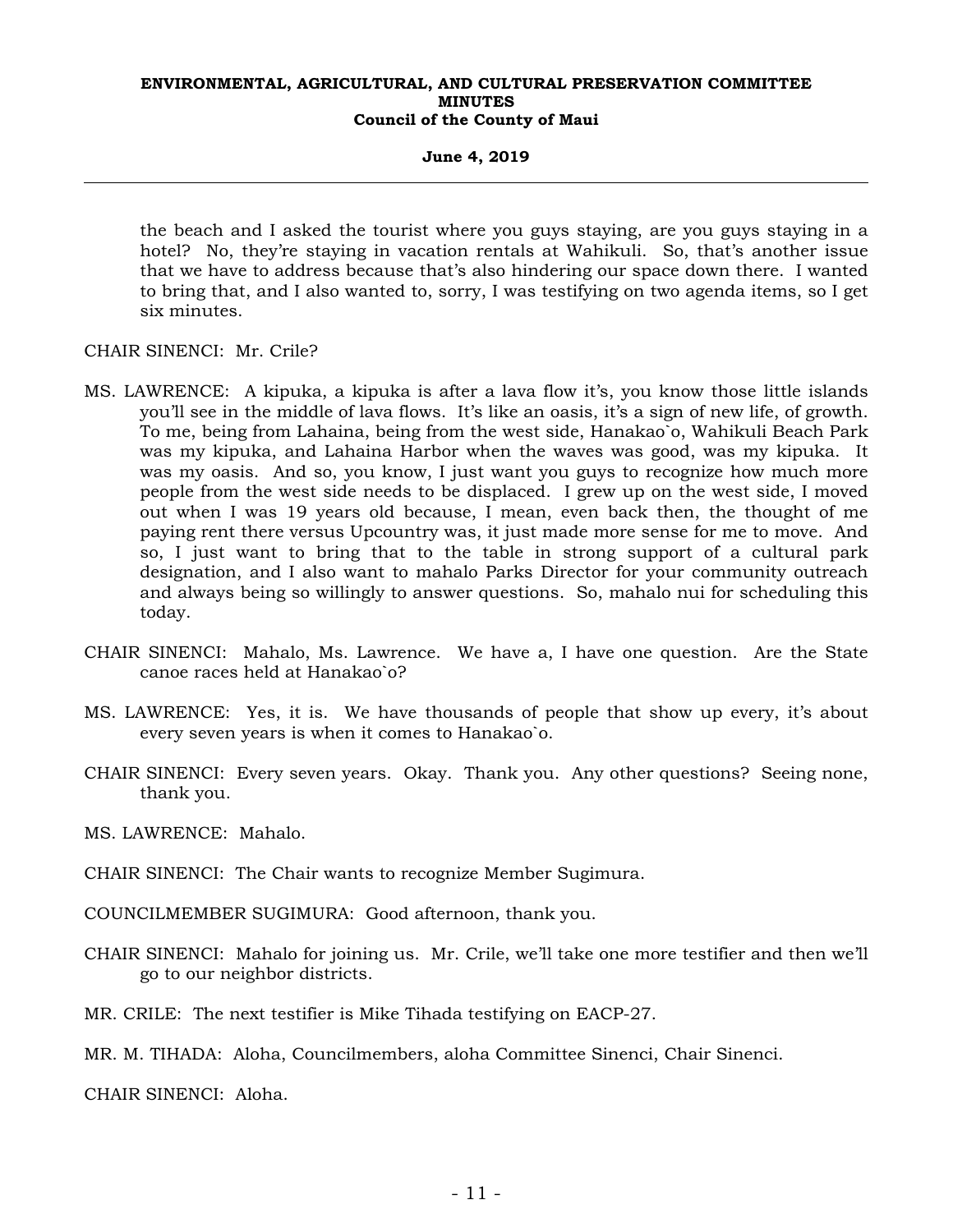**June 4, 2019** 

- MR. M. TIHADA: My name is Mike Tihada, born on Maui, raised in Lahaina. I'm here today in support of prohibiting commercial activities at Hanakao`o Beach Park, Canoe Beach. My ohana and I have been part of Napili Canoe Club, and I have been part of the canoe culture since the age of five. I've seen a lot of changes growing up on this very beach, some good, some not so good, the not so good, commercial activities. This creates problems for people just trying to go to enjoy the area. I like to see Hanakao`o exist as an area where locals can go to enjoy without having to deal with private companies who occupy the facility for their own personal gain, profits. The companies that tend to think that they have more privileges over the general public because they have these permits. I understand that the Maui County depends on tourism industry. But just north of Hanakao`o is the Kaanapali area where we, the locals, are not welcome. Simple solution let the commercial activities that we, the daily beach users do not want at Hanakao`o, and simply move it a short mile north to the area where we, the local people, are not wanted and welcomed. Hanakao`o and Wahikuli Beach Park are the last beaches in Lahaina that we have. We have been kicked out of everywhere like everybody said. This is the last beach. Due to tourism and community, sorry, commercial activity. This is our last beach. This is the frustration. I am here not for myself. I am here for our keiki, our future generation. If we do not fight now, our keiki will have nothing. They will not have a home. We owe it to them. Thank you.
- CHAIR SINENCI: Mahalo, Mr. Tihada. Members, any questions for the testifier? Seeing none, thank you. Can we go out to Ms. Mavis Oliveira-Medeiros in the Hana District?
- MS. OLIVEIRA-MEDEIROS: Aloha, Chair. This is Mavis Oliveira-Medeiros from the Hana Office. There is nobody here waiting to testify.
- CHAIR SINENCI: Thank you. Ms. Denise Fernandez from the Lanai District Office?
- MS. FERNANDEZ: Good afternoon, Chair. This is Denise Fernandez at the Lanai Office, and there is no one waiting to testify.
- CHAIR SINENCI: Mahalo, and finally Ms. Zhantell Lindo, Molokai District Office? I believe we've lost connect. We'll contact her via e-mail. Mr. Crile, our next testifier in the Chambers please?
- MR. CRILE: Next to testify is Eugene Tihada, excuse me, next to testify is Colin Delos Reyes on EACP-27, to be followed by Eugene Tihada.
- MR. C. DELOS REYES: Aloha everybody in here and out there. My name is Colin Delos Reyes. I am here, actually kind of morphing from 27 into 28 with my testimony. Like everybody's been saying, everybody's been pushed out, yeah? And what I want to talk about is that legacy because the legacy before that is Hawaii wouldn't be here if it wasn't for canoeing. Nothing would be here. That is the beginning of Hawaii is the canoe. We are perpetuating that culture by having canoes at Canoe Beach. There is no place else, in Lahaina that's it, in the town. You gotta go miles out there. Like they saying, we get 100 yards of beach maybe at Canoe Beach. And if you walk down you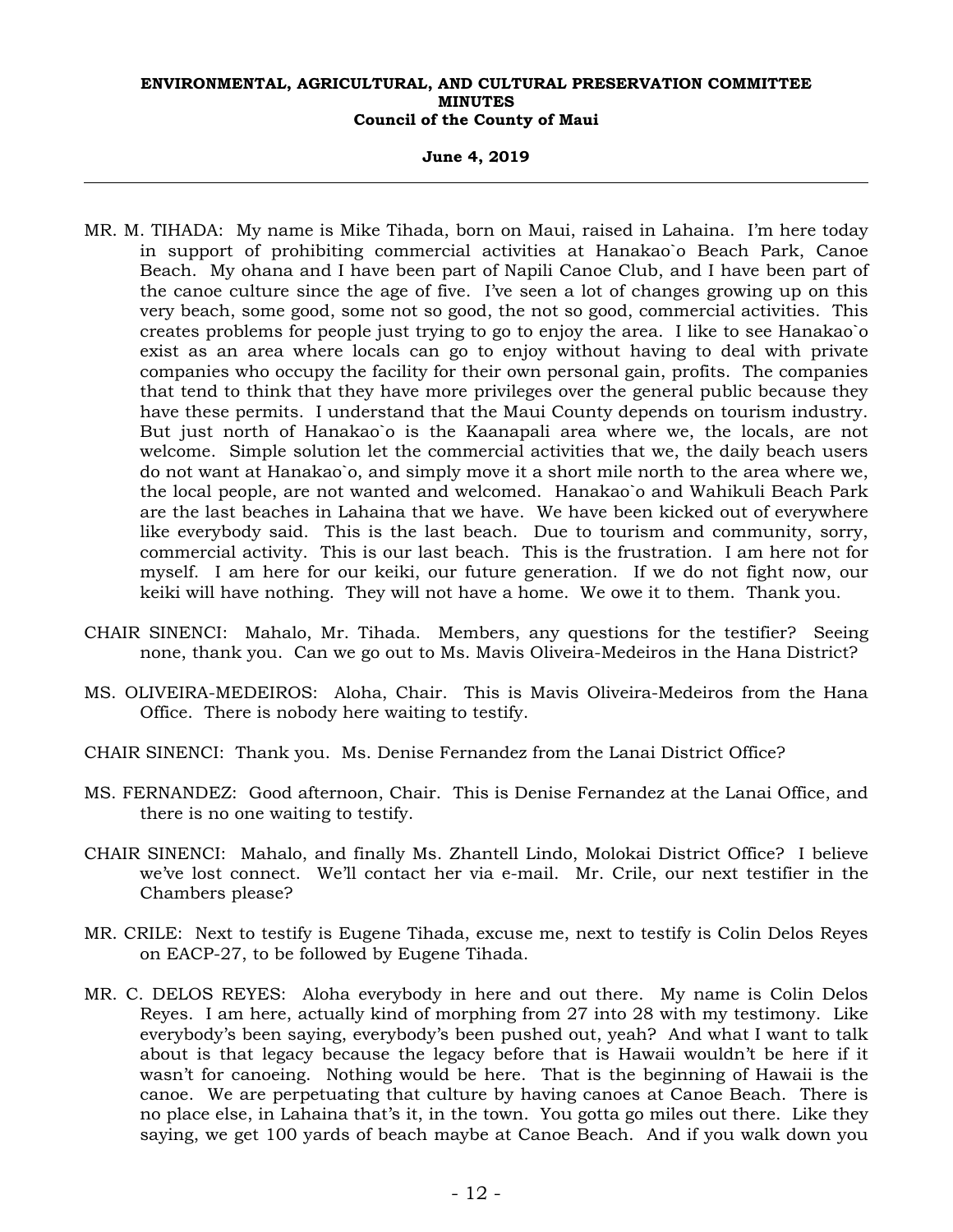**June 4, 2019** 

can go two miles all the way to Black Rock, lots of room for commercial activities out there, nicer reef too, by the way, scuba divers. Okay. Other than that, I want to see the beach protected, become a cultural designation because of the legacy for our keiki, the whole Lahaina Town. I had to move, too expensive to live in Lahaina, but I go there every day. I work at Lahainaluna, I spend my summers there all the time. Okay. Because I love the community, I love the kids, I love the culture. I made the best friends I ever had from paddling. I meet people from all over the world, 'cause they come down there to paddle. Okay. And, you know, there's other things that go on. Not only did you paddle, you learn from each other, we communicate with each other, we learn to collaborate, we learn to have solutions, make solutions. There's lots of enlightenment over there 'cause people discuss all kinds of issues. You wouldn't believe the things people talk about there from green environment, you know, green energy and all these different things, and I want to see that protected 'cause that's really all we have left over there. I want to see the cultural designation made. And the legacy I want to talk about is the legacy you're going to give to our kids in the west side. You going give them the legacy of us always having this sort of Damocles over our head 'cause we gotta move all the time, or are you gonna take that sword away and give us the cultural designation so we have this place for our community? That's all I have to say.

- CHAIR SINENCI: Mahalo. Members, any questions for Mr. Delos Reyes? Seeing none, thank you. Mr. Crile?
- MR. CRILE: Next testifier is Anuhea Naki, testifying on EACP-27, to be followed by Morgan Montgomery.
- MR. E. TIHADA: Howzit, everybody. Anyway, I'm not much of a speaker. In fact, you going hear a lot of pidgin out of me. Anyway, I was born and raised in Lahaina. I was born Lahaina Hospital 1943. I'm probably the second oldest guy in this whole area. Anyway, and I went to Lahainaluna High School, graduated, went in the Army '61, 1961 to '64, one Army Vet, anyway. In those days we had to go, yeah, whether we get drafted, yeah? But I volunteered, I was with the  $7<sup>th</sup>$  Ala Wai Company at that time. Anyway, I'm for the bill that Tamara Paltin introduced and whatever my son said, and my nephew said, I agree with them 101 percent 'cause, like I said, I seen Lahaina from no had nothing, no even had one hotel in Kaanapali when I went in the service. And when I came out of the service then had Royal Lahaina and Sheraton. I seen Lahaina has changed. And like they say; we've been pushed in the corner. Before when you go down the beach with your family, the next person is 50 yards away from you that's too close. They tell you, you invading my space, brah. You know what I mean? But now, whoa man, they sitting on your lap. But that's how it is yeah? That's the way it is. But at least what we trying to do, at least get one small section for us locals that our kids can paddle safely without hitting on scuba diver that pop his head up when you going with one canoe which weighs 40 pounds. Hey, watch out for the guy, whoa boy. And that's what we gotta go through, watch out for the standup paddler, you might run him over, kill him. So, anyway, I think this bill is great. Thank you very much. Bye.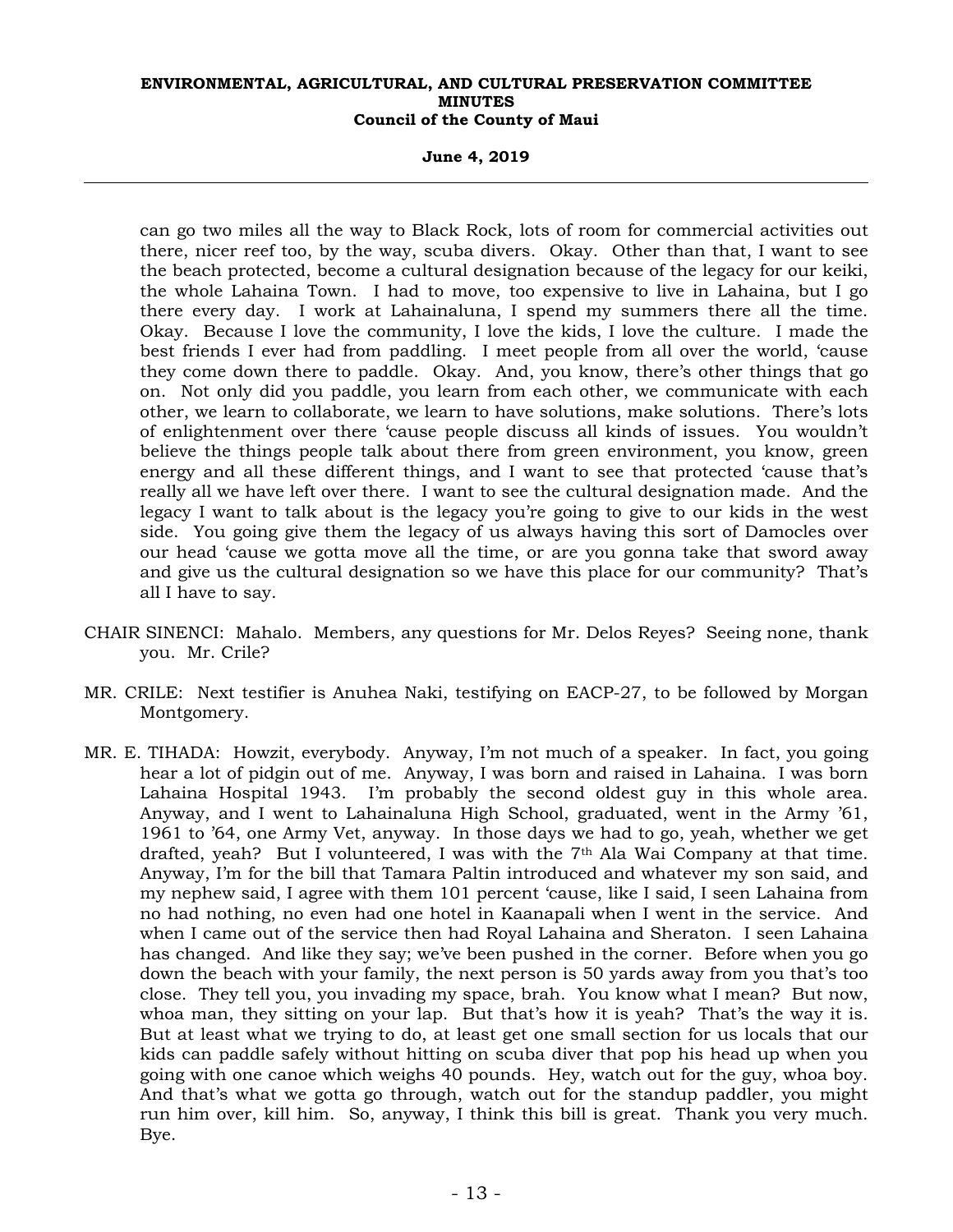#### **June 4, 2019**

CHAIR SINENCI: Mahalo. Members, any questions for the testifier? Seeing none, Mr. Crile?

- MR. CRILE: Yeah, just a correction. We just heard from Mr. Eugene Tihada. And next up is Anuhea Naki.
- MS. NAKI: Aloha, my name is Anuhea Naki. I'm here to support Canoe Beach so that it stays the way that it is. Paddling canoe is very important to me and it is part of who I am as a person, and I can say that for many people who are here today. I have learned so much about the ocean, especially at Canoe Beach. Please allow this kind of learning to continue. Mahalo.

CHAIR SINENCI: Thank you, Anuhea. No questions? Mr. Crile, next testifier.

MR. CRILE: The next testifier is Morgan Montgomery, to be followed by Vernon Kalanikau.

MASTER. MONTGOMERY: Aloha, my name is Morgan Montgomery Junior, and I am here, and I support this bill. It is important to me that Canoe Beach stays in the hands of the community. I've learned so much about the culture and respect through paddling. I love going there, and I want the same for the people after me. Please protect Canoe Beach for me and all the people that will come after me. Mahalo.

CHAIR SINENCI: Thank you. Next testifier?

- MR. CRILE: The next testifier is Vernon Kalanikau, to be followed by Makalapua Kanuha Bancaco.
- MR. KALANIKAU: Yeah, we all related. Yeah, so, good afternoon, Councilmembers, and Chair. I'm here to talk about that, the Koieie Fishpond actually, but under this agenda that you have brought for today. So, I just want to read this, what I read on the agenda, sustainability and restoration of traditional Hawaiian fishponds. And in the description, there's a line that says, sustainability and restoration of traditional Hawaiian fishponds. The reason why I reading that is because I asking the County Council how you folks define the traditional Hawaiian fishpond in restoration and sustainability? So, think about that. I think it's important that we be careful how we move on with this agenda. The next thing is explain, you know, so, Hawaiian fishpond is fully sustainable, you know, cultivating the limu, the fish, and everything else that belongs in the fishpond. It's not a place for recreational use and commercial use. That is not what the fishpond is meant to be. Unfortunately, there's DLNR and the foundation to that fishpond that has a lease agreement, which was just renewed, and the shibai about this agreement, there's language in there that I want to find out what Hawaiians include certain languages and word in there that has commercial and recreational use in one fishpond. You guys seen my post on Facebook that that fishpond, Koieie was opened up by certain cultural practitioners that you guys all maa to in Lahaina said, came our moku, opened that fishpond, Lahaina went bust their okole for help rebuild our fishpond. Now, it's open two sides so the canoe tours can go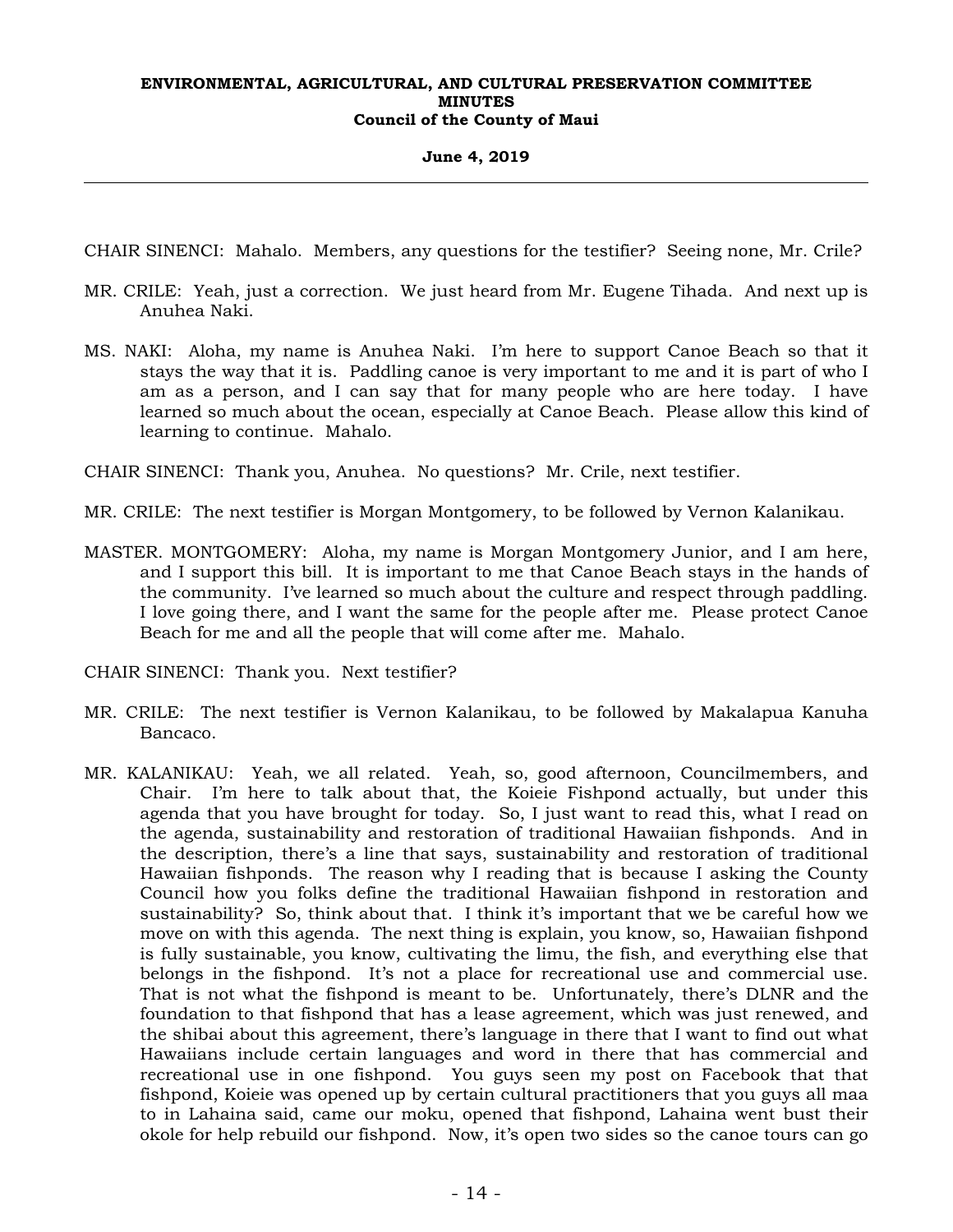**June 4, 2019** 

in and out of that canoe…fishpond. So, I working on that. We get one meeting at the whale sanctuary Monday, 6:00 to 7:30 and I asking the foundation and certain cultural practitioners to that fishpond to show up. They no show up, no matter to me 'cause they need to, the public need to know about these things. Recently, I just talked to standup paddleboard yoga classes, they just got one permit a month ago from County and DLNR to do yoga in the fishpond. So, the girls never like continue because they call me, uncle, what should we do? I tell no, no, you guys still function, that's not you guys fault. We gotta get to the root of this on the State level and the County level. The other thing that foundation, their intent was never to do a full restoration to that fishpond. It was one educational component for one nonprofit. But I get plenty more to say, but my time's up.

CHAIR SINENCI: Thank you, Vernon.

MR. KALANIKAU: Yeah, mahalo.

- CHAIR SINENCI: You mentioned Monday, is that June 10th?
- MR. KALANIKAU: Yeah, at the whale, yeah, June 10, Monday 6:00 to 7:30. I basically got all these questions for this foundation and cultural practitioners that part of this fishpond, it's a, I mean, it's a tourist trap. It's a kiddy pool, that's what it is. And their intent was never to do full restoration. It was an educational component for that nonprofit. So, we need to correct that.
- CHAIR SINENCI: Thank you. Members?
- MR. KALANIKAU: So, the commercial and residential, recreational use, that's the key word for this agenda, yeah today, and sustainability and all that. Mahalo.

CHAIR SINENCI: Thank you. Any questions for Mr. Kalanikau? Seeing none, --

MR. KALANIKAU: Mahalo.

CHAIR SINENCI: --mahalo. Mr. Crile?

MR. CRILE: Next testifier is Makalapua Kanuha Bancaco, to be followed by Roselle Bailey.

MS. BANCACO: Aloha mai kakou. Chair Sinenci, mahalo for this opportunity and our County Councilmembers. I appreciate the opportunity to come and speak on behalf of my grandchildren. Hele mai, over here, come, come, maa. And I am in support of the proposal for the cultural designation for the park of Hanakao`o, aka, today they call 'em Canoe Beach. Mahalo. Hoi waa, we talk about paddling canoe. Hoi waa is nohona. It is the way of our life. And he waa he moku, he moku he waa is a very popular saying for many voyagers, those who have participated with Hokulea, with Hikianalia, and our waa, our double-hulled canoe, and that's Mookihaopiilani. Right behind me, these are my grandchildren, Kahoopiihula--store for the record--and this is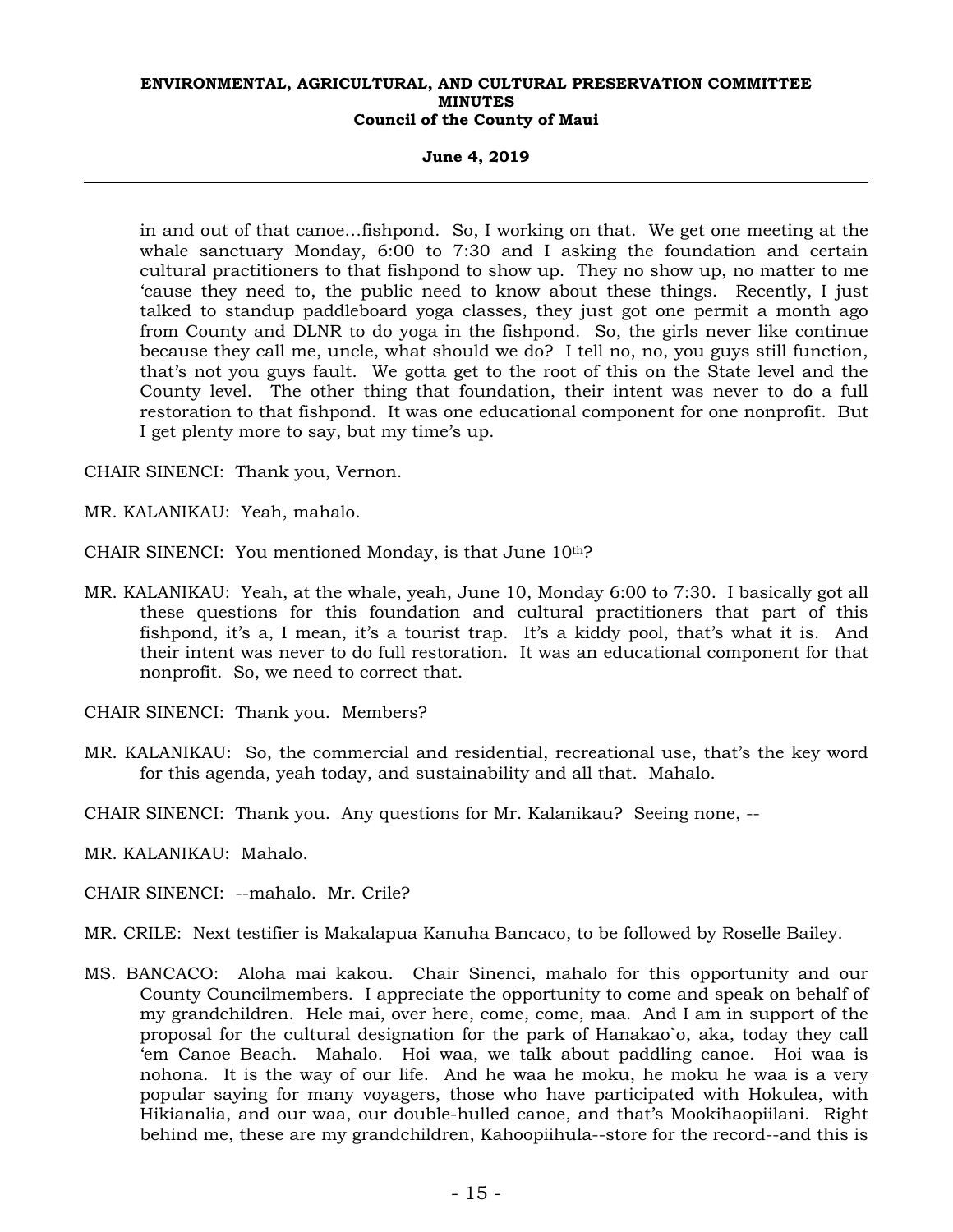**June 4, 2019** 

Kelii Tihada…Keliikoa Tihada, and Kanani O Na Alii Tihada. They are the grandchildren of the, one of the founders of Napili Canoe Club. So, I stand with them for their voice to support. To support hoe waa. So, mahalo to, for this opportunity to come and speak. That they not only learning hoe waa, they're learning life. What I mean by life is you gotta know how to lash the canoes together. So, they're learning mathematics. They're also learning sustainability. They're learning preservation. They're learning conservation. They're learning collaboration. And they're learning unity as a community. So, it's much more than just being at Canoe Beach. They are learning values so that canoe paddling molds them into adults, prepare them for their adult life is, so it's so much more. I've heard this from one of the crew members of Hokulea is, you know, going on Hokulea and you're in the middle of the ocean, that canoe will define who you are as a person. So, I am in support of hoe waa, and my community of Lahaina and Hanakao`o. So, please mahalo, mahalo to all of you. Mahalo.

CHAIR SINENCI: Mahalo makalapua. Any questions for the testifier, Members?

- MS. BANCACO: Mahalo.
- CHAIR SINENCI: Seeing none, Mr. Crile?
- MR. CRILE: Our next testifier is Roselle Bailey, testifying on item number 27 and 28, followed by Kalei Kauhane.
- MS. BAILEY: I'd like to make a correction to my name. It's Roselle as in Michelle. Bailey's correct. `Ano`ai ke welina ia `oukou. I cannot say aloha, because aloha is a two-way street and governance is not forming this street of aloha. It is a one-way street. Let me read what Thomas Jefferson said. I know of no safe depositor of the ultimate powers of society but the people themselves. And if we think them not enlightened enough to exercise their control with a wholesome discretion of choice, the remedy is not to take it from them, but to inform them their discretion by education. This is the true correctiveness of abuses of constitutional power. And as Americans, we are functioning under constitutional power. You've heard many things here, and I thought I'd say that. However, listen closely to your constituents. The first thing you must do is take care of the aina. The aina is not just land, it is the ocean. We, as the Pacific people are in the middle of it, and we depend on that ocean. We take care of it; it will take care of us. Then plant a garden, your garden are your people. Your people are being pushed back farther and farther from their one hanau and their cultural practices. It makes my eyes cry when I go to Lahaina, sorry if I get emotional, and the only beaches they have to camp is from the Pali over to Launiupoko and that is just a tiny little strip which everybody crowds. And Hanakao`o is, as my parents said, for fishing. I come from Lahaina, but I live in Paukukalo. And Hanakao`o, Mister, the past Tavares had given that historically to the Canoe Clubs to build there and practice their culture there. I was part of that blessing and it is a crime not to put the Hawaiian people where they belong. You have several processes to run though, land use, the Feds, the State, finally the County. But on top of that is the monarchy laws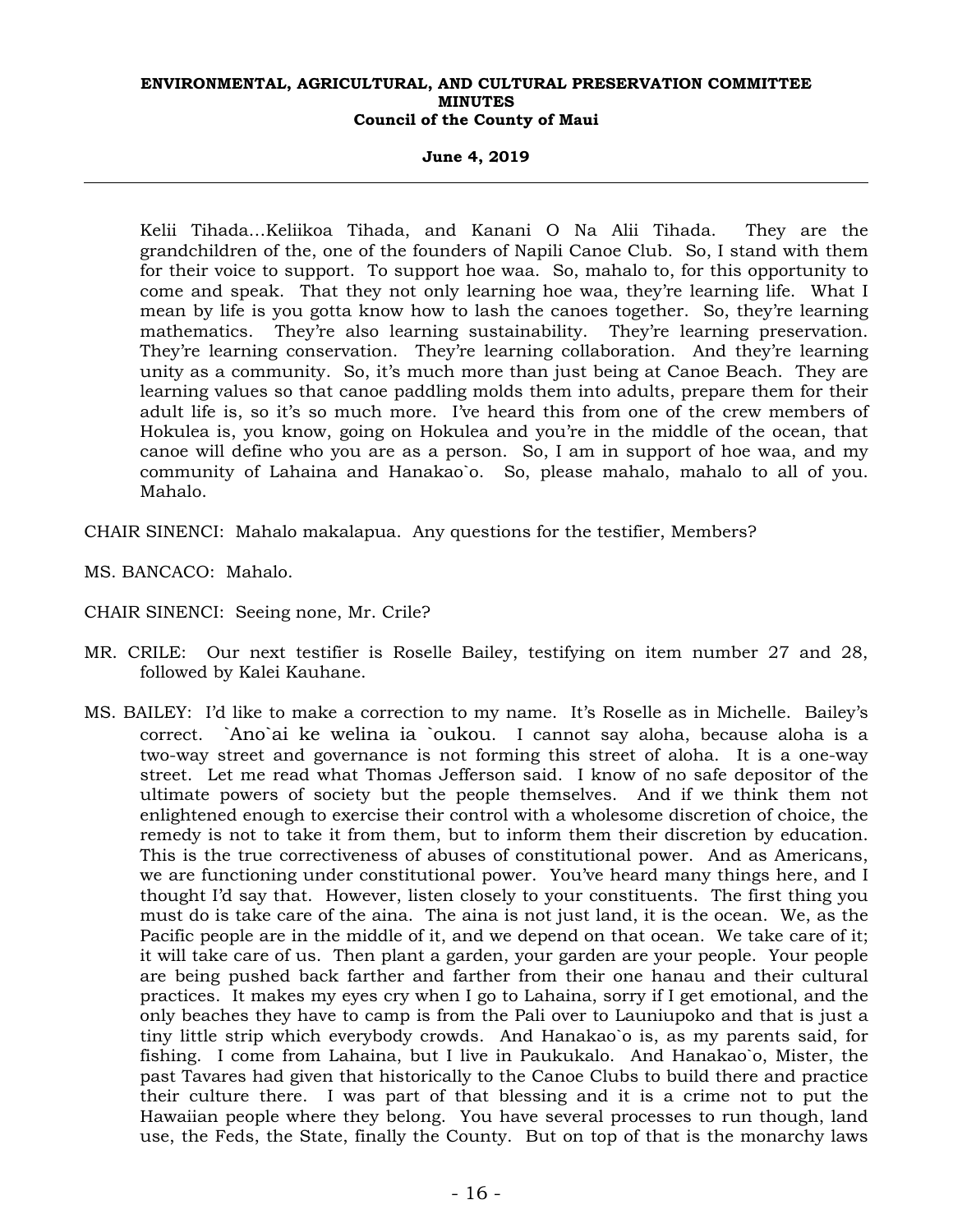#### **June 4, 2019**

which the usurpers took to make it their own and you are not following it. And therefore, you have an unhappy Hawaiian people who were never unhappy. They work the land, and the working of the land, the aina, also educated their people. Think about this. Hawaii was the most educated population country in the world, and the healthiest, and the best navigators in the world. And where are we now? Thank you.

- CHAIR SINENCI: Thank you, Ms. Bailey, for your testimony. Mahalo. Do we have any group testifiers that want to come up as a group? Seeing none, okay. Mr. Crile?
- MR. CRILE: Our next testifier is Kalei Kauhane, followed by Junya Nakoa.
- MR. KAUHANE: Kalei Kauhane. Mahalo \_\_\_\_\_ for that beautiful, whoa man, so we not saying aloha, we say howzit kakou. Wow, okay, so, I am here to speak and say I am in support for the, what is that called?
- CHAIR SINENCI: Prohibition.
- MR. KAUHANE: Yeah, yeah, cultural designation of Hanakao`o, which is more than just a place for us where we go, hang out, pulehu, have a good time, hoe waa. That is our children's educational house. That is where we educate our children not just on small little tiny canoes, but also the big canoes come to Hanakao`o where our small kids get for go on top, they anchor right outside and have, you know what I mean, we get for go on top there and teach 'em that kind stuff. Now, where you stay, oh there you are, what year you said, '92, 70 something, 3,000 years I've been here, try that one? Okay. Whoa, that upset me. Anyway, another thing about Hanakao`o, it is the only place that on Maui we can hold one fake State canoe regatta. That's the only place where we can hold one on Maui. That's the only place will accommodate that much people. But anyway, shoots, mahalo.

CHAIR SINENCI: Mahalo, Kalei.

- MR. KAUHANE: Any questions? Anybody?
- CHAIR SINENCI: Any questions, Members? Seeing none --
- MR. KAUHANE: Alright. Mahalo.
- CHAIR SINENCI: --thank you for your testimony.
- MR. CRILE: The next testifier is Junya Nakoa, followed by Kekai Keahi.
- MR. NAKOA: Howzit, Junya Nakoa. The solution is pretty much is, you know, Kaanapali, I work over there every day and that's where all that commercial business should be anyway. Okay. 'Cause I just surprised that DLNR not here. They should've been here. Okay. 'Cause Canoe Beach should be protected anyway with this swim buoy's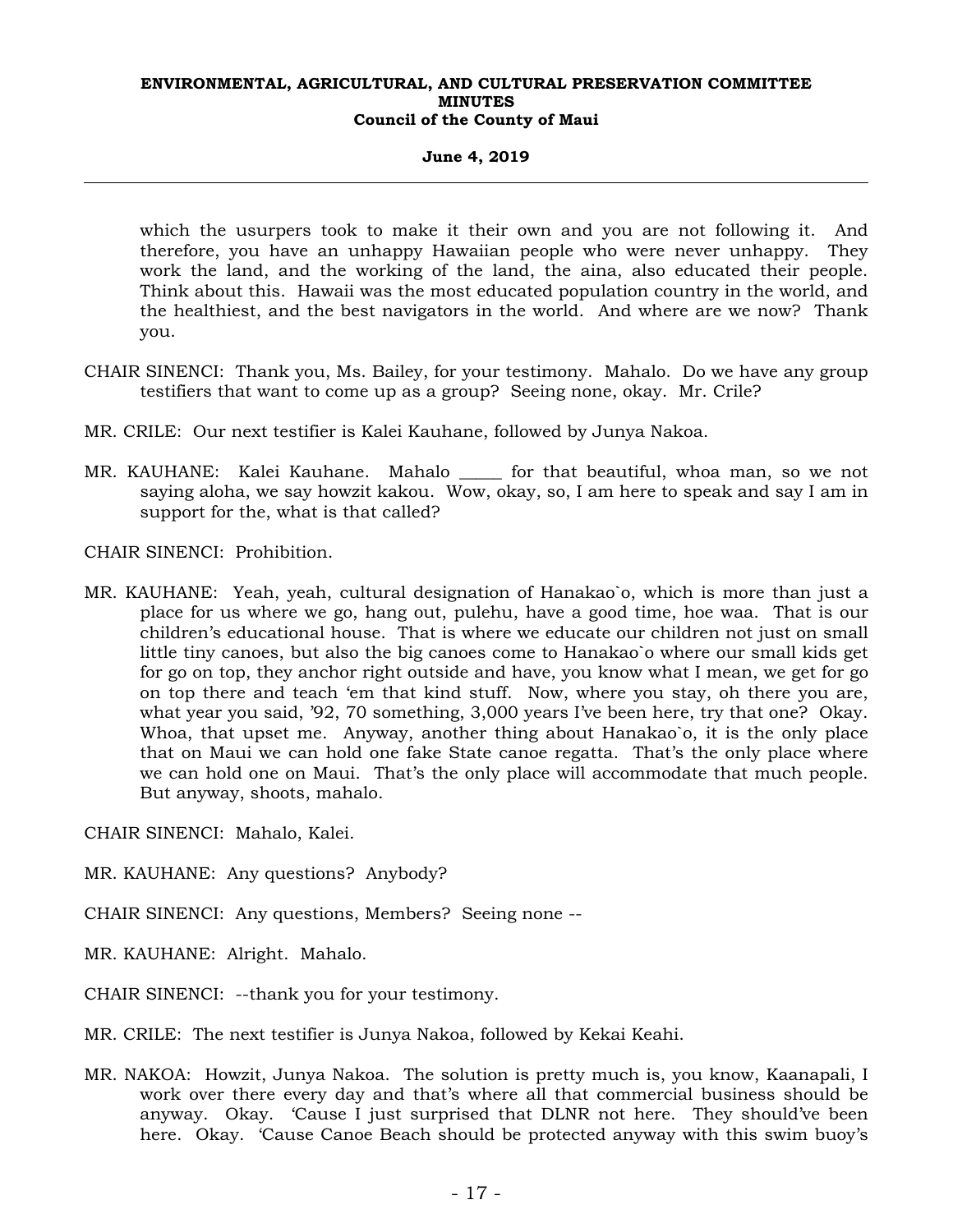**June 4, 2019** 

that no more already, the egress, degress [*sic*], and all that kind stuff, the, can control all this commercial activities and all that kind crap. But the solution is go Kaanapali, leave Canoe Beach alone. You guys can fix that by making this bill go through. Yeah, Canoe Beach, leave 'em alone. The scuba divers and all that commercial kind activities guys like that, they no respect the place like we do. I mean, like all these other guys was saying, we always getting kicked out, we gotta move here, move there, whatever. Kaanapali we get kicked out over there because of the hotels. And yeah, that's one other whole subject. The whole hotels, we give up so much stuff for the hotels where they're supposed to have housing and all that kind stuff never happen and they like take all our beaches and all the kind stuff. We no can park over there. Canoe Beach is where we can go. Get plenty mana, like everybody was saying. But you guys can just, the solution is, no more commercial activities over there, zero. I no care if you get permit or whatever, just get out. Just leave that for the Canoe Beach, like dat for the canoe paddlers. I suck at paddling so I no paddle. But make 'em for these guys. Serious, all that commercial stuff stay in Kaanapali, I work over there every day and I see the stupid things, the stupid kind stuff these guys do. We no like 'em come in Canoe Beach, leave it in Kaanapali. So, yeah, so, fix the problem. Just make this damn place one commercial free zone, you know, just keep 'em culture. Shoots, mahalo.

- CHAIR SINENCI: Mahalo, Mr. Nakoa. Members, any questions? Chambers, I will remind you to refrain from clapping. We want to hear from everybody. Thank you. Mr. Crile?
- MR. CRILE: Next testifier is Kekai Keahi, testifying on items number 27 and 28, to be followed by Kaimana Brummel.
- MR. KEAHI: Howzit. My name is Kekai Keahi. Maybe we should bring some perspective to what we talking about, yeah? For you Councilmember who may be not from places like Kihei and West Maui where there's designated resort areas, what you guys gotta understand is, when you go home to your house if you not from those areas, no more the tourist already. We gotta live with them 24/7, 356 days a year, 57, 58, 59, 400 days a year, whatever you like 'em. Okay. We no more one retreat from tourism. So, if you look at the cumulative effect on the population in these areas is very stressful. Okay. Also, bring perspective is before I was one paddler I was of the ocean. My father took us fishing. Our family is from the ocean. Right in front Canoe Beach used to be a main fishing grounds for Mala Village that used to be one fishing village that used to be in the area. Back when I was young, I remember a tour operator who wanted to operate the jet skis, filed for a permit, got one permit right on the fishing ground that these, the Mala Village people depended on. And I remember going up and down with boats, walking the beaches with signs, blocking off Mala Wharf with my uncles and my father them protesting. And guess what? The State sided with this one person who wanted for hold a commercial business and shut down an entire fishing village. Go to Mala now, how much families from that area is still there, maybe one handful. The rest had to leave, sold their place and left, one entire fishing village, that's a cumulative effect. Now we're talking about Hanakao`o. You know, what this wahine was saying, she trying for paint you one picture that is not honest. Oh, they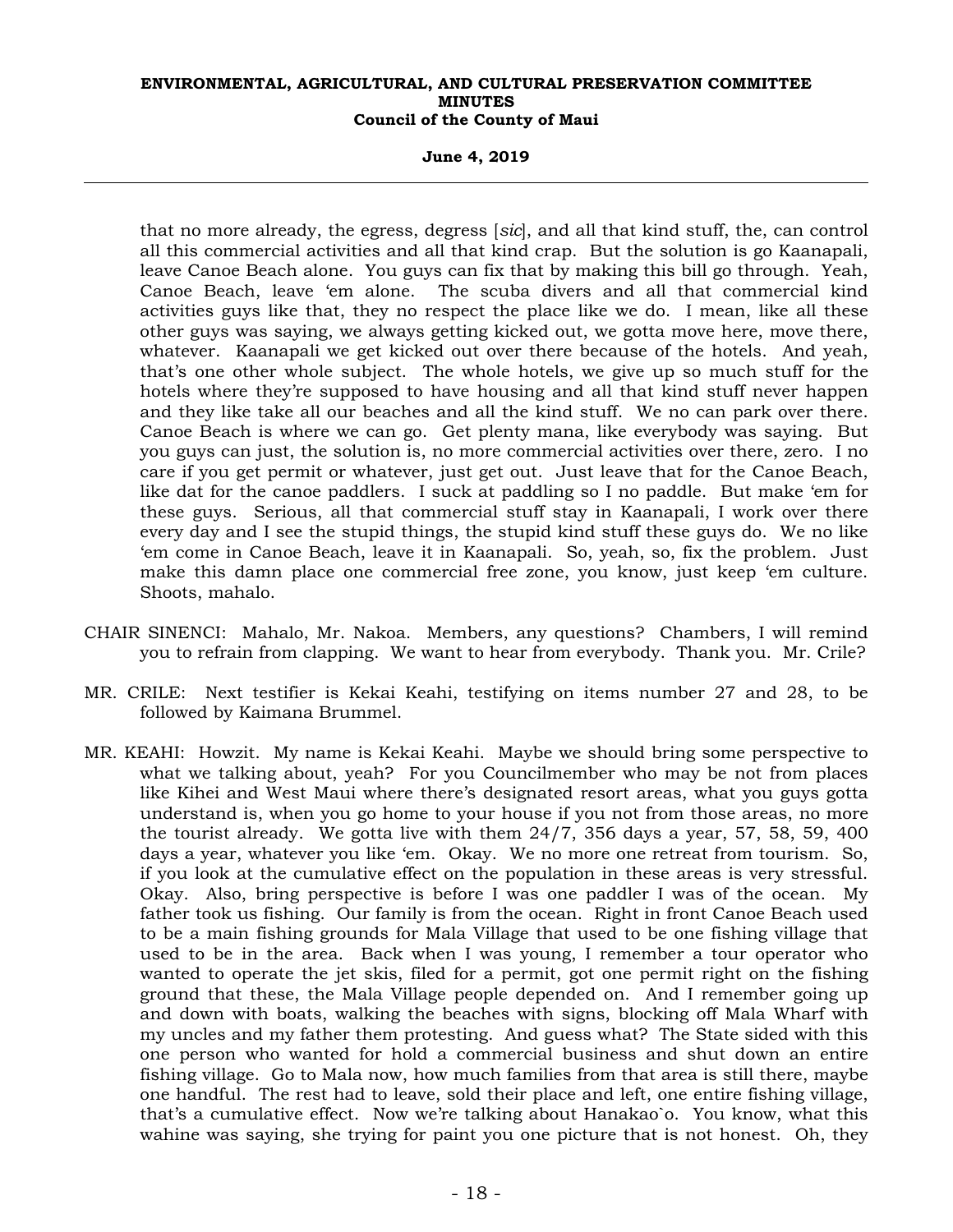**June 4, 2019** 

only here in the mornings, they only here in the afternoons as if local people not there during the middle of the day? We there all the time, we there all the time. So, it's not just one canoe team you guys gotta get that clear, yeah? And the other thing is when she's referring to us as the people who use the park is the canoe people only during these times, she almost referring to us as of not, we not part of the community. We are the community. And then, she's saying that we need to talk to the community? We are the community. And to put a face, yeah Miss, to put a face to the bully, here I am. I am the guy. And for those of you up here going testify later, you guys are bullies too. Come testify and let them know. Put one face so she can see us. We the bullies. 'Cause when you push back to one place where you have no place to go, expect that, expect that. Now, I just was looking on my phone and I was mapping 'em out how far, Ukumehame to Honokohau, 25 miles shoreline. Okay. We no use, oh I get six minutes yeah, 'cause I doing two yeah? *. . .(inaudible). . .* put green. We no can use Ukumehame to Launiupoko. No more water, no more bathrooms. It's, you can go there, but it's not one place that you like go. Kaanapali, they no like locals over there. They really don't like locals there. Try go there, and as soon as they see the color of your skin, they calling security, do you belong here? My boy just harassed the other week. Okay. Now, it's not a big place like she says, again, she painting the wrong picture. The beach is only about 100 yards long. As Colin said, if you look at the whole Kaanapali Beach area, that place is huge. We asking for 100 yards. I hate to be here begging to give a dog a bone. But that's what we fighting for. In fact, you know what, let's add to this thing, let's add Wahikuli Park. That's another place that locals lose that's only 100 yards long. They also get scuba divers over there, scuba divers over there. When the County issue a permits to this businesses, they feel that their permits supersede our right to be there and they actually come up to you and tell you, you guys shouldn't be around here when scuba divers in the water, you see the flag you must stay away. Bruddah, we been there. We seen that. So, it's one cumulative effect of believing in a resort destination area like West Maui, South Maui, it's growing up every day, you know like grow up fighting your whole life. But you have to because you gotta try save 'em for your kids. And for my grandkids, guess what, I no more grandkids yet, so what I fighting for, my grandkids that is to come. I no like, I never come into this and wanted to fight my entire life. But I saw the people in line fight to try and preserve what we get. They all the old folks now, we taking the lead now. And I looking at my boy and I telling my boy brah, going be your turn soon. That's not one, that's not the quality of life we like for our people in Lahaina where you gotta struggle and ask for one bone from the County just so we can have one beach that is 100 yards long. Is that too much to ask, 25 miles of west side beach, we asking for 100 yards. They get the best, they get all the best beaches, they get everything they want, and that's not enough? And they act like we putting them out. We the ones, we had to move like Uncle Eugene said, and Nori and everybody. We the ones was forced to move last time. She probably wasn't even here when that stuff was happening, yeah? So, you guys, you guys say you guys here from the '70s and whatnot. Brah, my family came here on a canoe 2,000 years ago. That's my lineage. That's my heritage. But you know what the heritage of our young kids is now without that beach. We like to say we descend from kings and chiefs. But look at our people now. Who they descend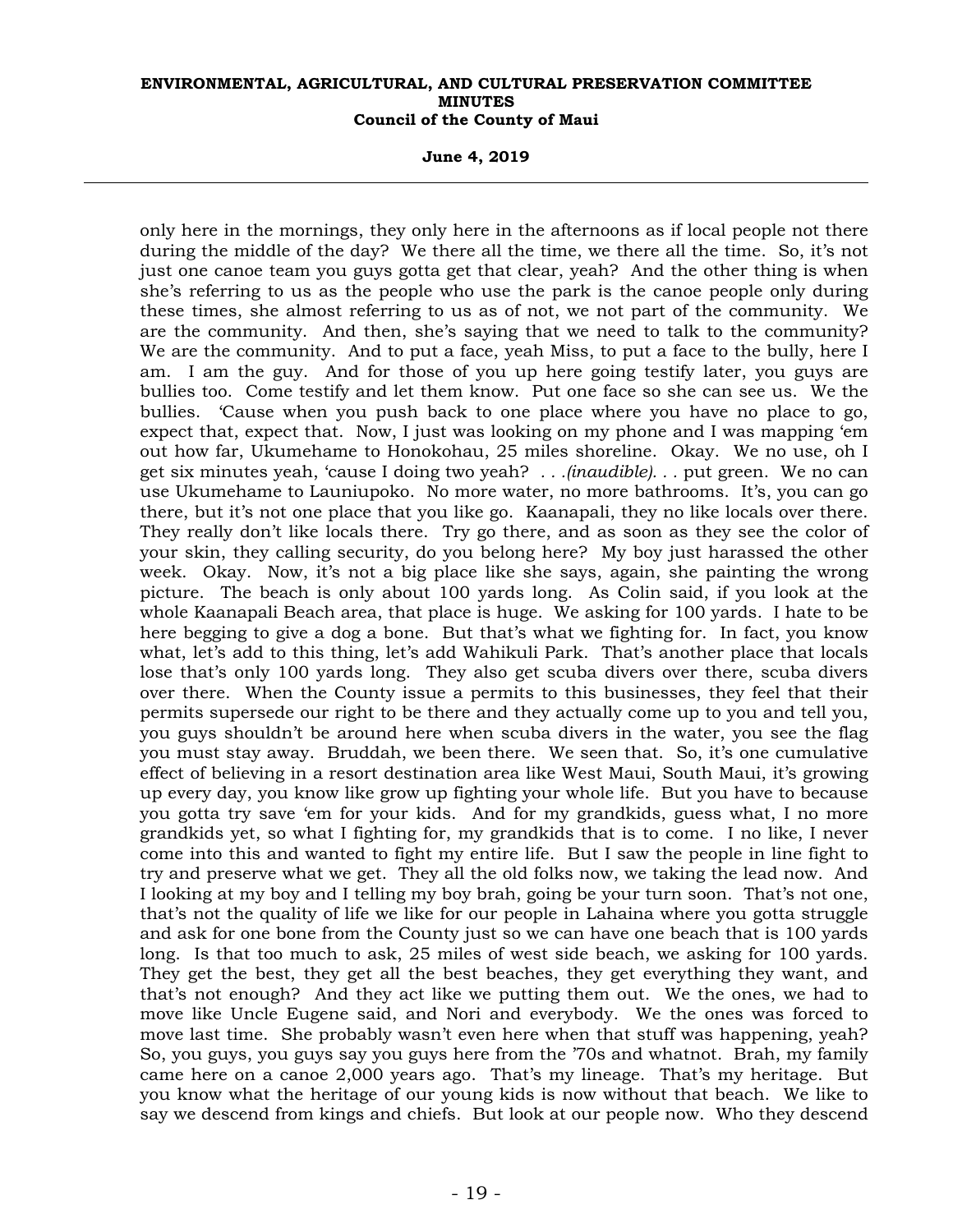#### **June 4, 2019**

from? Drug addicts, people in jail, that's what we get now. That's our future? That's who we descend from now.

- CHAIR SINENCI: Mahalo, Mr. Keahi. Members, please keep applause down. Thank you. Before we begin, or continue, can I just remind everybody just to address your testimony to the Members in the Council. Thank you. Mr. Crile?
- MR. CRILE: Next testifier is Kaimana Brummel, testifying on item number 27, to be followed by Susan Dills.
- MS. BRUMMEL: Aloha auinala, Councilmembers. My name is Kaimana Brummel, here testifying as an individual today. I'm a lifelong paddler, a resident of Wailuku, born and raised in this moku. I was raised on the shores of Kahului Harbor, and in my '20s I worked as Executive Director of Hawaiian Canoe Club. We are recipients of County grants. We are also a lessee at Hoaloha Park. While I no longer work at Hawaiian Canoe Club, I'm still a paddler there. I'm now married to a canoe paddling coach, go figure, and my son recently participated in his first regatta, marking the fifth generation of my ohana to race. I'm here to voice my full support of prohibition of commercial ocean recreational activities at Hanakao`o. And while I was raised at Kahului Harbor, I have spent a significant amount of time at Hanakao`o and I've always been keenly aware of the tight paddling community that is there. I grew up hearing the names of the Lahaina paddling families, Paoa, Keahi, Naleieha, Palakiko, Tihada, Pali, and Delos Reyes. These ohana and countless more has spent their time, shared their ike, perpetuated traditions, and touched thousands of lives through outrigger canoe paddling. This is who they are, and this is what they do. They are not capitalists, they're cultural practitioners, they are coaches, and they are community builders. See, the thing is when you do something in the same place over and over, you compound mana in that place. Decades of paddling mana have accumulated at Hanakao`o. It is a place of refuge for keiki. It is where adults stay physically, and culturally, and spiritually fit, connected to ancestors, to the ocean, and to each other. Digging a little deeper, as Tiare eluded to, I recently had conversations with a group of community leaders who are concerned about the mental health and well-being of men in our community. We are worried about them, and the data supports from a 2017 study of kane health by the Office of Hawaiian Affairs. It validates what we feel. Native Hawaiian men report higher rates of depression disorders than men Statewide. But what does this have to do with canoe paddling? Well, we need to maintain those places and those spaces for men to gain clarity, connect to their kupuna, cultivate positive self-identities, and remain accountable to positive influences. As a lifelong paddler, I know a canoe club, the waa, and the ocean is that place for many men. So, I urge you to support EACP-27. Let's keep these places of mana free from conflicting interests and goals. In this case, designate Hanakao`o free from commercial ocean recreational activity. Mahalo for your consideration.

CHAIR SINENCI: Mahalo, Ms. Brummel. Members…seeing none.

MS. BRUMMEL: Thank you.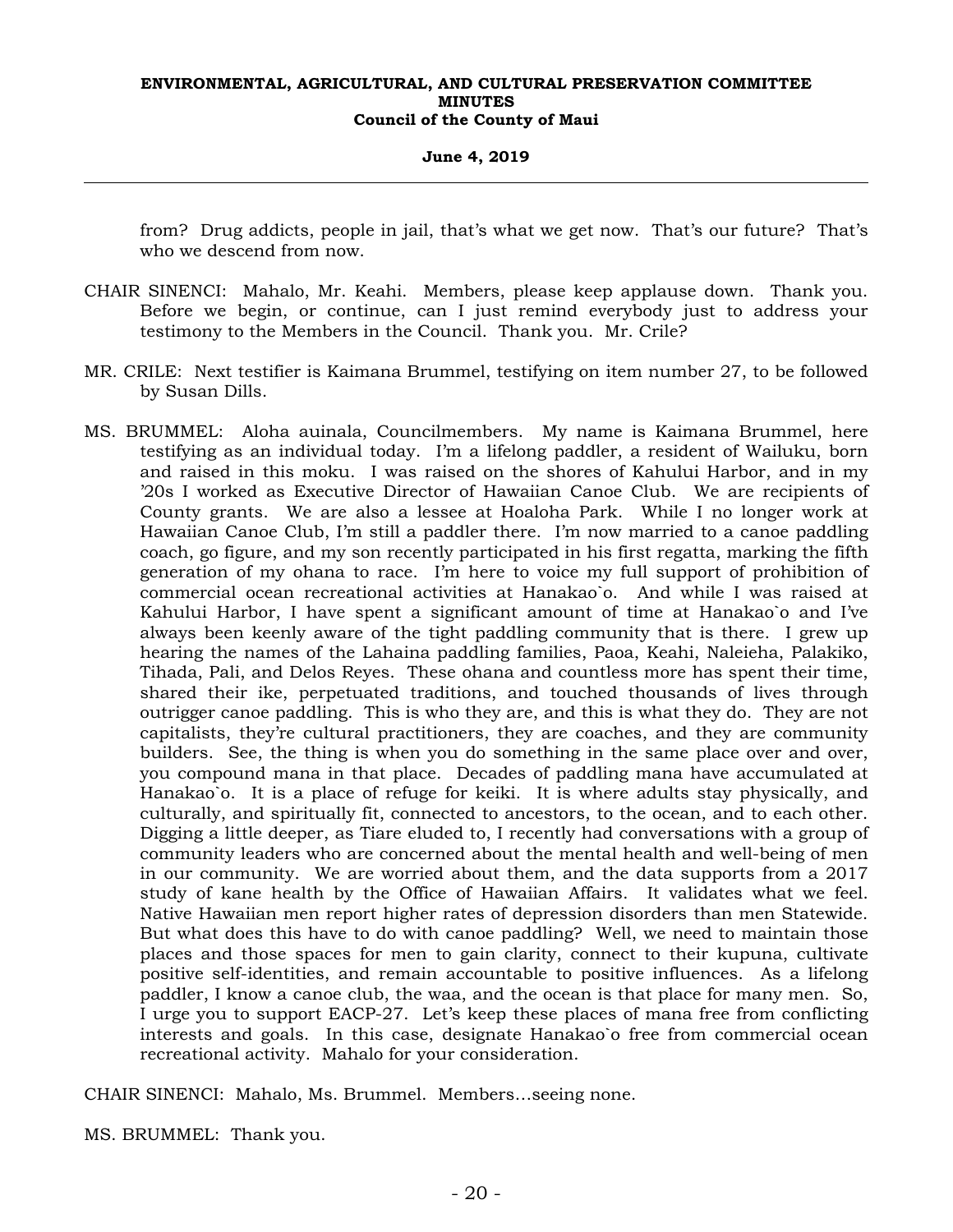**June 4, 2019** 

CHAIR SINENCI: Thank you. Mr. Crile?

- MR. CRILE: Our next testifier is Susan Dils, testifying on EACP-27 on behalf of the Lahaina Canoe Club, followed by Brasil Ruiz-Cockett.
- MS. DILS: A little shorter. Aloha e, Council Chair. Still not so good, is this better? Okay. Alright, my name is Susan Dils, and I am a member of the Lahaina Canoe Club and I support EACP-27. I have not lived here very long, only since 2015. When I and my family decided to move here to Maui, it wasn't for the shave ice, it wasn't for the snorkel expeditions, or the resort living and sunset cruises. We moved here because out of all the places we have lived in the world, this is true, sorry, nowhere else feels more like home than Maui. There is such a strong sense of place here, a sense of community, and from the very beginning, we felt drawn to be a part of it. This sense of place that I'm talking about is what makes Maui unique. It is created by the land and the mountains that I love so much, by the ocean that nourishes the island, and by the people whose history and culture do so much to promote the connection between land and sea. Since moving to Maui, I have sought to connect with the land by volunteering with organizations like Maui Cultural Lands. To explore my connection with the ocean this year, I decided to join the Lahaina Canoe Club. I have not been disappointed, not one bit. I believe it was on day two of practice that one of our coaches began by talking about why the club exists. Spreading his arms wide to face the ocean and the canoes, he said, we teach you this, and then he turned facing the land and the community to respect this. That is why I joined the club and that is why they coach. He's right, I have learned so much, not just about paddling, but about Maui. I am learning the history, the culture, and the values that are important to our society here. I am making friendships with not just my club members, but with people from the clubs that share our beach. On the west side, the three clubs may be competitors, but we are family too. We look out for each other, we encourage each other, we talk story after we pull the waa ashore. We do this all in the presence of our ancestors whose graves overlook the beauty of the sea. We do this in the presence of our children. The sense of community here is strong, and if I feel it, a 53-year-old non-Hawaiian who has just started paddling, imagine the impact this beach is having on the minds of our keiki. That is really why we are here today. We are here to fight for the preservation of a beach that is important to promoting the values and community to our keiki. We are fighting for them to see how the three, land, ocean, and people, form the trifecta of Maui no ka oi. I have more to say in my written testimony, many examples of how I have seen commercial encroachments affect not only paddling practices, but celebration of life ceremonies and just the general, it doesn't happen just once or twice, it happens constantly. Thank you.

CHAIR SINENCI: Thank you, Ms. Dils. Members, any questions? Seeing none, thank you.

MR. CRILE: Our next testifier is Brasil Ruiz-Cockett, testifying on EACP-27 on behalf of the Lahaina Canoe Club, to be followed by Kupono Smith-Dapitan.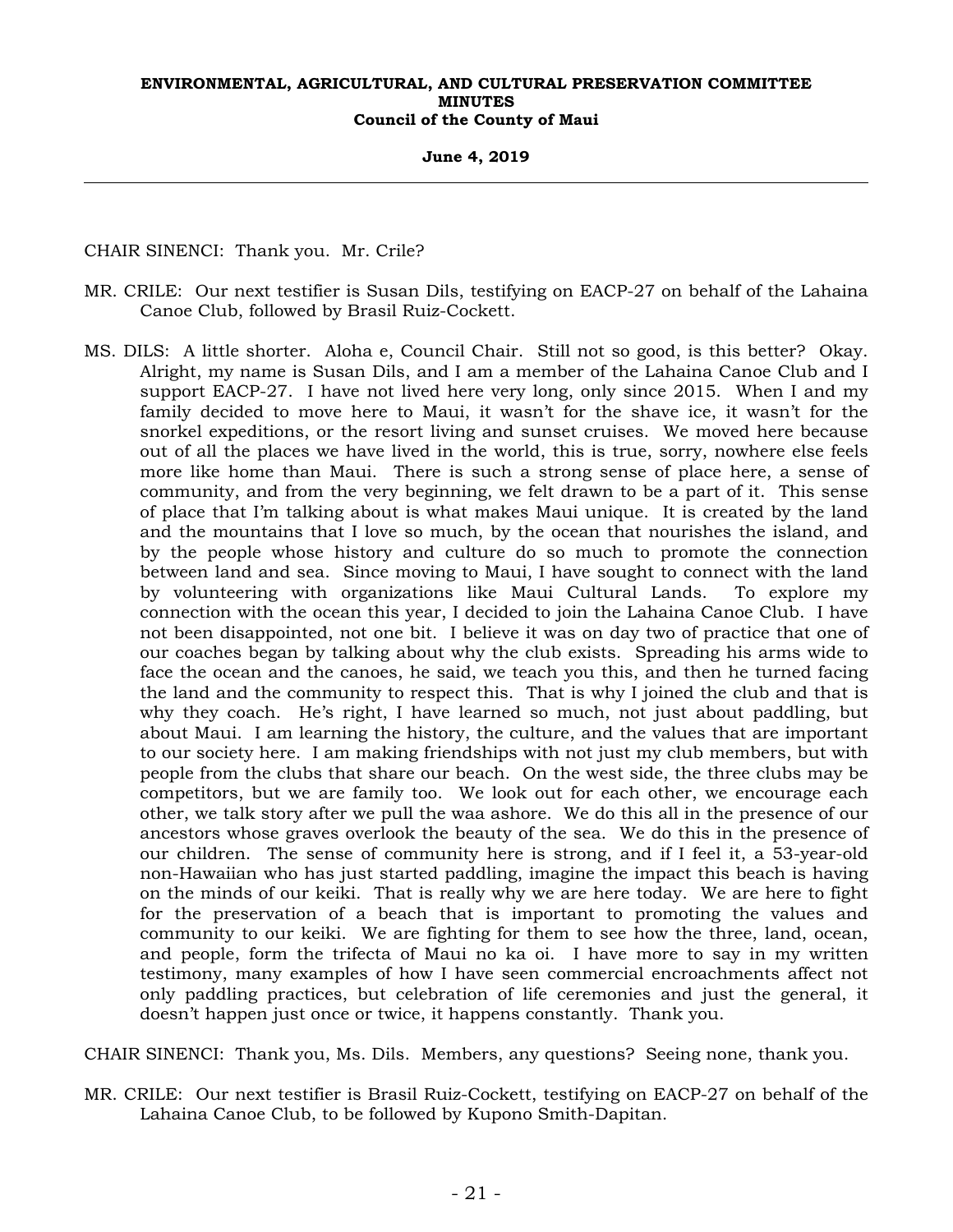#### **June 4, 2019**

MR. RUIZ-COCKETT: Excuse me, could we do it as a group --

CHAIR SINENCI: Yes, you may.

MR. RUIZ-COCKETT: --for Lahaina Canoe Club?

CHAIR SINENCI: Does everybody want to come up and say their names? Mahalo.

- MR. CRICHTON: Aloha, my name is Walker Kawika Crichton, also known as Boy Crichton. I'm these kids' head coach, keiki head coach, and Vice-President for Lahaina Canoe Club. I'll have each one of 'em say their names so that each one of their names can be taken down for testify.
- MS. TOULZE: Aloha mai, my name is Kasey Toulze.
- MR. CLARION: Aloha, my name is Christian Clarion.
- MR. CRICHTON: Nice and clear so they hear you and they write 'em down.
- MR. KEOMAKA: Aloha, my name is Ehukai Keomaka.
- MR. CRICHTON: This is Maila Crichton, my daughter.
- MS. MILLER: Aloha, my name is Megan Miller.
- MR. SMITH-DAPITAN: Aloha, my name is Kupono Smith-Dapitan.
- MR. BLANDO: Aloha, my name is Shadd Blando.
- MS. CRICHTON: Aloha, my name is Lanea Crichton.
- MS. SNYDER: Aloha, my name is Sydney Snyder.
- MR. RUIZ-COCKETT: And my name is Brasil Ruiz-Cockett.
- MR. CRICHTON: Like I said, I am the keiki head coach for Lahaina Canoe Club. This is my haumana. We gotta remember also that Canoe Beach is also our school. That is our puuhonua, that is our city of refuge not only for myself and my peers, but also for these kids that's gonna come up and my place one day. I need them to know exactly the full extent of what it takes to be a coach down there at Canoe Beach. In order for do that, I do not need any other small businesses in my way to make this more and more of a headache. We already as coaches, we already get headache. I love these kids with each one of 'em, all the same, no different from my own kids. And I want what's best for them. And I understand, I understand, we all gotta live in peace and harmony, yes, but we really need to understand that one of our uncles passed away at that beach setting up lanes because of business. He got run over by a commercial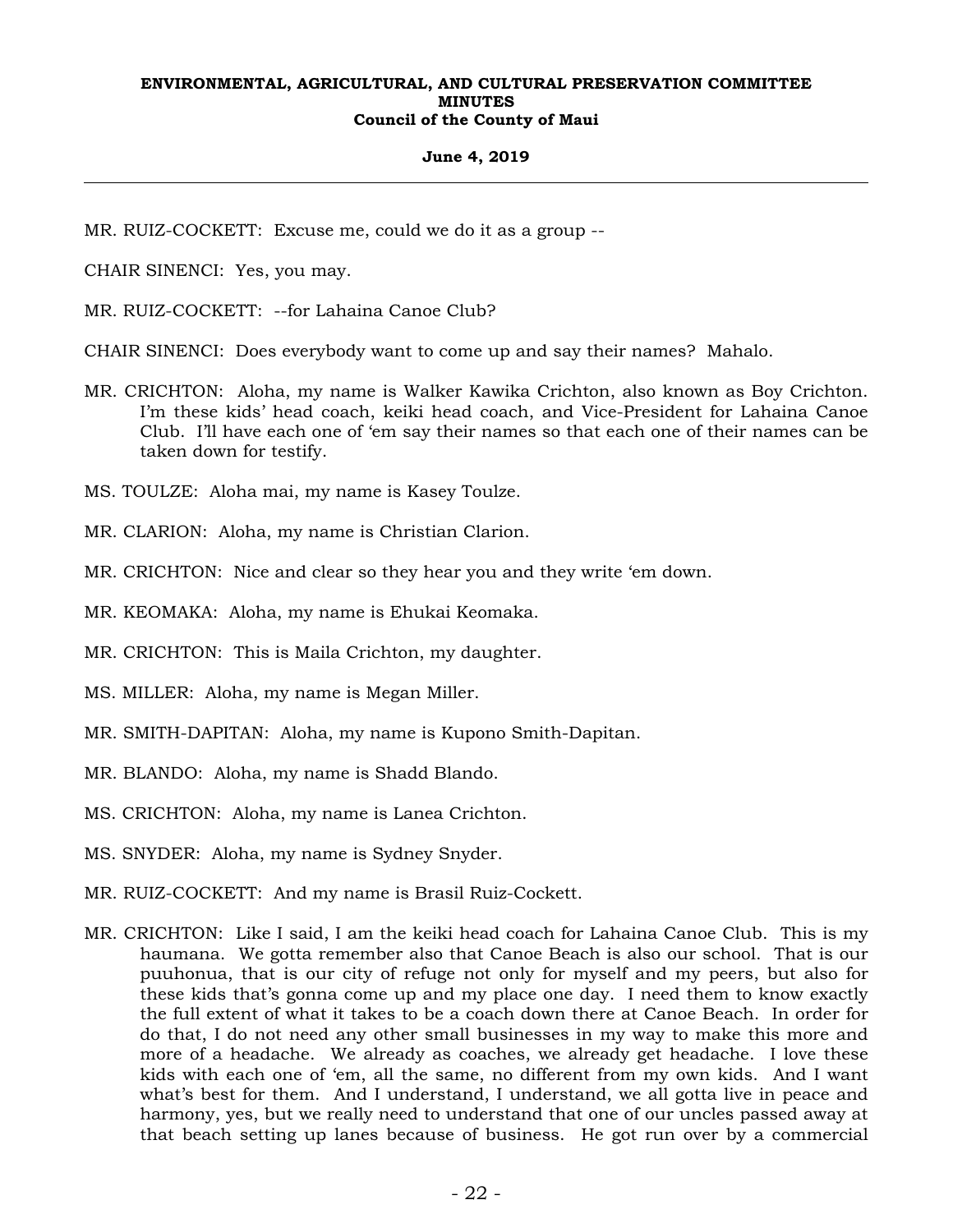**June 4, 2019** 

owned boat because they when cross our lines, because they when cross the flags. And you know what we got out of that? Sorry. That was it. No more, enough already. We had enough. And I'm always down at that beach if anyone has any questions. Trust me, I always at that beach. I clean, I'm also the County steward for that area, so I'm always there. Nobody came up to me and asked me any questions about how we can get along. So, I say that with pride from Lahaina Canoe Club all the way from Big Island, that's where I'm from, from Kona side. And I'd like to say, thank you guys for having us today. Mahalo.

CHAIR SINENCI: Mahalo. Members, seeing none. Thank you for your testimony.

MR. CRICHTON: Thank you.

CHAIR SINENCI: Mr. Crile?

- MR. CRILE: Next testifier will be Lani Kane testifying on EACP-27 on behalf of the Kahana Canoe Club, followed by Kesa Stoddart.
- MS. KANE: Hi, my name is Lani Kane. I think everybody basically said everything that you all need to know. Thank you for having us and I'm actually from the Big Island from Kau and I've been here for 25 years. I'm a, I was a paddler. I paddled for years and I just enjoy going down Canoe Beach. I support the bill of de-commercializing. I just think that these businesses that they're raised differently. Like for us, you know, if you see one party going on, you not going just go into the party where stuff is going on and just, you know, lay your stuff down without like, I don't know where I'm going with this. But this, something happened down there, the whole bullying thing. It was something to do with those, along those lines, you know what I mean, like we're having a party, hanging out, everybody enjoying each other. They came in right in the middle of our party, you know, dropped their stuff, started washing off their things and then this whole thing like escalated, something escalated. And I just feel like it's because they're raised differently, or their mindsets are different, and they don't understand like what we go through. So, yeah, that was just my part of what I'm here for. Thank you.
- CHAIR SINENCI: Mahalo. Any questions? Seeing none, thank you. Mr. Crile?
- MR. CRILE: The next testifier is Kesa Stoddart testifying in EACP-27 on behalf of Kahana Canoe Club, to be followed by Cameron Jacome.
- MS. STODDART: Hi, my name is Kesa. I paddle for Kahana. It's just my second year. This is my daughter Lyla and my niece Kini and they also paddle along with my son and Kini's brother. I was gone for a while living on the mainland, born in Wailuku, raised in Lahaina. And I never thought in a million years that I would have to come up here today to try and save a beach in Lahaina. That is the only beach we have left to go to. If you guys don't make this, don't designate this for a cultural place, basically what's going to happen is it's like a big classroom that's getting knocked down. All of these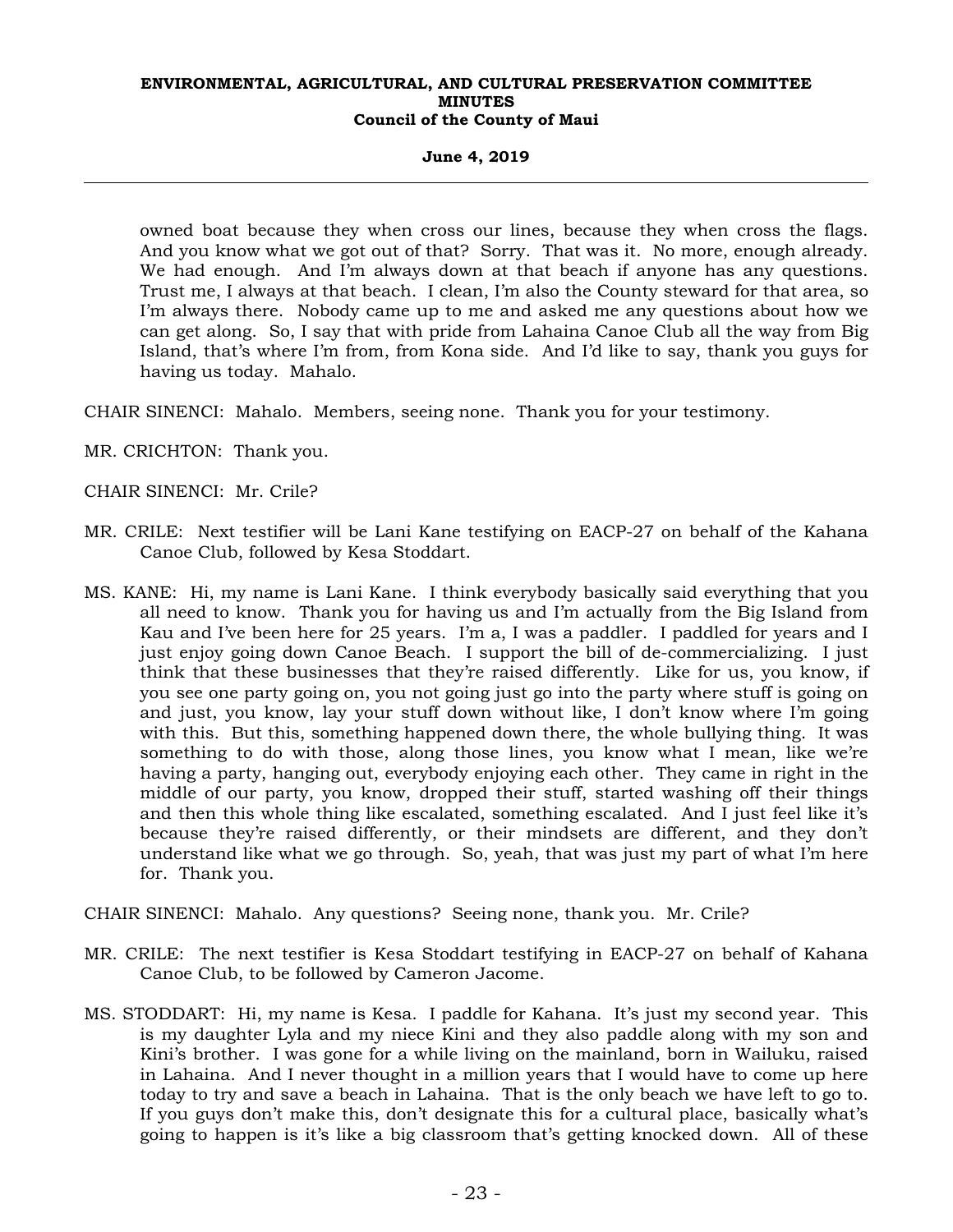**June 4, 2019** 

kids, if you have never been to a practice and seen hundreds of kids out in the canoes, on land rigging boats learning everything, that is their classroom. They come there three days a week, on Saturdays. If you have not been, this is not going to be an educated vote. You need to come to a practice. You need to see what happens. You need to see what everyone's doing. It's almost embarrassing that I think someone said it earlier, like I wonder what happened. What happened? But now is the time, enough is enough. I mean, we're all here because we've had enough. There's no place else to go. I remember you used to be able to walk from Honokowai all the way to Canoe Beach and there was only the Kaanapali hotels. It was kiawe trees all the way down and now it's all gone. And I saw every single stop light go in except for Lahainaluna. But you're knocking down a classroom. You have to pass this bill. It's enough is enough. That's all. You want to say anything? You want to say anything? Okay. That's it.

CHAIR SINENCI: Thank you. Thank you for your testimony. Mr. Crile?

- MR. CRILE: The next testifier is Cameron Jacome testifying on item agenda number 27, to be followed by Archie Kalepa.
- MR. JACOME: Howzit, I don't really have much to say that hasn't been said. I think it's just, it's interesting that it comes to this, you know, I've definitely never been in this room before with all these, I don't know, people, smart people, I guess. It's so simple. It's just a simple thing. For me at least I look at it as the biggest thing that we have down at that beach is, and the biggest thing that anyone learns in canoe paddling is respect before any technique, before anything respect is number one, yeah? So, this kind of falls into a place where it's so disrespectful to make us take time out of our day to come down here to fight for something so ridiculous that is black and white, you know what I mean? So, you have families down there, you have every occasion from wedding, to birthday, to funeral, to I mean, just anything that you do in your life is down at that beach, yeah? I mean, there's no, we can only go Wednesdays, we can only go at three o'clock. It's all day every day, yeah? And that's just the basic simple stuff, right? Nobody is down there to collect a dollar from anybody. It's just all love, yeah? So, when this comes in and, like Lani, she's kind of stumped on what to say, I know what she was trying to say. But when you're living your life down there, and especially not me, I've only been here a short time. But for people who have generation, generations been here and done so many things throughout their life down there and then you have somebody who's making a dollar come in and like she nicely said, you know, in a disrespectful way, you know, you're going to try, it's not going to work, you know. So, as I figured he was saying earlier, if you separate, you know, you make things work and you give them the whole 99 percent of what's available and give us the 1 I think things are going to be fine, you know. And it's just how it should be. It's just, it's not difficult, it's so simple. And it's hard to have everyone explain the same thing over and over again. And from what I know, it's usually another meeting, another meeting, another meeting and everyone's got kids, everyone's got a life, and you know, we come from Lahaina, we gotta come over here fight. Luckily, it's on Maui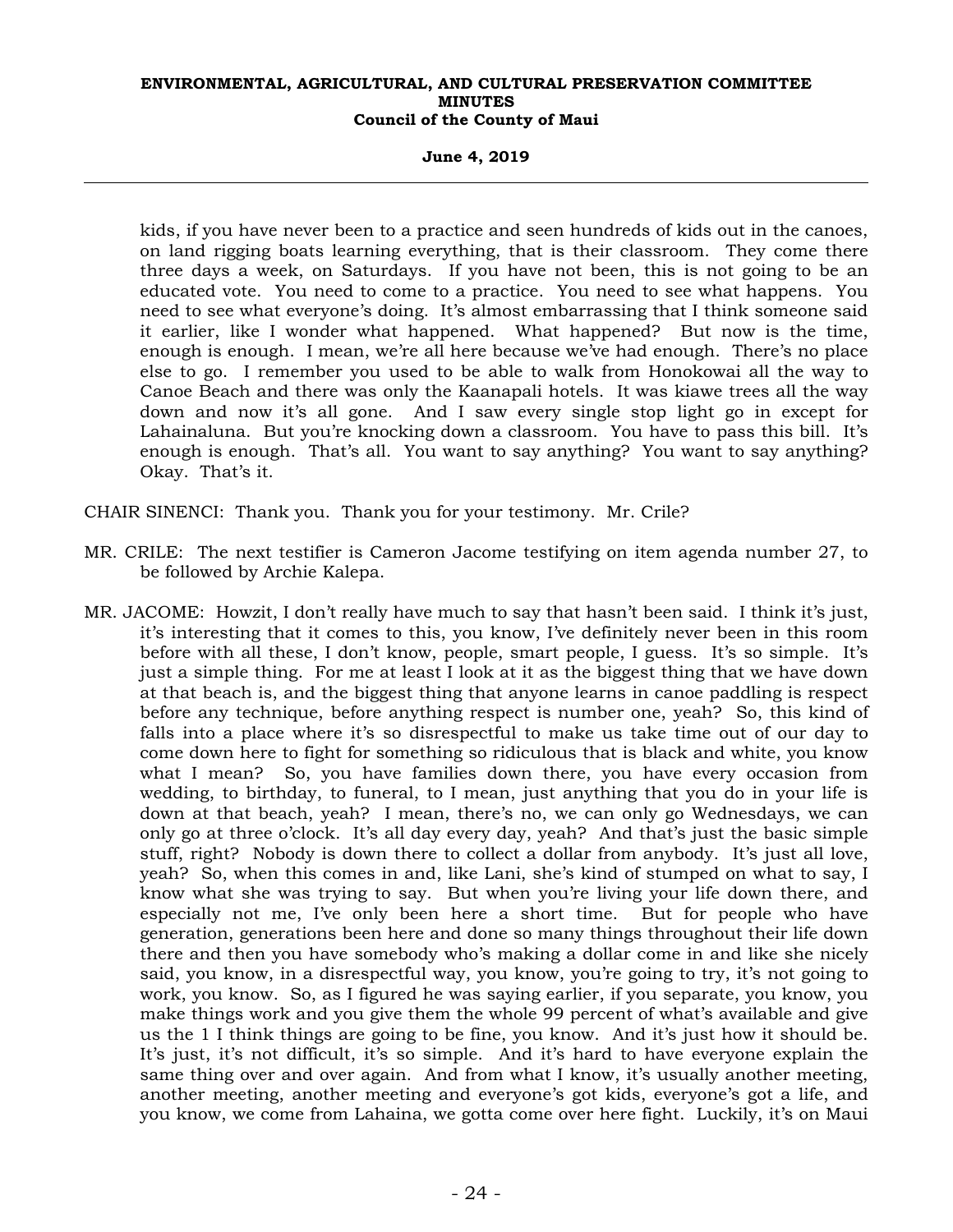#### **June 4, 2019**

instead of Oahu. But still yet, it's basic simple stuff, you know. So, please save the beach, yeah?

- CHAIR SINENCI: Mahalo for your testify. Mr. Crile, next testifier?
- MR. CRILE: The next testifier is Archie Kalepa, testifying on EACP-27, to be followed by Faavae Maluhia [*sic*].
- MR. KALEPA: Good afternoon, Chair, Council. I'm going to ask you guys a question. Does the benefit outweigh the cost? When I look at these kids and what I see is I see benefit. I see the benefit in the three clubs that exist in West Maui and when we talk about preserving that park as a cultural park, and I truly see practice. I see the coaches, I see guys like Eugene, they're really out there teaching the kids about place and the importance of place which is so important to our youth because if you don't know who you are, you don't know where you come from. And some of you kids paddling may not realize the importance of what's happening today. What you need to understand is this is your place and you need to protect your place because these people have been driven out of their place and it's really sad to see. It's really sad to see. Where are we going? Where are we going as a people of Hawaii? You have a chance to make a difference. But I'm going to say this to the canoe clubs, you guys need to get a hold of your State Legislature and this is only part of the battle. The other battle is on the ocean side. You guys need to create a bill that preserves Hanakao`o Beach Park, the ocean side of that, for cultural recreation, canoe paddling. It's the only way you're going to be able to protect this place. Because I'm going to tell you right now, those guys that want this place for commercial operation, they're going to go and they're going to talk to their legislators to help them find a way. But you gotta beat them at their game. One day, just like your coaches said, you'll be up here. You're going to be fighting for the next generation and how important that is because if we don't understand what that is, we're heading down a road of destruction. So, I want everyone to understand, especially the Parks Department and the Parks Director that please, take the proper steps to preserve place. And I encourage all of you to take a day and step away from your chair and go down and visit the canoe clubs and see what's really happening and going on. Thank you.
- CHAIR SINENCI: Mahalo, Mr. Kalepa. Any questions for Mr. Kalepa? Seeing none, thank you for your testimony. Mr. Crile?
- MR. CRILE: Next testifier is Faavae Maluia testifying on item agenda number 27,
- MR. MALUIA: Aloha.
- MR. CRILE: --followed by Jeremy Stoddart.
- MR. MALUIA: Aloha, my name is Faavae Maluia I'm for, with Lahaina Canoe Club and I'm also the member of the Hui o Waa Kaulua, the only voyaging canoe club in Maui. I was helping building that canoe, and proud being a member of it. My only request is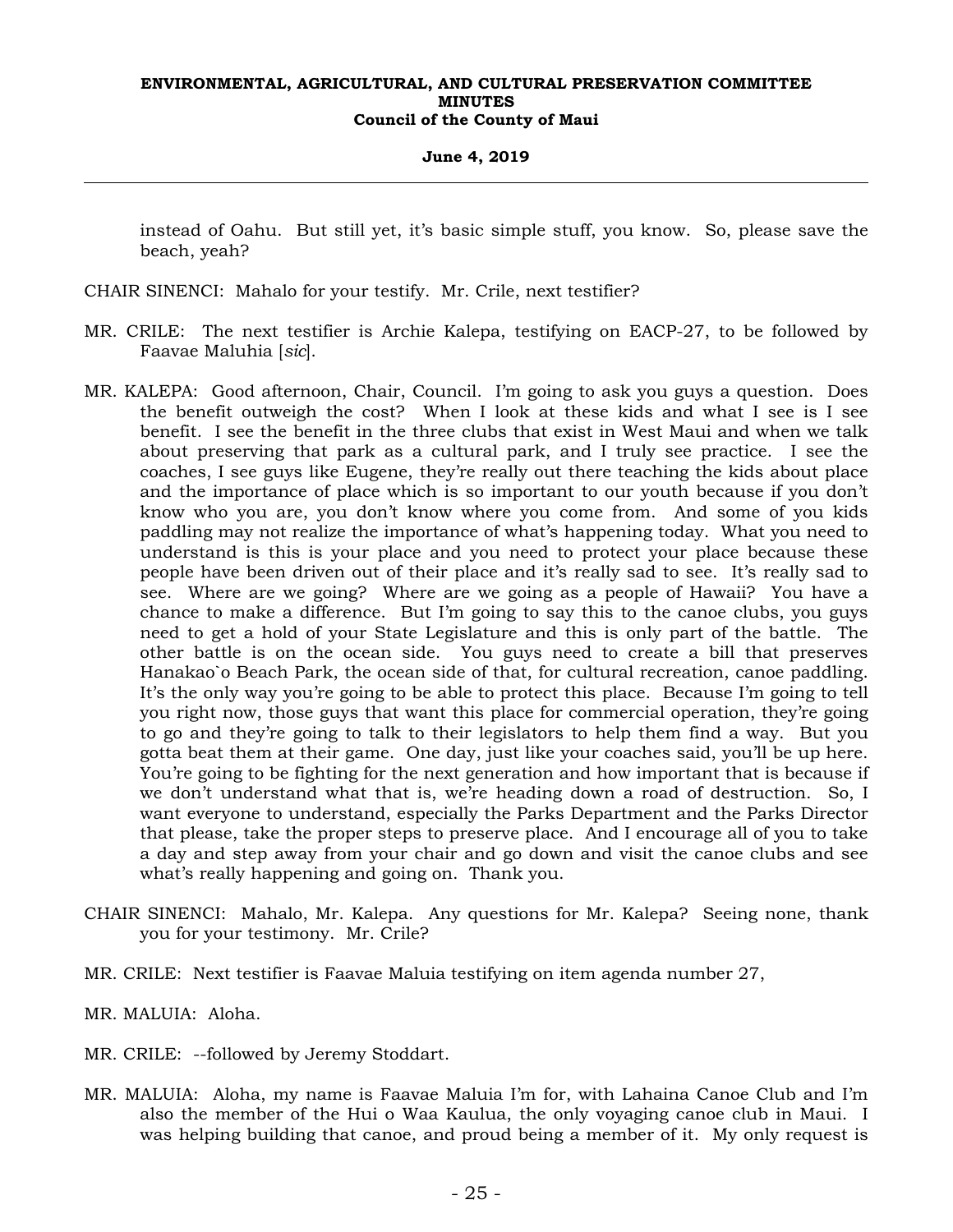#### **June 4, 2019**

keep our culture alive, and the only way we keeping our culture alive is through canoe. And, you know, I'm Samoan, the culture, Samoan and Hawaiian culture, we don't have any written thing down, this is how you do it, we teach everything by listening and by talking to the kids, and that's how we do our culture. So, my request is keep our culture alive. Keep Hanakao`o Beach for the Hawaiian culture and that's all my request. Thank you.

CHAIR SINENCI: Mahalo, Mr. Maluia. Seeing none, our next testifier please?

- MR. CRILE: Next testifier is Jeremy Stoddart, followed Jeremy Delos Reyes.
- MR. STODDART: Aloha, my name is Jeremy. I don't really have a whole lot to add, it's pretty much all been said. But I do want to say I'm relatively new to the canoe club and canoe culture in general. But in the short time that I've been involved, I see the value, the cultural value not only to my family but to the place and to Hawaii in general. And I think that Canoe Beach is an invaluable resource to this living Hawaiian culture and I just want to say that I believe commercialization is a direct threat to that living culture and that's all I wanted to say. Save the beach.
- CHAIR SINENCI: Thank you, Mr. Stoddart. Any questions? Seeing none, Mr. Crile, how many more testifiers do we have in the Chambers?
- MR. CRILE: We have nine.
- CHAIR SINENCI: Nine more? Okay. Who's our next testifier?
- MR. CRILE: The next testifier is Jeremy Delos Reyes testifying in EACP-27, to be followed by Levi Delos Reyes.
- MR. J. DELOS REYES: Howzit gang, how's everybody doing?

CHAIR SINENCI: Good.

MR. J. DELOS REYES: Come on you guys? My name is Jeremy Delos Reyes. I represent Lahaina Canoe Club. I'm the Co-President, I'm the Adult Head Coach, I'm also a schoolteacher of 18…19 years at Lahainaluna High School. I teach the wood shop. I am one of those bullies, bullies which nobody has come to talk to us about. By the way, I'm speaking on two items. So, six yeah gang. I want to talk about a couple of things. The problems that we face every day with dealing with scuba divers crossing. I get pictures, social media, yeah, herds of scuba divers in the parking lot. No more permits and I'm not bullying. I just asking, may I see your permit. Oh, what the hell are you doing? That's their response. I just asking. The last group that I asked had over 60 people right there, tourists with three instructors I'm assuming, yeah, probably with the bruddah up there, I don't know. But they never like show me one permit. Second thing, standup paddlers, hey, we get into it yeah because they are, they right in our lanes gang and they think they get the right-of-way. I know this is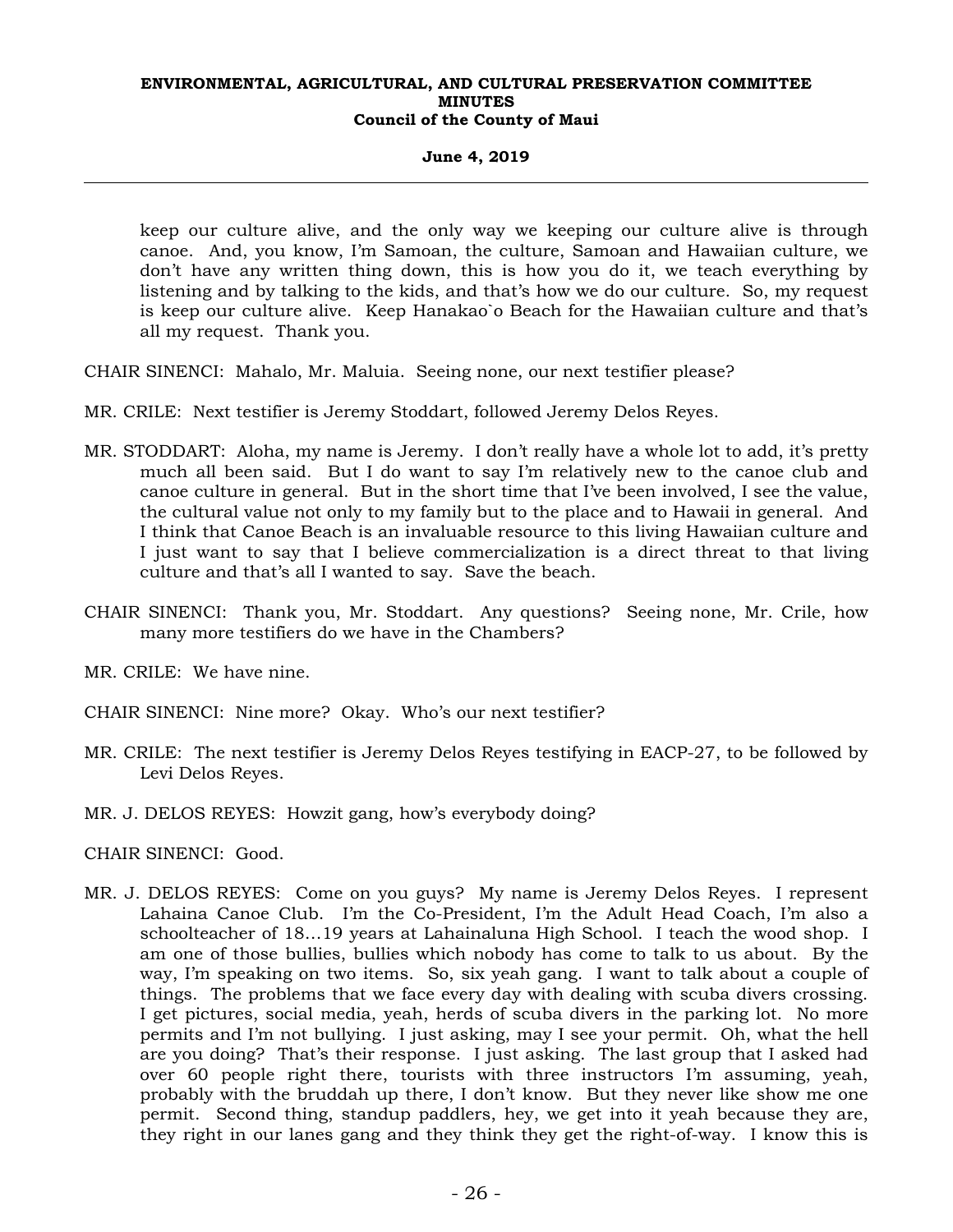**June 4, 2019** 

not concerning standup paddling, but that's what we dealing with. We dealing with jet ski's going around. We dealing with the boats. In fact, we had one EIS about the Save Hanakao`o movement. And as that lady came to speak with us, she represented the EIS company I believe, boats going left and right telling kids get out of their way, not going at wake speed, they making wakes out there. So, you like talk about safety, where is it? Right now, the three canoe clubs we represent, this season alone over 280 kids. So, Mr. Molina right here, he was my teacher in middle school, yeah? As Mr. Molina can recall, I wasn't probably the best student out there. But I tell you what, if wasn't for all the uncles that get at the canoe clubs, your life would've been worse, way worse. So, you think about the 270 kids that we get, and you guys banking on us community members, me as one teacher I bank on the community members to help us raise these kids. And you guys take, if you guys deny this bill, you guys taking away that resource. That's how horrible that idea is. If you allow commercial activities to go through, you taking away one classroom. Brah, that's not six minutes yeah?

CHAIR SINENCI: That's your first three. Go ahead, you have a second three.

MR. J. DELOS REYES: Oh, okay. Councilmember, shoots, sorry yeah gang, Sugimura, your niece she's, she participates in soccer. Do we take of canoe paddling like we take care of any of the other major sports? That's why I believe one of the uncles when say, or one of the testifiers said we don't, you guys don't put anything, you guys don't put in anything to canoe paddling. Regatta season, long distance yeah, gotta get money, get fundraisers and this and that. What do we put in for regattas for our kids up here? What does the Council put in? Me, I don't know, so, if you guys can answer that right on. You talking about two testifiers that's against this bill. I like know what is their profit margins for their business. 'Cause every year canoe clubs, we fighting for dimes, nickels, and pennies. And these guys, they worried about cutting into their profit. We trying to survive. We trying to give outlets to our kids, yeah? We trying to teach adults, newcomers here, one better way to get maa to our lifestyle. I been in one canoe since I was three years old, yeah? Uncle Eugene, if he still here, he remembers my father putting me between his feet while he was paddling, yeah? Some of my best friends is up here, Mike Tihada, Kekai Keahi, all of them. We all grew up together. All of a sudden, now look all of us, we all in charge. We're all taking these leadership roles. Hopefully we can pass 'em on to our kids. But these entities, they no see that. They see dollar bills. It's your guys' job to protect what is ours and what is on this island, not for the few people, not for the rich that's part-time people here. It's for all of us. Commercial activities shouldn't happen. Where do we have? You guys all heard this already. But what do we have? We no more nothing, gang. Ever since the Festivals of Canoes, yeah, I take great pride in teaching my kids, just one small portion, to build canoes. And in fact, in 2004, I had one student who got accepted and enrolled to MIT. And on his acceptance letter he told the committee the greatest thing he ever accomplished in his life at that point was building one canoe, MIT gang, and his greatest accomplishment was building one canoe. I taught four kids already how to rebuild canoes. I have two classes right now that's building one sailing canoe. You going take away this opportunity if you guys deny this bill. You going take away all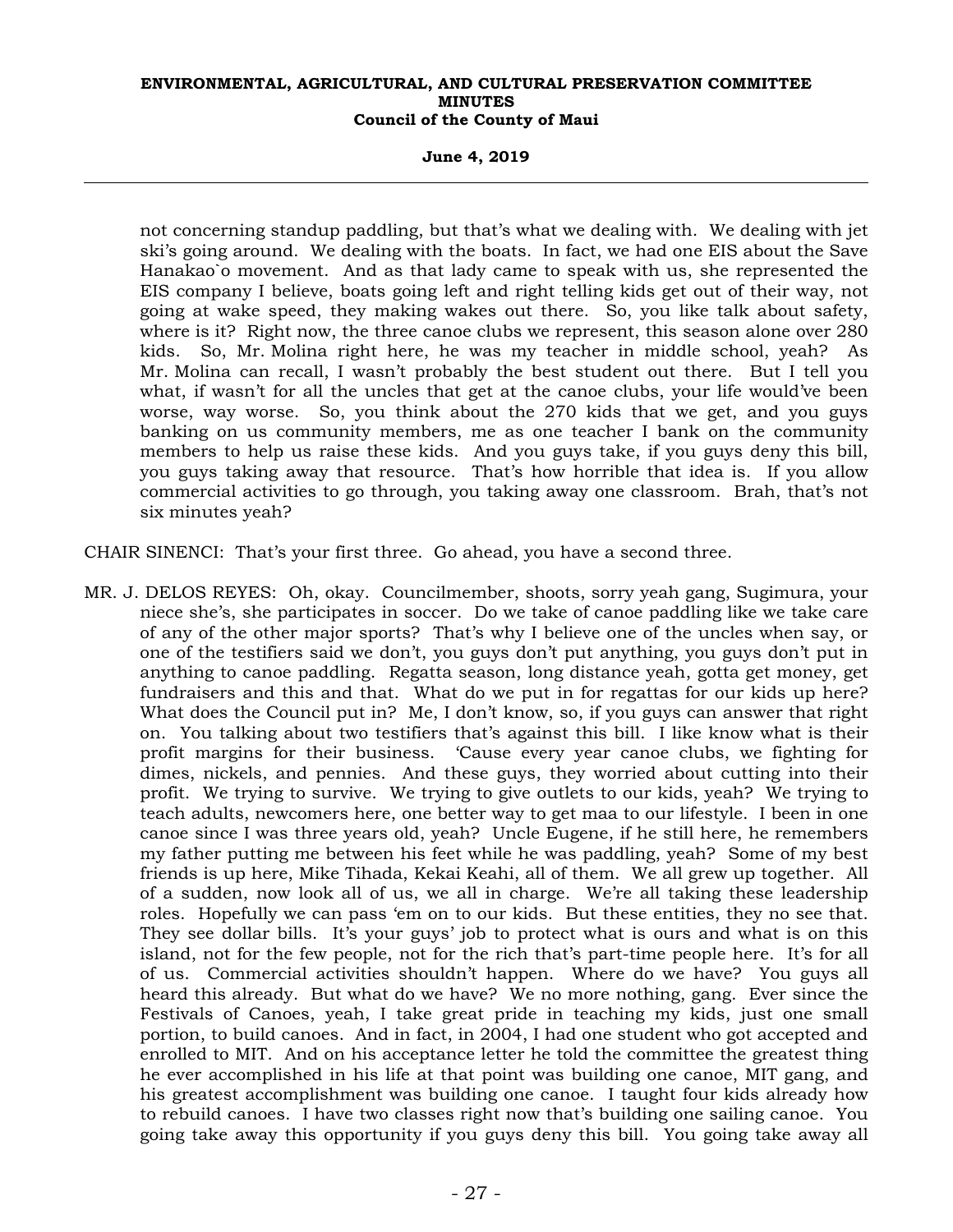#### **June 4, 2019**

opportunities from all these kids, all these kamaainas, everybody, you going kill that. If was me, I ask for the all West Maui. But we only asking for one small beach. So, I hope you guys make the right decision. Mahalo for your time, gang. Aloha.

- CHAIR SINENCI: Mahalo, Mr. Delos Reyes. Members, we have a question from Member Paltin.
- COUNCILMEMBER PALTIN: Thanks, Jeremy, for being here. I just was wondering if you can elaborate when you was saying dimes, nickels, and pennies, what is some of the expenses that canoe clubs are responsible to cover?
- MR. J. DELOS REYES: So, the canoe clubs, speaking on the limited experience that I have, we have to cover a liability insurance which is probably at minimum a million-dollar policy, then we have to cover trailering, we have to insure our trailers for any type of events 'cause we have to haul canoes to and from, used to be Kihei but now it's just Kahului and Lahaina. Then, we have to fundraise to pay entrance fees. Every race we gotta pay per race, any kind of disqualification we have to pay fines. If we are lucky enough and all the clubs have had success and has success, if we are lucky enough to travel to States and qualify crews for a state race, now we have to cover travel expenses, hotel, food, entry fees, deliveries for canoes, maintenance of canoes. Lahaina Canoe Club, we lucky we get one high school that the teacher he help 'em paint and redo the canoes, yeah? But what about Napili, Kahana? Hawaiian Canoe Club, they get plenty money. But all these other clubs, we all gotta fundraise, every single club.
- COUNCILMEMBER PALTIN: Thank you. So, that brings me to my next question. As far as commercial activity and fundraisers, is fundraisers something that you're okay with at Canoe Beach? And how would you distinguish between commercial activity and fundraising?
- MR. J. DELOS REYES: So, I going tell you guys that's not my place, that's not my decision to make as one entity or one representative, yeah? Unlike other entities who said we do not collaborate, we do collaborate. And so, I couldn't answer that decision from one entity alone. We would have to agree with all the clubs with the community, yeah? But as far as commercial activity, if you making one profit, no club in the west side, I cannot speak for any other clubs, but no club on the west side is making profit. We don't have any paid coaches or anything like that. So, we not putting money into pockets. We just covering expenses, that's it. And if we lucky enough, through private donations or some sort, we actually offer, so, you guys are aware, we offer our paddlers, our youth paddlers that graduate high school, we offer them scholarships. And I'm pretty sure all three clubs on the west side offers that. And I know for a fact I believe all three clubs offer that. So, as far as when you asking about fundraising, that is, I not going answer that on me alone, that's not for me for answer. Any other questions, gang?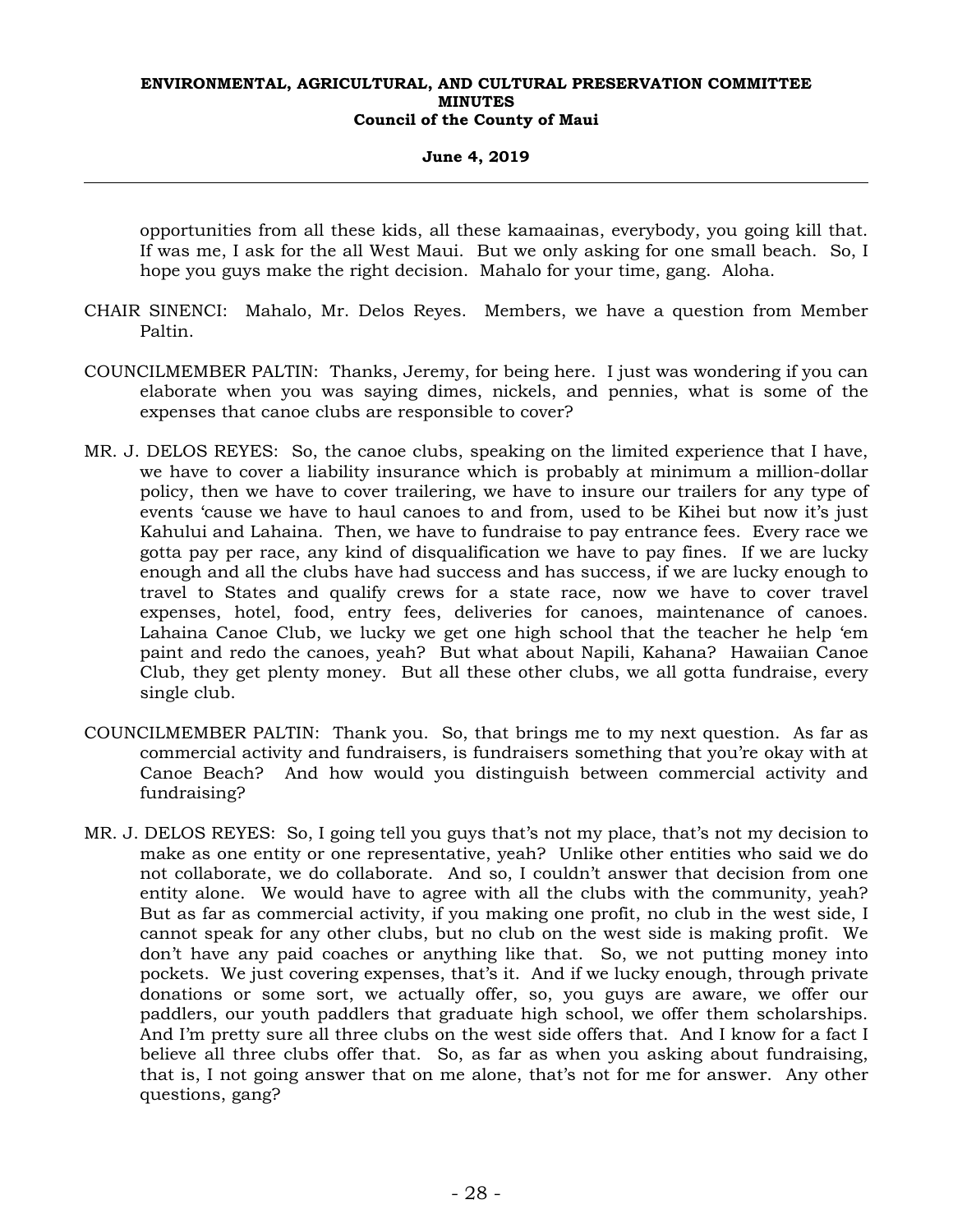#### **June 4, 2019**

- COUNCILMEMBER PALTIN: Just about special events, regattas, you guys okay with that at Canoe Beach?
- MR. J. DELOS REYES: True canoe paddling, yes, of course.
- COUNCILMEMBER PALTIN: Okay.
- MR. J. DELOS REYES: Automatic.
- COUNCILMEMBER PALTIN: Just double checking.
- MR. J. DELOS REYES: Last thing, again, to add to that regatta question that's why, just to make it clear, if somehow we lose Canoe Beach, there is no State race on Maui anymore, that's it. There's no any other approved course on Maui. So, in previous Administrations, when they closed down the other beach parks, before the State race was kind of suspect. I just wanted to say that. That's all, yeah.

CHAIR SINENCI: Thank you, Mister…

- MR. J. DELOS REYES: Any other questions? No? Mahalo, oh sorry.
- CHAIR SINENCI: Oh, we have one more from your ex-teacher.
- COUNCILMEMBER MOLINA: Thank you, Chairman. Aloha, Jeremy. And first of all, you know, I think you're selling yourself short when you were a student. You're a great guy, and I know you're probably inspired by Mr. Kunimitsu in the wood shop, and Mr. Mitake.
- MR. J. DELOS REYES: Was you too.
- COUNCILMEMBER MOLINA: But thank you for, you know, taking a leadership role in the community and you've seen the changes over the years when I was teaching back in the late '80s at Lahaina Intermediate. You mentioned about the scuba divers, the standup paddlers and all that. How much has it grown, I mean, I'm sure it existed way back then. But since that time from your day back in intermediate school until now, how much of a concern has it become now?
- MR. J. DELOS REYES: To what I remember, there was no, never have standup paddling back then. Always had the jet ski's because honestly, we used to play chicken with the jet ski boats that come in, yeah? Yeah, you like us move, go ahead bang us. Scuba, I no remember seeing scuba down there. So, this 1974 stuff, I no remember seeing scuba down there 'cause nobody wanted to be at that beach. How much has it grown? It's grown exponentially. I couldn't even give you guys a number. On one given day during the summer when the jet ski operator, that jet ski boat is going in and out, the launching boat is going in and out of Canoe Beach at least 20 times a day. So, that's 20 times a day at wake speed now, they're putting people in harm's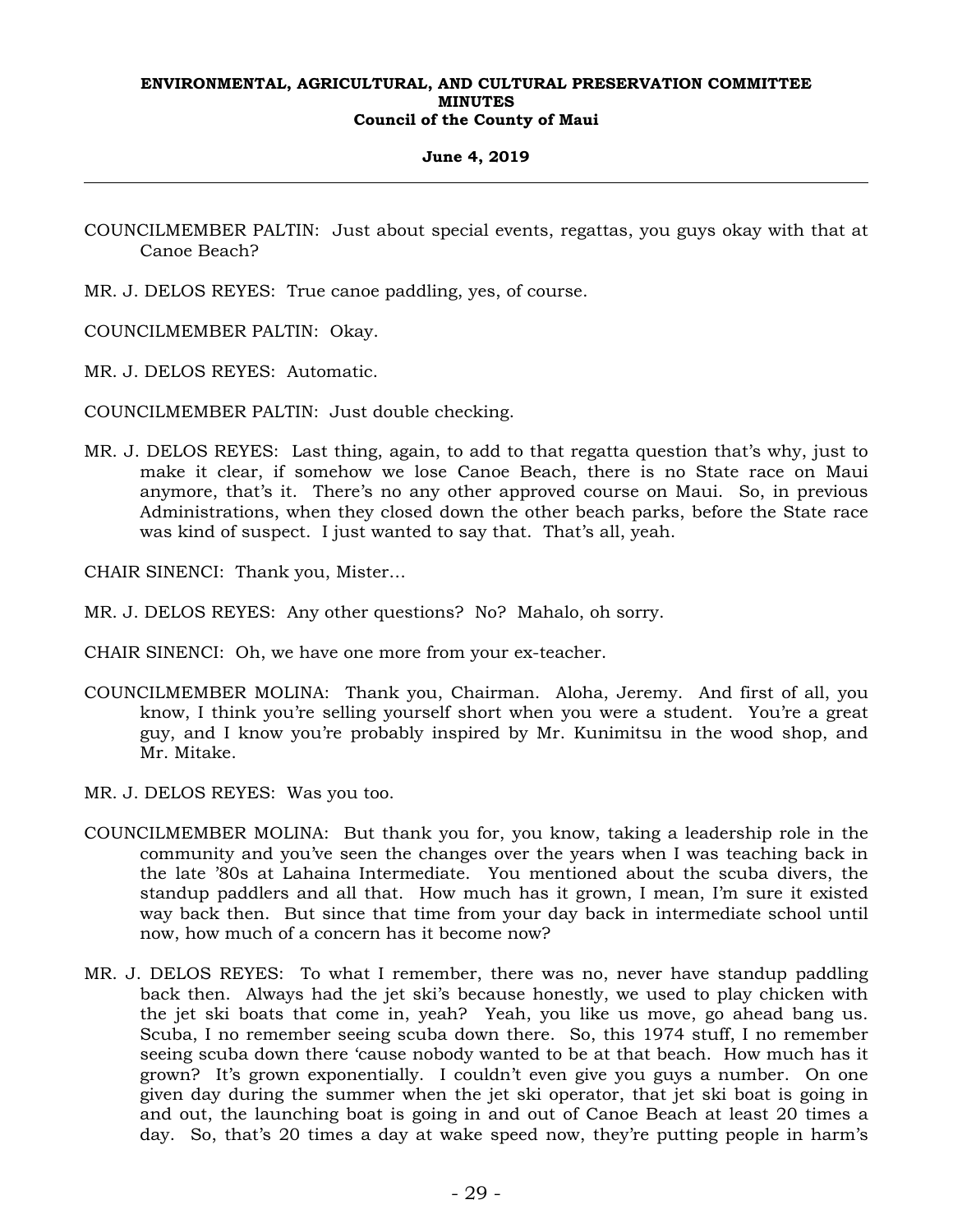#### **June 4, 2019**

way, not just our kids, but people. Scuba divers, at the times that I've seen, we dealing with two to three companies just from when I am there at that moment. Now, you're dealing with jet ski guys that every day at least three times a day, certain jet ski riders they go out of bounds and they coming and infringing in our area. So, it has grown more than exponentially to answer your question directly.

COUNCILMEMBER MOLINA: Okay. Thank you, Jeremy. Thank you, Chair.

CHAIR SINENCI: Thank you. Mahalo…

COUNCILMEMBER PALTIN: Chair, can I, one more question, sorry.

MR. J. DELOS REYES: Shoots.

- CHAIR SINENCI: Okay. One more question and then the Council will take a quick break after this one.
- COUNCILMEMBER PALTIN: Okay. And not saying that it's a bad thing, but in your years of paddling, can you, have you seen growth in the paddling too? Like was MIL a thing when you were younger?
- MR. J. DELOS REYES: So, in high school, when we was in high school and since Councilmember Molina went kind of give away my age, there was no such thing as MIL paddling back in the day. And I think MIL paddling started I believe in 1999 or 2000, somewhere around there. Our secretary right now was the first ever gold medal crew from Lahainaluna, the one and only crew. And so, it started I believe 2000, 1999, but it never happened. Back in the day, I think Napili Canoe Club, as a child when I used to, younger when I was paddling with them, I think we had like six canoes. Now, Napili Canoe Club has I believe every day on the water at least 12 canoes. Kahana has grown exponentially. I believe they put out eight canoes at practice every day. Lahaina Canoe Club, you know, we up and down, but this year we started off with seven boats in the water. We ended up with two, but hey, we started off with seven. So, it has grown. It has grown tremendously and it's not going to go away. So, now, you thinking about putting everybody in one playground that's only 100 yards, everybody. And it's not gonna happen. And you know what, through that, you going have frustration.
- COUNCILMEMBER PALTIN: And also, distance season, one-man season, was that when you were young as well?
- MR. J. DELOS REYES: There was no one-man canoes. If had one-man canoes, had one canoe builder that built it just for themselves. There was no such thing as these one-man canoes. Maybe had four-man canoes back then, but that was still rare. Long distance season was just Molokai Channel. Now, we get one race every weekend. So, after regatta season, there's a break and then there's pretty much a long distance race every weekend and it culminates with the Molokai Hoe. So, you talking about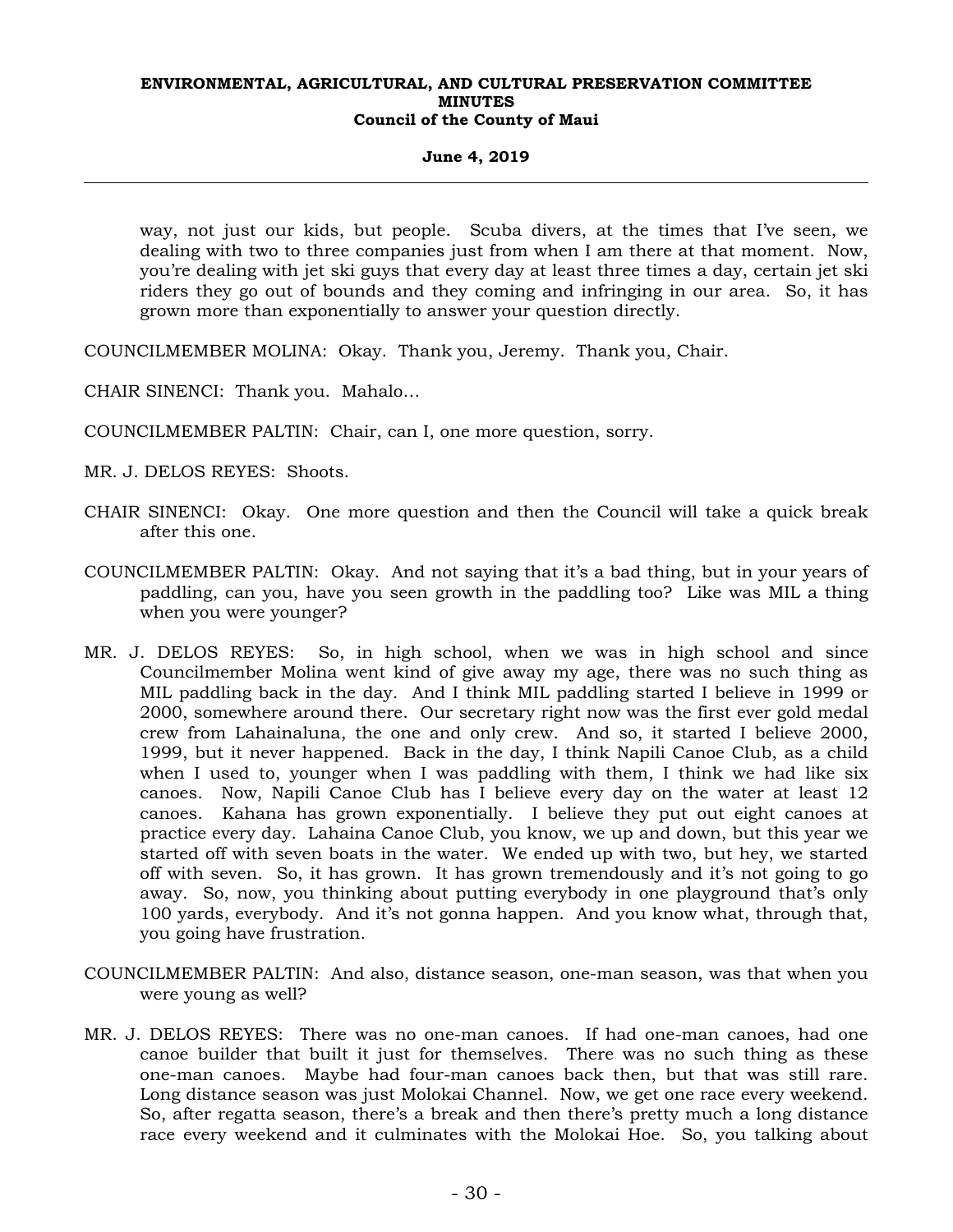#### **June 4, 2019**

fundraising, there's the funds, you talking about one small window as was mentioned earlier, oh canoe clubs, they only in the morning or afternoon, this and that. We pretty much year-round because after long distance season happens, now there's one-man season. So, anyway, any other questions, gang?

CHAIR SINENCI: We have one more. Member Sugimura?

- COUNCILMEMBER SUGIMURA: Yeah, thank you. So, I was just wondering, the, I love your enthusiasm by the way, you must be a great coach and teacher.
- MR. J. DELOS REYES: Tell that to my kids.
- COUNCILMEMBER SUGIMURA: I wonder, the commercial activities that are there, do they participate in supporting the kids or do fundraisers to help you?
- MR. J. DELOS REYES: Not that I'm aware of.

COUNCILMEMBER SUGIMURA: I just wondered if there's a give and take.

MR. J. DELOS REYES: Not that I'm aware of. In fact, last season I took my kids out and I had to really bite my tongue because the scuba divers, what they use is they use our lanes as markers yeah because, so, I really don't know 'cause I learned on my own I never get, you don't have to learn professionally, you need to do certain distances yeah when you scuba and you get certified. So, they tie off their buoys to our lanes. So, now their buoys is floating between our flags. I personally cut off three buoys cause they not supposed to be attached to our flags. So, as far as them giving back, not to our club, not to the other club in Kahana when we was there, not to Napili. So, as far as I know, none of these commercial activities give back. Yes, their member might have paddled, yes some of these people might have paddled. But do they give back to the clubs, the community? No. It's all about profit.

COUNCILMEMBER SUGIMURA: Thank you.

CHAIR SINENCI: Thank you. Thank you, Mr. Delos Reyes. One more.

VICE-CHAIR KAMA: Thank you, Chair.

CHAIR SINENCI: You're a popular testifier.

MR. J. DELOS REYES: A lottery, yeah?

CHAIR SINENCI: Yeah, Member Kama?

VICE-CHAIR KAMA: Thank you, Chair, and thank you for being here. So, do you know if anyone from the community has had any conversations with anyone from the commercial development community?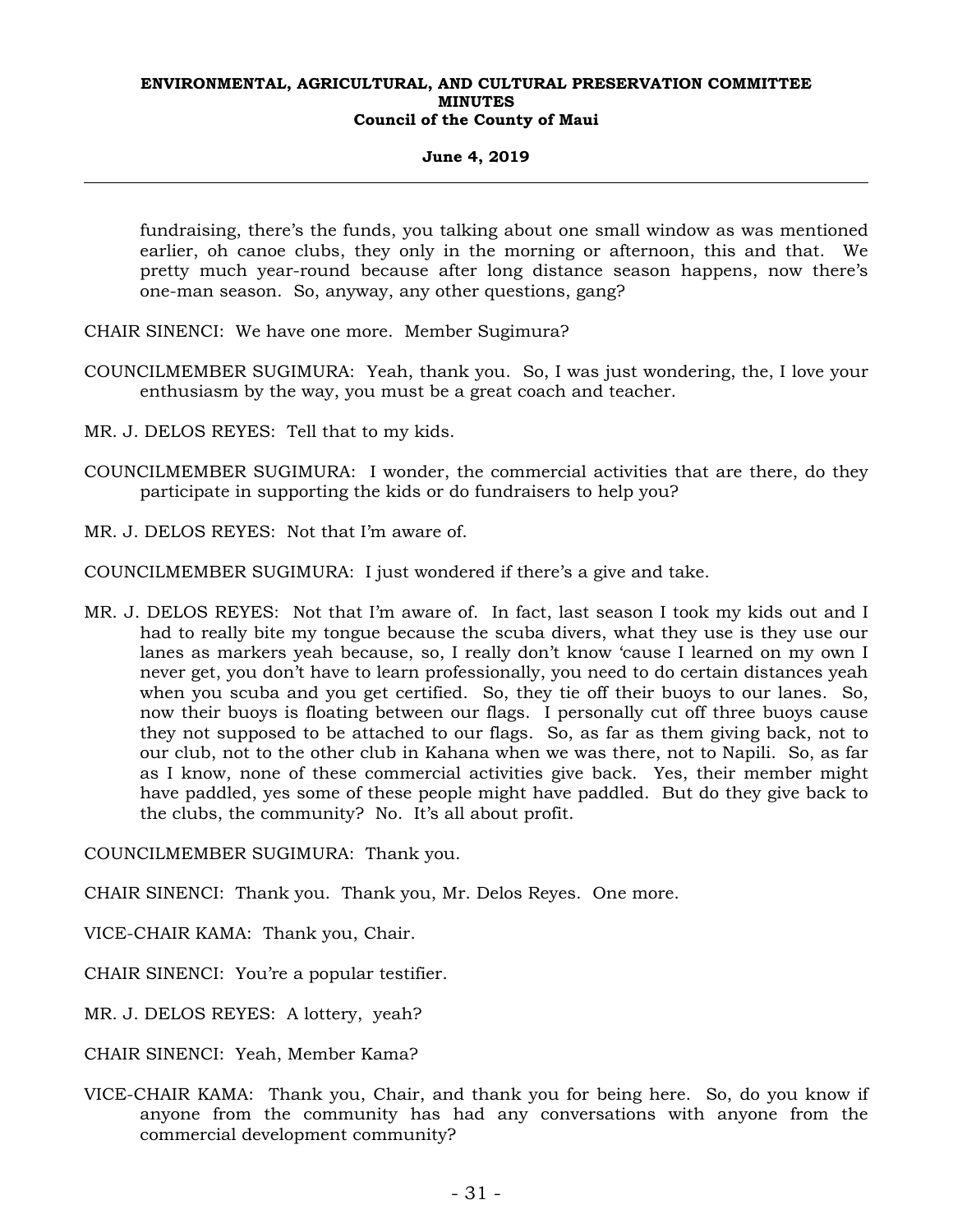**June 4, 2019** 

MR. J. DELOS REYES: I cannot answer that question. I haven't, me personally and my canoe club, we haven't. Nobody's come to us. I have tried to engage with them, especially when they show up in the parking lot with no permits. But I have not gotten a response from anybody, on my club, again, I'm not speaking for the other two clubs. But for us, no, we haven't.

VICE-CHAIR KAMA: Thank you.

- MR. J. DELOS REYES: Thank you.
- VICE-CHAIR KAMA: Thank you, Chair.
- CHAIR SINENCI: Thank you.

MR. J. DELOS REYES: We're good? Mahalo yeah, gang.

CHAIR SINENCI: Mahalo, thank you.

COUNCILMEMBER KING: Yeah, I just got…I got…wait, I got one more question.

CHAIR SINENCI: Oh, we got one more question. Chair King?

MR. J. DELOS REYES: Whoa, roger.

COUNCILMEMBER KING: Boy, you're really popular today. Mr. Delos Reyes, so, I just wanted to make sure, so we don't have unintended consequences, so, when you're paying fees to, for the canoe races, is that to a nonprofit organization?

MR. J. DELOS REYES: It is, it is to MCHCA, Maui Canoe Racing Association and in fact…

COUNCILMEMBER KING: And they wouldn't be viewed as a commercial activity?

MR. J. DELOS REYES: No.

COUNCILMEMBER KING: Okay.

- MR. J. DELOS REYES: No. So…yeah, anyway.
- COUNCILMEMBER KING: I just wanted to make sure there weren't any unintended consequences.
- MR. J. DELOS REYES: Yeah, all good, all good.

COUNCILMEMBER KING: Thank you, Chair.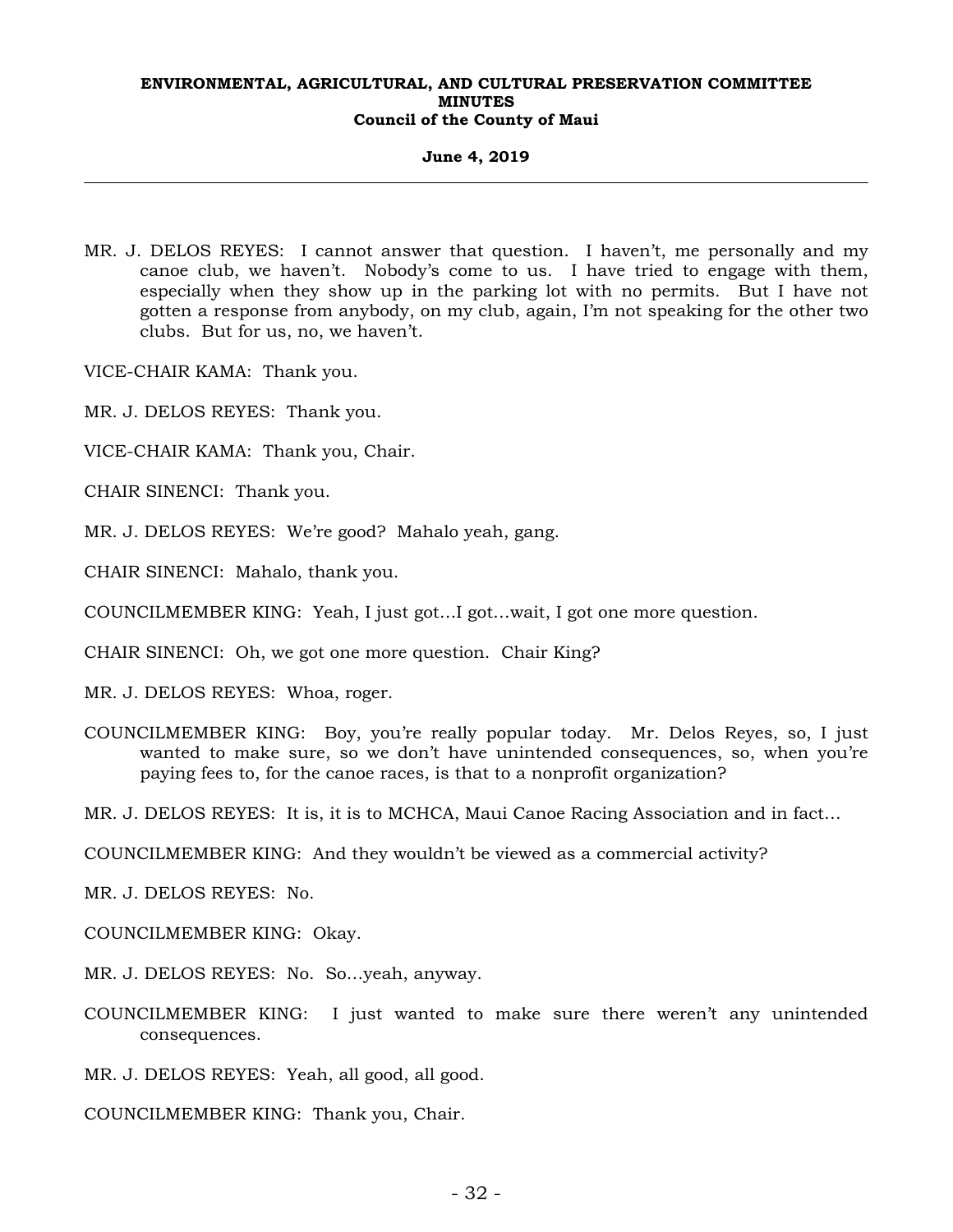#### **June 4, 2019**

CHAIR SINENCI: Thank you. Mahalo for your testimony.

MR. J. DELOS REYES: Whew, right on gang. Pass the bill yeah?

CHAIR SINENCI: Members, we've passed our mid-mark. We're going to take a quick break, ten minutes we'll recess, and we'll be back in the meeting at 3:23.

VICE-CHAIR KAMA: Chair?

CHAIR SINENCI: Meeting is now recessed. . *. .(gavel). . .* 

**RECESS: 3:13 p.m. RECONVENE: 3:25 p.m.** 

- CHAIR SINENCI: *. . .(gavel). . .* The EACP meeting please come back to order. It is 3:25, June 4, Tuesday. Thank you for your patience. Mr. Crile, let's continue with testimony. How many testifiers do we have left?
- MR. CRILE: Chair, we have nine.

CHAIR SINENCI: Nine more testifiers?

- MR. CRILE: The next testifier is Levi Delos Reyes, testifying on EACP-27, to be followed by Aina Kohler.
- MR. L. DELOS REYES: Aloha, I'm Levi Delos Reyes, and look, I know you guys is County, you guys gotta think about, you know, what, who do you hurt more, what's better, you know, the people or businesses and all of that. But who's going to get hurt more by this? Look, these guys, the scuba guys, their stuff, it fits in the back of a white van. They can drive that stuff anywhere. One canoe is over 40 feet long, over 400 pounds. Where do we put that? Where else can we go? And with all these people in the water it's dangerous. These things with people in them are 1,000 pounds. They go flying. Somebody's coming up from the water, they may not look all around them. But if they come up and their head gets hit by one of those canoes, brah, it's either our insurance is gonna take care of that, or you know, we could get sued. Brah, and these clubs, they can't survive getting sued like that. These guys going cost so much money and look, this scuba guys they can what, this is true, the permit goes from Kihei to Kapalua. I do canoe tours. But I do it just off Airport Beach. They could go there, places where there aren't thousand pounds of, you know, canoe flying across the water where their customers could get hurt or we can get hurt and it's like, brah, I think really it is, they want to stay there but they have other places to go. They have all these options. They can go to…there's two miles down to the right of that beach, they can even go to Wahikuli Beach. But not Canoe Beach, we need that beach because that's the only place we can really put our canoes. Is there really any other good beach that's going to have a spot for how many dozens of canoes? I mean, you guys have seen it brah. It goes from the sand all the way back to almost the street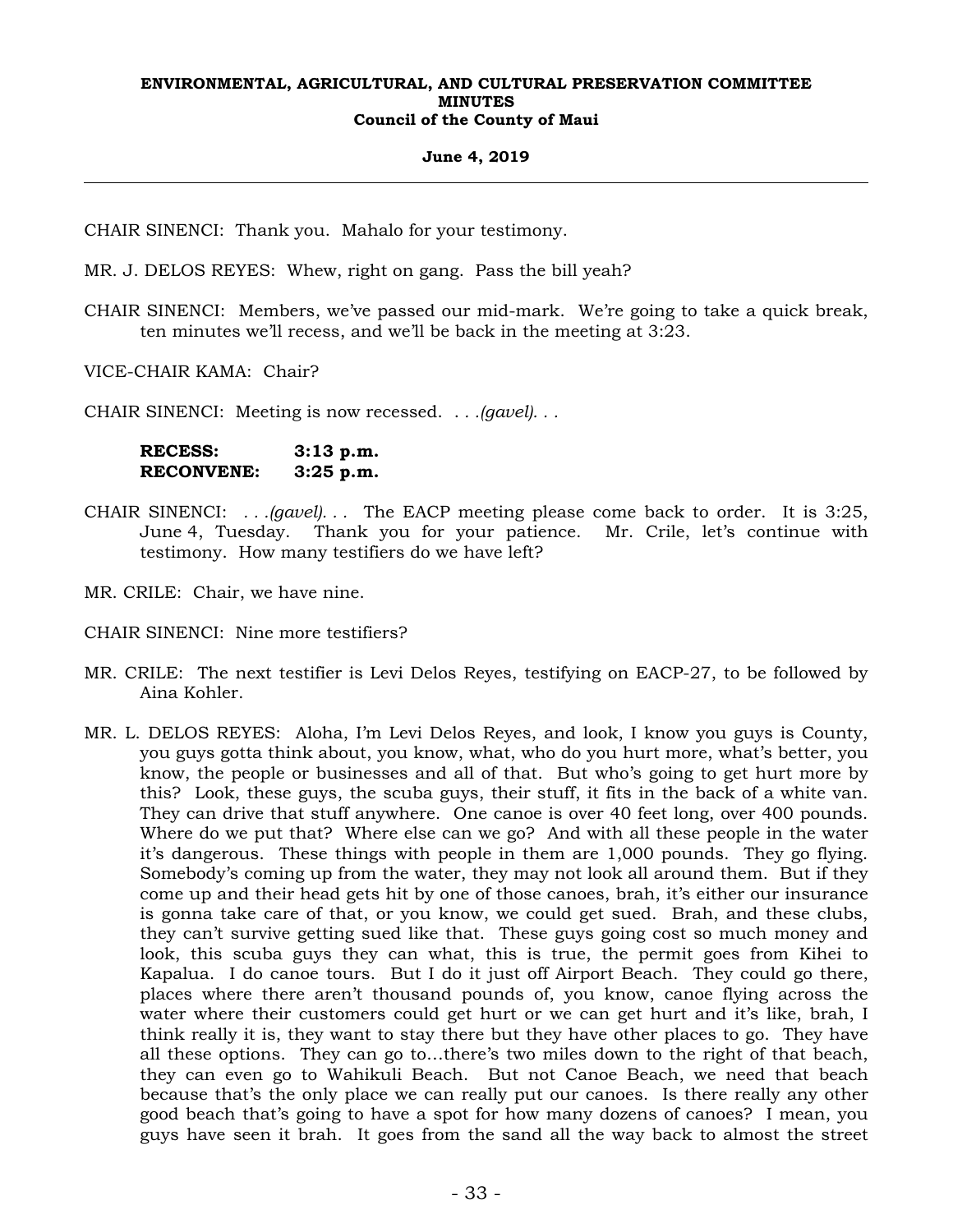#### **June 4, 2019**

sometimes. And we've got canoes up in the storage houses and stuff too. We don't got anywhere else to go anymore. We need this spot. It's for us and I get it, like they want to go there, they want to have the scuba dives. But they have other places with different reefs, all this kind of stuff. They could just go. They got options. We really don't. And really that's all I got to say.

- CHAIR SINENCI: Mahalo for your testimony. Members, any questions? Thank you. Next testifier please?
- MR. CRILE: Next testifier is Aina Kohler, testifying in EACP-27, to be followed by Ehukai Keomaka.
- MS. KOHLER: Aloha everybody. My name is Aina. A lot of good points made, a lot of great points. But one of the things that is kind of sums it all up is--get off--how can we pass on a cultural tradition to future generations without a designated place to do so? Okay. I'm gonna say that again. So, I'm going to rephrase it actually. How can we pass on a healthy spiritual cultural tradition for future generations without a designated area to do so? The fact that it's not already one is pretty amazing to me, and the fact that it's not a priority is pretty amazing to me too. When you paddle, just like any sport, when you paddle, when you surf, when you learn sports, you're not just learning how to play the sport, you're learning life lessons. You're learning how to deal with others. You're learning how to work together. You're learning that there's a community that people that care, that people that support you. And it's just so much more than just paddling. It's handed down from generations and generations. Not my personal family, but I take it very personal because I have family that are in, you know, that are related, that are bloodlines of those family. And I am now, I am a part of that family. So, it's one of those things that we're fighting for now because if we don't, it's gonna die. Once something's gone, it's gone. We're not asking for, like Jeremy said, the whole west side, you know, it's a small bit of it, a small bit for a very healthy cause. Another thing, question, is how do we take care of Maui people? Maui people, if we're looking at monetary sampling, Maui people are the ones that take care of all the tourists that come in. And how are we supposed to keep visitors happy if we're not happy, if we don't have the tools to make ourselves happy, if we don't have our playgrounds that make us happy? One of the things, if we legally make this a cultural designated park, there's not, it's going to be legally so that we can go up and say, you know what, it's illegal for you to do this here. There won't be beefs, there won't be scraps, there might be, okay, a few, but only for disrespectful, you know, but that's a thing that comes with it. But if it's legally deemed ours, in Lahaina, for the people of Lahaina and whoever else of the island that come and share it with us. We don't want, we're not saying no tourists allowed, no nothing, but it would be ours and we'd be proud to make it ours. And we already keep it clean, we already take good care of it. But if we had it legally ours, it'd just mean so much more and so that this can't happen again, write in a clause that this won't ever happen again 'cause the fact that we're here doing so, is kind of a sad thing and it doesn't seem like a priority. So…

CHAIR SINENCI: Mahalo, Ms. Kohler.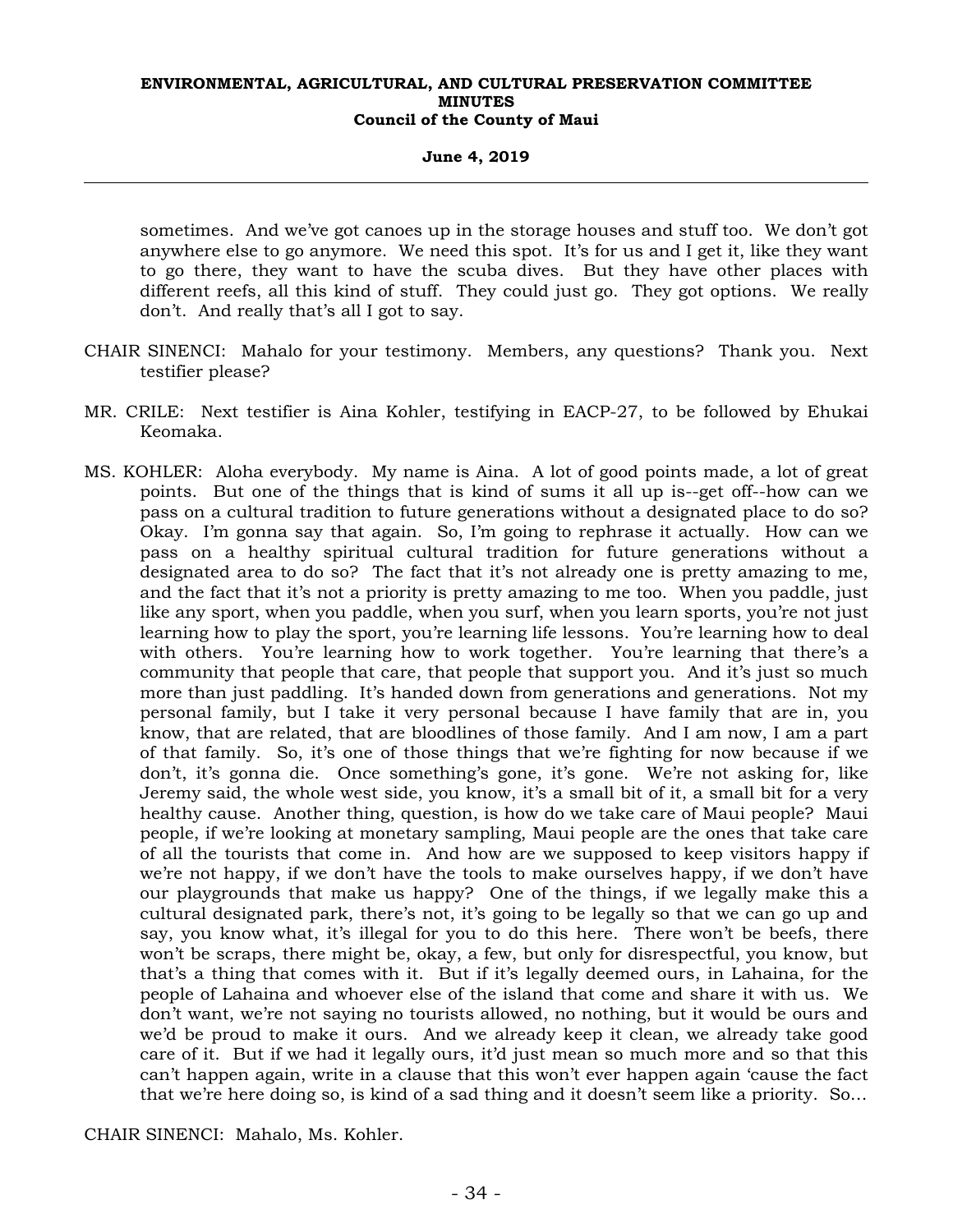#### **June 4, 2019**

MS. KOHLER: I get 20 seconds, or is it over time?

CHAIR SINENCI: That's, it's over time.

MS. KOHLER: Okay.

CHAIR SINENCI: Thank you. Members, do we have any questions for Ms. --

MS. KOHLER: Any questions?

CHAIR SINENCI: --Kohler?

MS. KOHLER: Just think about, my sister said --

CHAIR SINENCI: Seeing none --

MS. KOHLER: --a car driving through a soccer field is like a canoe, or like those boats zooming in and out, you know, driving through our kids playing in the water there. And I have a commercial business.

CHAIR SINENCI: Thank you.

MS. KOHLER: But yeah.

CHAIR SINENCI: Mahalo for your testimony.

MS. KOHLER: Okay.

CHAIR SINENCI: Thank you for being here. Mr. Crile?

MR. CRILE: Our next testifier is Ehukai Keomaka, testifying on EACP-27 on behalf of the Lahaina Canoe Club, followed by Francisco Salgado.

COUNCILMEMBER PALTIN: Oh, I think he went with the group of kids.

CHAIR SINENCI: Okay.

MR. CRILE: Okay.

COUNCILMEMBER PALTIN: He already *. . .(inaudible). . .*

CHAIR SINENCI: Okay. Next testifier?

MR. CRILE: Next testifier is Francisco Salgado, EACP-27, on behalf of Kahana Canoe Club, to be followed by Danielle Kuck.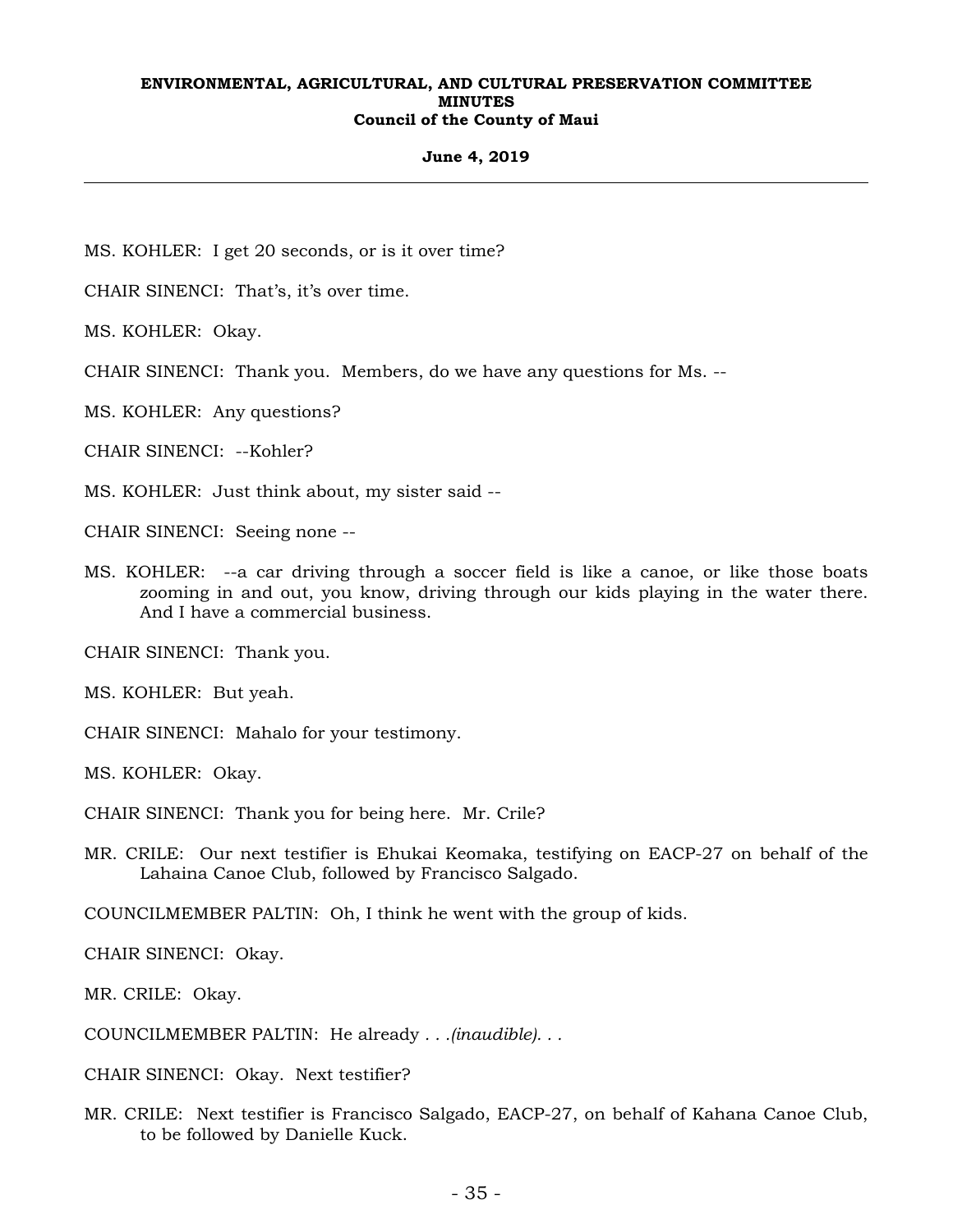**June 4, 2019** 

- MR. SALGADO: Good afternoon everyone. I am here on behalf of Kahana Canoe Club. I've paddled for 13 years of my life. I'm originally born from Mexico. I'm an immigrant that came here to Hawaii. If it wasn't for paddling canoe and the whole culture that comes with it, I would not have found a place here on the island. I would not have learned the culture, the way of life, and everything that comes with it, sustainability, respect, love. It's pretty much the essence of Hawaii. It's what makes Hawaii who we are, it's a mixing pot, and Kahana Canoe Club is a great example of that. The fact that it's not a, the fact that that beach is not protected legally like the other beaches like Baldwin Beach Park, Cove Park, Kalama Beach Park, part of the CORA rule, prohibit, part of the CORA rules establishment it kind of makes me wonder why is Canoe Beach so different than all these other beaches that are in that prohibition for CORA? I would like to know, and I would like to ask you guys that. Also, one more thing I would like to add is, how would you guys feel, as part of Councilmembers, right now, if you guys do a decision that's going to affect not only just a community, but that community affects the island. Everything has a chain of events. If you guys misplace a community, how is that gonna affect everyone else? My question, what I want to let you guys know is how do you guys, as County Councilmembers, feel because it's your responsibility right now. You guys have the power to say, to make this a legal place to do business, or an illegal place to do business. Do you guys want to protect everything, the heritage, everything, all the values that this place has and invokes, or do you guys just want to throw it away? That's pretty much all I have to say.
- CHAIR SINENCI: Thank you. Thank you for your testimony. Any questions? Seeing none, Mr. Crile, please call the next testifier.
- MR. CRILE: Okay. Next testifier was Danielle Kuck.
- CHAIR SINENCI: Ms. Kuck?
- MR. CRILE: She left; she may have left. Next testifier is Kapali Keahi testifying on EACP-27.
- MR. KEAHI: Aloha, my name is Kapali, from Lahaina as well, standing in solidarity with the rest of my community over here today urging the Council to designate, give the cultural designation for Hanakao`o, Canoe Beach, stopping the commercialism that's happening in that area. I think the commercialization is affecting not just the, you know, canoe culture but the, just the culture on the ocean, period, because you get fishermen that are affected by it too. You can be diving, you can be casting one line off the shoreline, these standup paddle boarders, they going be running into your line, I mean, it's happened to everybody who fishes on that coastline over there between Wahikuli and Canoe Beach and Kaanapali. So, even if you diving, a lot of these guys are, a lot of these guys who coming with their standup paddle boards, they running into divers, you know, and that's, you know, over the years growing up in Lahaina, we see all the changes, of course, that's where we from. We see all the changes. We grew up experiencing all of those different types of changes that is happening to our place. And we have a good sense of place, you know. But that doesn't mean that we've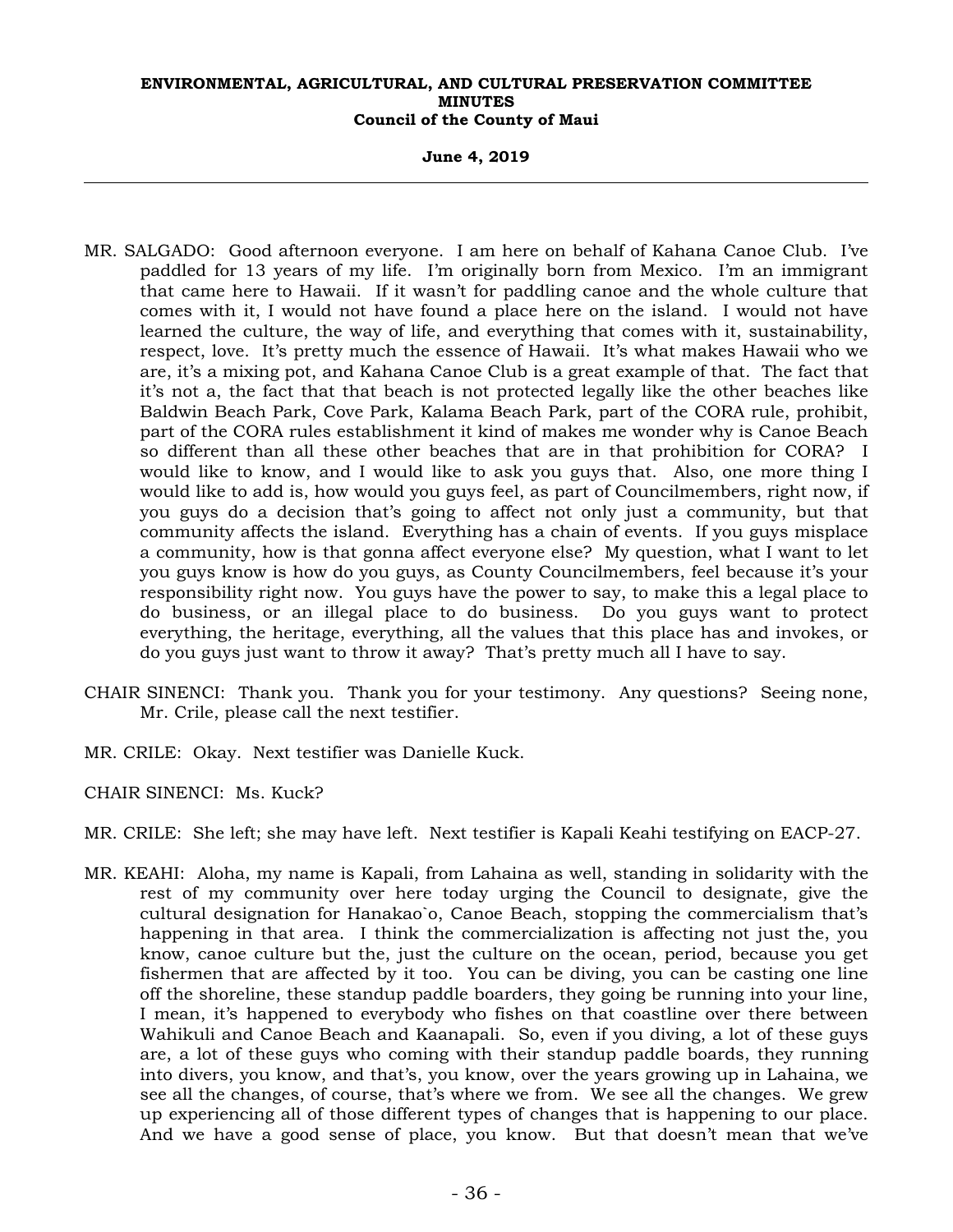**June 4, 2019** 

grown accustomed to it, that we've grown like, you know, used to, to it, that we accept it. We do not accept that kind of stuff. In fact, we have a lot of animosity towards the commercialization of the places that we hold dear to our families and to our loved ones, you know. So, you know, we look upon it and we think about it and, you know, we always, you know, they kind of have a, you know, they kind of interfering a lot with our, with the way of life that we like to enjoy. And so, our quality of life is always, you know, second to what this commercialization is happening in Lahaina, you know. So, I'd like to see that the Council can at least support our community in this effort, help protect this area for the ocean culture in general. Anyways, mahalo. Thank you very much.

- CHAIR SINENCI: Mahalo, Mr. Keahi. Members? Seeing none, mahalo for your testimony. Mr. Crile?
- MR. CRILE: Next testifier is Kelli Keahi, testifying on EACP-27, followed by Strider Kernick.
- MS. KEAHI: Hello, everybody. My name is Kelli Keahi. I have been part of the west side paddling community between Kahana Canoe Club and Napili for the past 20 years. I'm pretty much married into the sport. I just would like to say that it is so, so very important that we do recognize that outrigger canoe paddling is the State sport. And with that said, Canoe Beach is their practice field. And have you ever seen businesses go onto a football field and start conducting business, or on a baseball field, or on a soccer field, and many other areas as well. Do you see commercial activity? So, it's so important to make sure that our practice field is protected from that. And as a parent, I've sat back, and I've watched so many kids over the years that have come out of these clubs and they have just really blossomed into some really vital members of our community here and have been up here today testifying as well. And I just hope that you all recognize how important it truly, truly is to keep Canoe Beach for cultural practices, and I hope that you guys really take a long look at, don't let these businesses come into our practice fields. Thank you.

CHAIR SINENCI: Thank you, Ms. Keahi. Members…seeing none, Mr. Crile?

MR. CRILE: The next testifier is Strider Kernick testifying on EACP-27, to be followed by Shannon I`i.

CHAIR SINENCI: Okay.

- MR. CRILE: Shannon I`I testifying on EACP-27 and 28.
- MS. I`I: Hi, my name is Shannon I`I and I'm, sorry, speaking on behalf of Zeke Kalua. Aloha kakou, I write to you today in support of countless generations of families that utilize Hanakao`o Beach Park for canoe paddling and gathering with their families and friends. Much testimony has been given regarding the amount of beach that is accessible and available for commercial activity in West Maui but little focusing on true beach access that is consistent, sorry excuse me, consistent with the use of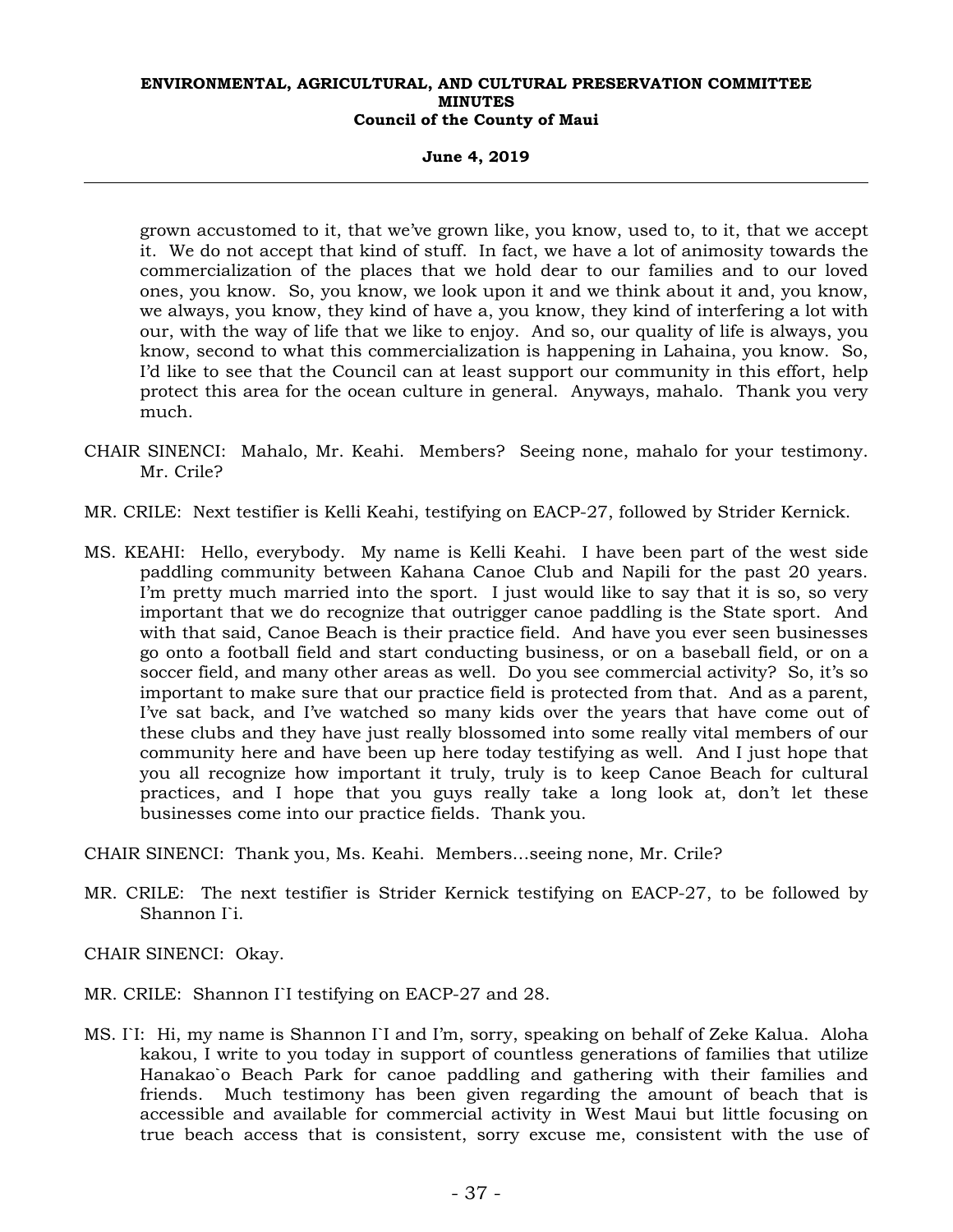**June 4, 2019** 

generations of canoe paddlers. It should be clear at this point that there is only one place that is safe for canoe paddling in West Maui, and that place is Hanakao`o Beach Park. The commercial operators will find additional places to conduct business, that is the case with profitable business, but what about canoe paddlers? There's no additional venue that provides a safe environment for this activity and those who teach this life skill. This gathering place for those who love this cultural activity is so much more than 100 yards of beach space. It is a learning environment and a living example of practice applications in the lives of so many. The focus on the fulfilling of this communication is to destroy commercial opportunities for those in the business but it is to ask that they consider relocating to one of the many additional areas within the West Maui community that can suffice for their needs. Hanakao`o is and always has been the area of canoe paddling activity. How can thousands of people that grew up with this tradition be told that they should accept what is happening as to correct this area? The community has already been through so much with the threat of development near this area with the proposal from the State EUTF compounding the density at the already existing Kaanapali. It is morally wrong to look at the request to prohibit common commercial activity at Hanakao`o. Anything other than that is in the best interest of the community. There are many examples of how can, how we can create better students in schools, and in turn, create young prominent contributing members of society. And in closing, it starts with having the classroom to do that. Mahalo for your support of the community's request to you today. Please act today.

- CHAIR SINENCI: Mahalo, Ms. I`i. Members, any questions for the testifier? Seeing none, thank you. Mr. Crile, was that our last testifier?
- MR. CRILE: That was the last testifier.
- CHAIR SINENCI: Thank you. Is there anyone else in the Chambers that wanted to testify? Seeing none, Ms. Siegel, have we heard from our Molokai District Office?
- MS. SIEGEL: *. . .(inaudible). . .*
- CHAIR SINENCI: Okay. Nothing there. Okay. Thank you. Members, if there's no objections, I'd like to close public testimony.

COUNCILMEMBERS VOICED NO OBJECTIONS.

#### *. . . END OF PUBLIC TESTIMONY . . .*

CHAIR SINENCI: Thank you.

# **EACP-27 PROHIBITING COMMERCIAL OCEAN RECREATIONAL ACTIVITY AT HANAKAO`O BEACH PARK (CC 19-195)**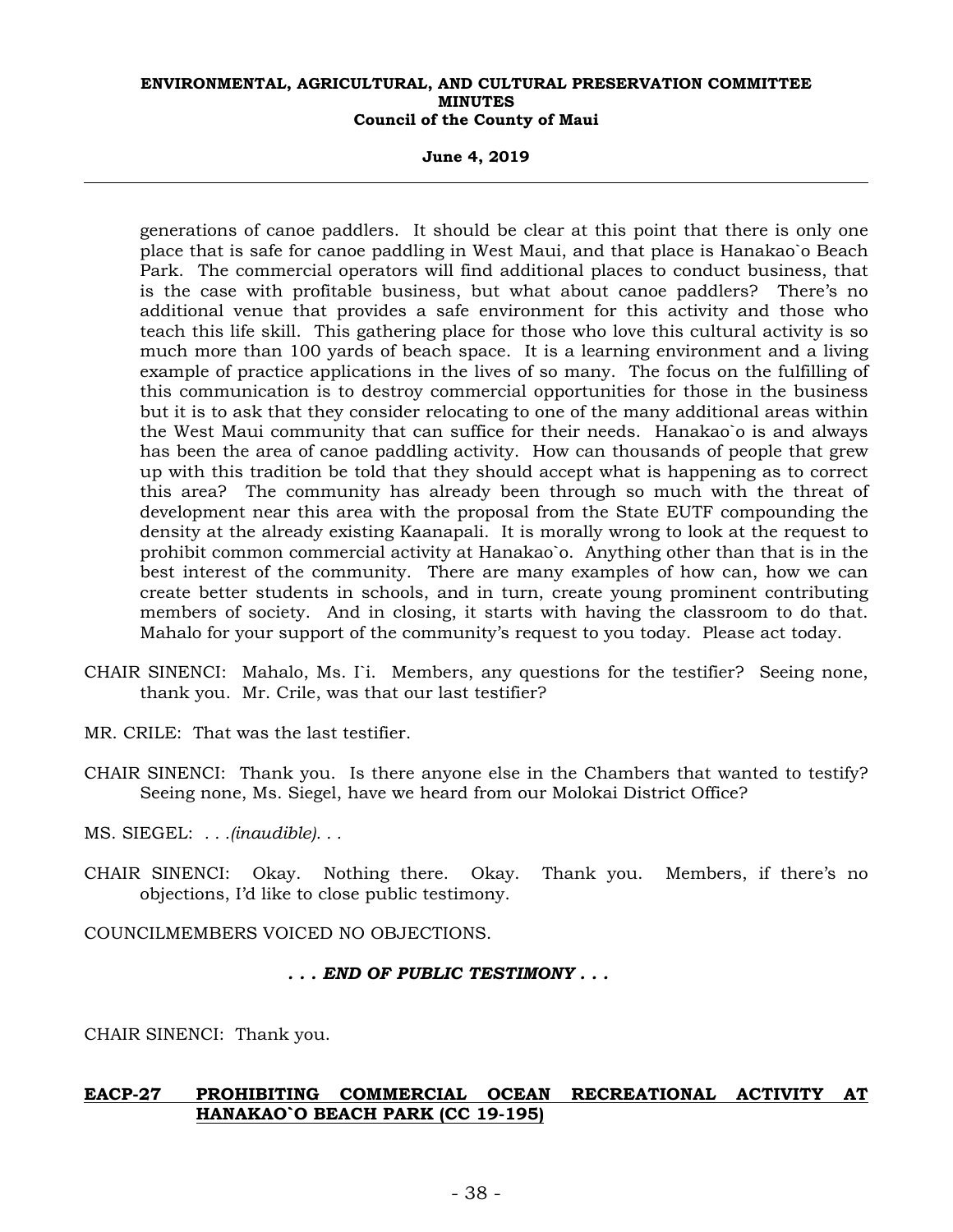**June 4, 2019** 

- CHAIR SINENCI: Okay. So, Members, our first item, EACP-27 is to prohibit commercial ocean recreational activity at Hanakao`o Beach Park. The purpose of this bill is to amend Section 13.04A.290, of the Maui County Code, to eliminate new commercial ocean recreational activity or CORA permits at Hanakao`o Beach Park. Councilmember Paltin, as the Member introducing this legislation, would you like to provide some opening remarks?
- COUNCILMEMBER PALTIN: Sure thing, thank you, Chair. I introduced this legislation, you know, mainly because I've known about the situation at Canoe Beach for many years. I worked in the area for about 17 years and, you know, it was brought actually to my attention by a CORA permit holder who had an encounter and I felt like he came to me with a solution and asked for his permit to be moved to Ukumehame. And you know, knowing the situation with the canoe clubs and having a good opinion of Ms. Peters, we set up a meeting with the Director, her staff, and the CORA permit holder and found out that there was no scuba at Ukumehame allowed. And she can correct me if she's wrong, if I'm wrong, but she said, you know, if we are able to add Hanakao`o to the list of prohibiting CORA permits, that they would be able to do a one-time relocation for the CORA permit holders that are assigned to that beach, or requesting that beach and, you know, there was a little bit of sadness or hard feelings in a way that they felt that, you know, perhaps they were letting the bully win and they thought that, you know, folks were telling them that they don't belong there based on a racial basis. But for me, I worked there many years and I remember an occasion back in 2014 when a bunch of the canoe club members brought to my attention a news article in the *Lahaina News* where, you know, Aunty Patty Nishiyama of Na Kupuna O Maui, she had a long standing issue with the jet ski business and the zodiacs yelling at the kids to move every time because they wanted to beach on the shore. And the article written after she had the jet skis moved a little bit more north said that Hanakao`o Beach Park now officially commercial free. And so, with that headline, I think there was a misunderstanding in the canoe clubs that it was a -free beach. But it was only the State permits that weren't allowed. So, this is kind of just, you know, I feel like it's correcting the situation and bringing the County in line with the State designation of commercially free and working with Ms. Peters to accommodate the displaced permit holders. We kind of discussed, you know, having a cultural designation. But it's not anything that has been done to my knowledge before or have a definition. And so, I'm hopeful that Ms. Peters and the leaders of the canoe clubs can work together on what that would mean. And then, I think in this agenda it's only as a discussion item. And once the canoe clubs' leadership and Ms. Peters can define like what a cultural park designation is, and along with the community, then I would support that as well. But at this time, I'm just asking for Hanakao`o to be added to the list of CORA-free zone.

## COUNCILMEMBER LEE: Mr. Chair?

CHAIR SINENCI: Thank you, Member Paltin. At this time, Members, we're going to open the floor for questions. We have Ms. Thomson, Ms. Karla Peters from Parks, and Ms. Lisa Almeida to field some questions. Member Lee?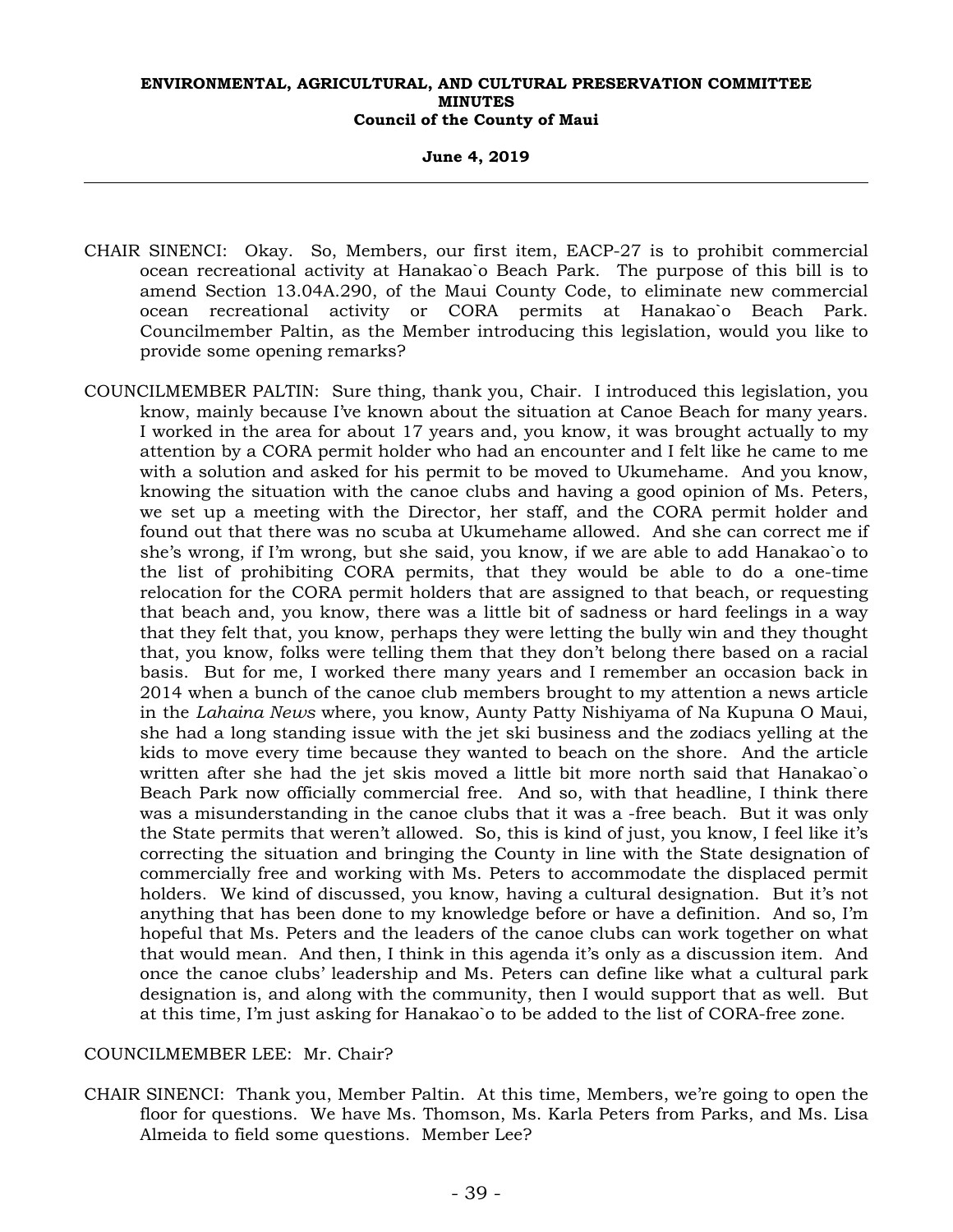#### **June 4, 2019**

- COUNCILMEMBER LEE: Thank you, Chair. Director, can you, we have various, a number of existing permit holders there now, CORA operators. Could you tell us how many operators are there now, and when will those permits expire, and if there are any illegal operators there also that need to be dealt with as well?
- MS. PETERS: Chair?
- CHAIR SINENCI: Ms. Peters?
- MS. PETERS: Thank you. Thank you, Member Lee. So, currently, right now, at Hanakao`o we have three permitted scuba CORA operators and one kayak. The unpermitted, we do not have a record of that. So, we are working with our Parks Security Officer Program in being able to go out more now that we have a new staff to be able to monitor it at Hanakao`o, as well as the other permitted parks.
- COUNCILMEMBER LEE: Okay. So, Director, these four companies, do they all operate at the same time on the same days?
- MS. PETERS: Yeah, so, in our administrative rules, they're allowed to operate only during certain times.
- COUNCILMEMBER LEE: Every day, or is it just weekdays?
- MS. PETERS: It's every day.
- COUNCILMEMBER LEE: Every day, seven days a week?
- MS. PETERS: Yes, correct.
- COUNCILMEMBER LEE: I see, and then, okay, the reason why I ask is 'cause years ago the CORA operators were limited to certain days and certain hours. So, now they have no limits at all?
- MS. PETERS: I'm going to defer to Lisa Almeida here --
- COUNCILMEMBER LEE: Okay.
- MS. PETERS: --she has…
- MS. ALMEIDA: Thank you. Thank you, Councilmember Lee. So, there are some restrictions. But as it happens, Hanakao`o has some of the looser regulations. So, Monday through Friday it's 7:00 a.m. to 2:00 p.m., Saturdays it's 7:00 a.m. to 12:00 p.m., Sundays it's 7:00 a.m. to 12:00 p.m., and Holidays it's 7:00 a.m. to 12:00 p.m., other than prohibited holidays that are outlined in the CORA administrative rules.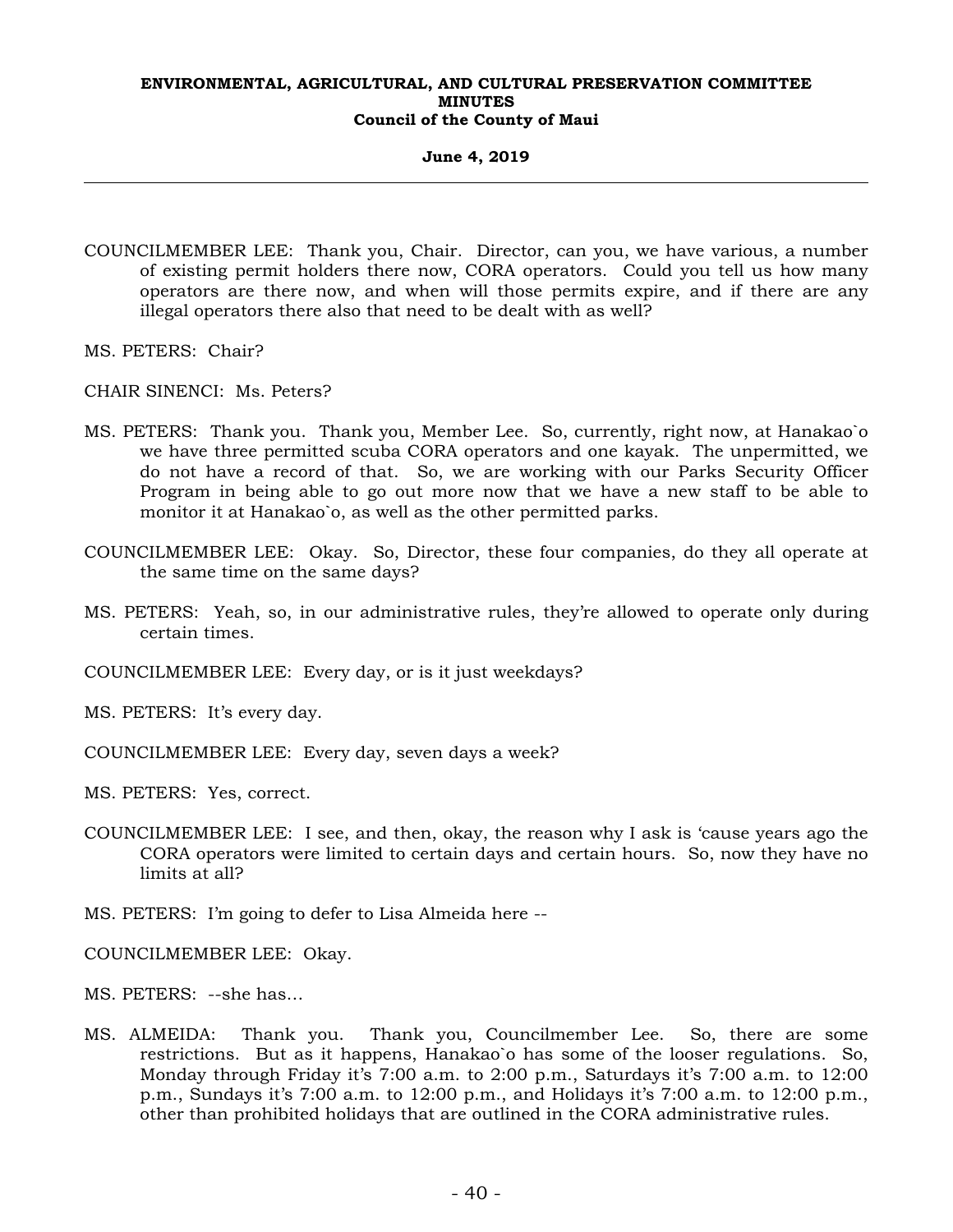#### **June 4, 2019**

COUNCILMEMBER LEE: Alright, does the permit process have the capability, or do you have the capability of transferring these permits to another park?

MS. ALMEIDA: Not currently.

COUNCILMEMBER LEE: Or you could ask.

MS. ALMEIDA: If it's the Council's will --

COUNCILMEMBER LEE: Yeah.

- MS. ALMEIDA: --then we could, currently we're trying to adhere to the CORA study capacities, the recommended capacities. But if it's the Council's will, then we can reconsider that.
- COUNCILMEMBER LEE: Okay. So, you've never ever run into a situation where you needed to work out some kind of arrangement whereby the permittee was asked to move to a different location? You've never run across that?
- MS. ALMEIDA: Not that I can recall at this time.
- COUNCILMEMBER LEE: Do you think that these four operators would be open to that kind of discussion? Instead of waiting until their permit expires, you know, ask them now and see if there's another place that they could operate from?
- MS. ALMEIDA: We haven't yet had that meeting. But we can have that meeting--sorry Chair--yes.
- COUNCILMEMBER LEE: Okay. And you have the floor for now. Thank you.

CHAIR SINENCI: Thank you.

COUNCILMEMBER PALTIN: Point of information.

CHAIR SINENCI: Member Paltin, then we'll go…

COUNCILMEMBER PALTIN: I believe the permits expire on June  $30<sup>th</sup>$  of this year.

VICE-CHAIR KAMA: All of them?

COUNCILMEMBER LEE: Oh, why didn't you say so. It sounded like they have a whole year left or something.

MS. ALMEIDA: No, it expires on June 30<sup>th</sup>, sorry.

COUNCILMEMBER LEE: Oh, okay.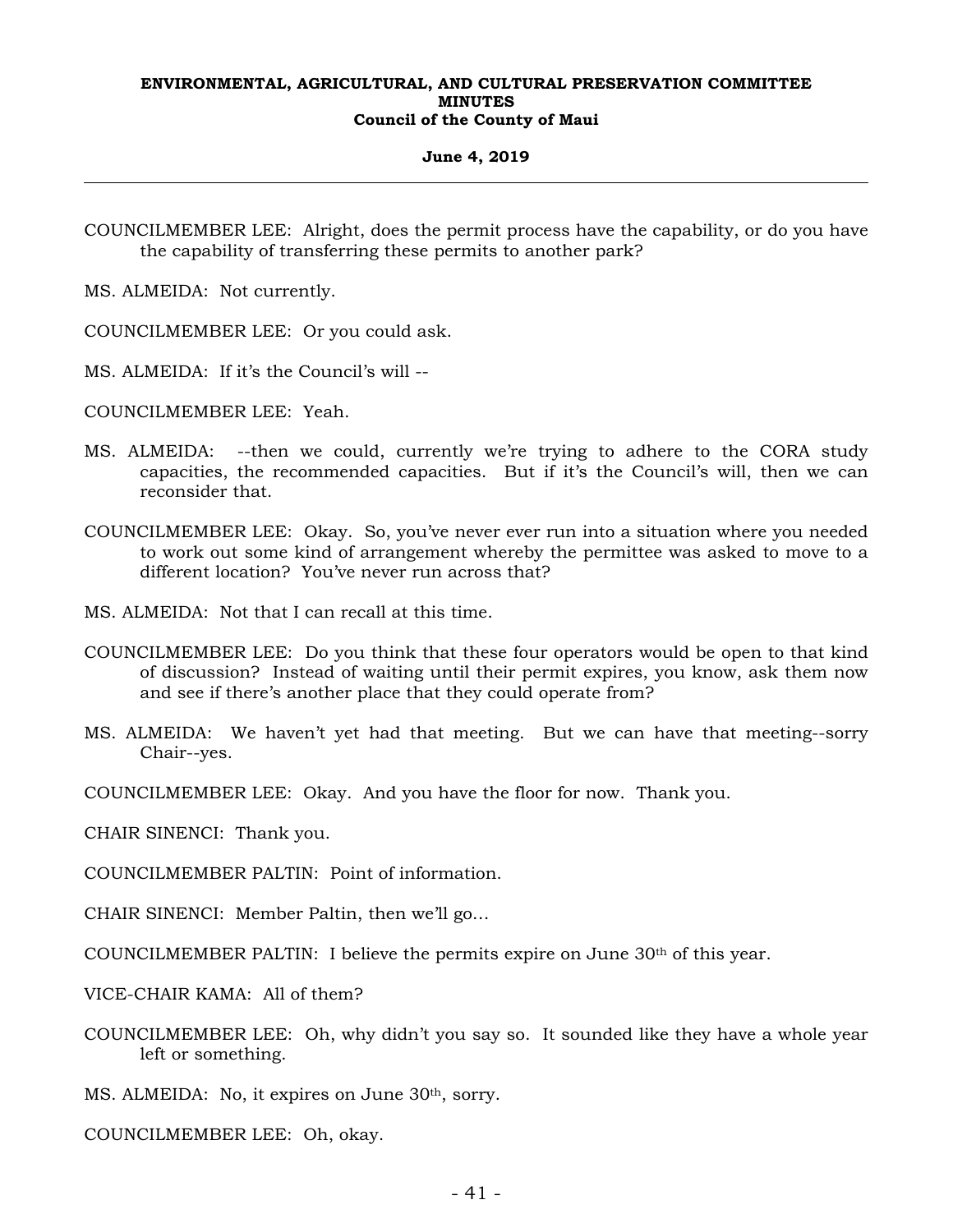**June 4, 2019** 

- COUNCILMEMBER PALTIN: And there's not really, I mean, there's nothing written that says that they need to be renewed.
- COUNCILMEMBER LEE: Oh, yeah, yeah, yeah. I understand that. I just assumed that, you know, they have these ongoing permits. And I didn't realize that they're going to expire in a matter of weeks, right?
- MS. PETERS: Correct, Chair. Yes, Member Lee. So, they'll expire on June 30th, and we did talk to that one operator at Councilmember Paltin's Office who did agree to move to Ukumehame, and that's the reason why. So, as part of the process, what we would need to do then, is if the bill passes through Council for the prohibition of Hanakao`o, we would then adjust, or revise our administrative rules which more deeply outlines the process.
- COUNCILMEMBER LEE: I see. Okay. Thank you. Alright, sounds very promising then, yeah? This can be resolved without a lot of, you know, discord. Thank you.
- CHAIR SINENCI: Thank you, Ms. Lee. Chair King?
- COUNCILMEMBER KING: Thank you, Chair. And thanks for being here, Karla. So, basically, is your intention not to renew those CORA permits at Hanakao`o? Or are you waiting for us to do this, and then you won't renew them?

MS. PETERS: Chair?

- CHAIR SINENCI: Ms. Peters?
- MS. PETERS: Thank you, Chair King. Yes, we're waiting for direction from…
- COUNCILMEMBER KING: Action?

MS. PETERS: Yes.

COUNCILMEMBER KING: Okay. I have one question about the proposed bill as it reads on Granicus is it talks about commercial ocean recreational activity being prohibited and it gives a list of parks and Cove Park is on there. But so, is that area, that parking lot area in Cove, that we call Cove is part of the area where they're renting out surf boards and paddle boards and things, those, that's, isn't that commercial recreational activity?

MS. PETERS: Yes.

COUNCILMEMBER KING: Okay.

MS. PETERS: And it's unpermitted and not allowed.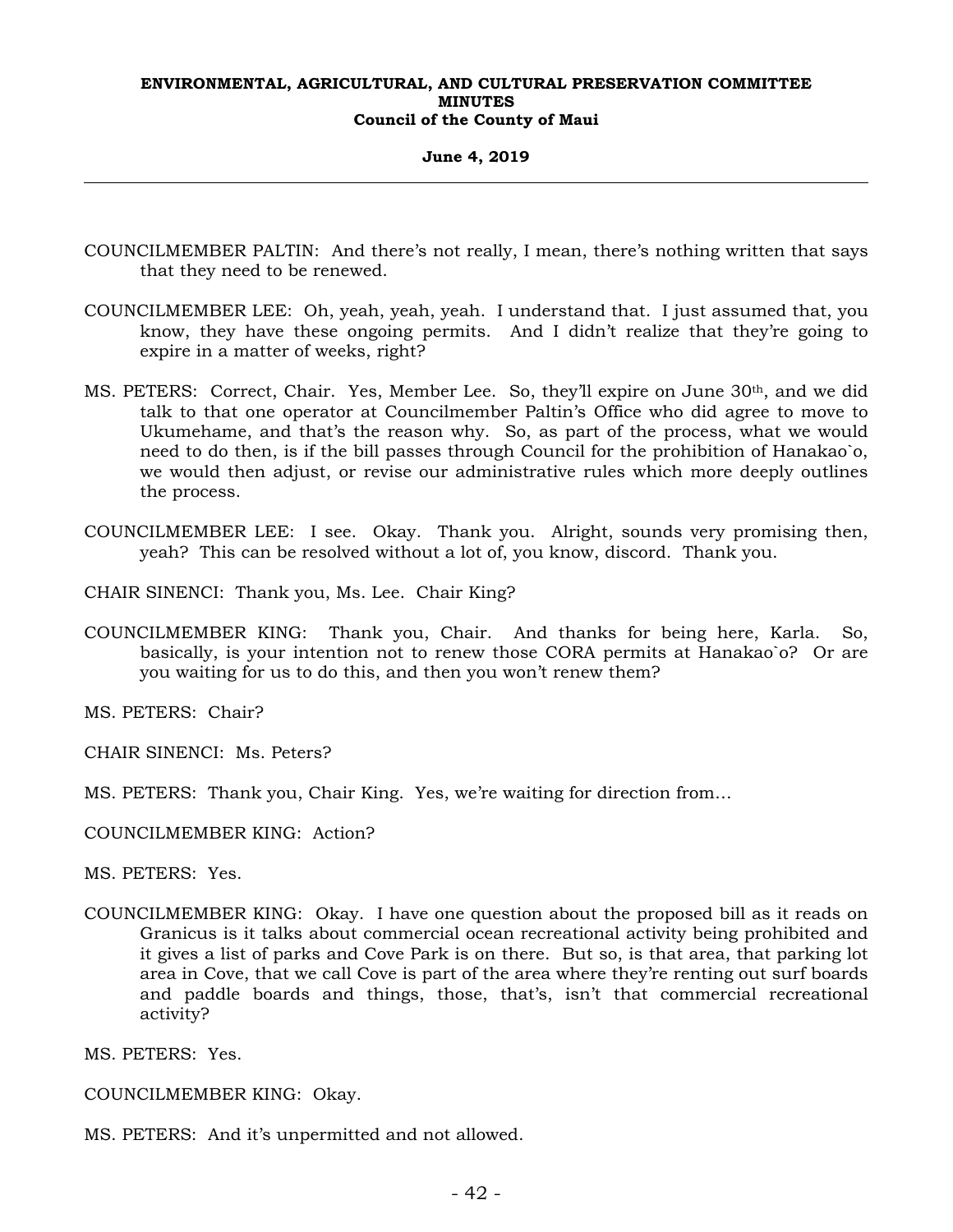#### **June 4, 2019**

- COUNCILMEMBER KING: Okay. So, you have some enforcement actions to do on that area then?
- MS. PETERS: Yes, absolutely.
- COUNCILMEMBER KING: Okay. I just assumed they were legal 'cause they seem pretty prolific over there.
- MS. PETERS: So, we have our Parks Security Officer Program that we're ramping up and these are the areas that they're going to be targeting and making sure that they can check permits. Same as we're trying to do in the camping areas.
- COUNCILMEMBER KING: Okay. And so, you'll, you're confident you can police the Hanakao`o Park area as well? And what would, what does that look like? Because I know it says commercial ocean recreational, but, so, they're , so, they would still allow people to come down there, I mean someone that just has a jet ski and wants to jet ski when it's during the legal months can still do that kind of thing on the beach? I mean, there's still like individual activity, recreational activity as long as it's not commercial?

CHAIR SINENCI: Ms. Peters?

MS. PETERS: Chair, yes, Chair King, that is correct --

COUNCILMEMBER KING: Okay.

MS. PETERS: --as long as it's not a commercial activity --

COUNCILMEMBER KING: Okay.

MS. PETERS: --then that would be allowed.

COUNCILMEMBER KING: And are you able to police commercial fishing activities? Or what does that look like, or is that out of our jurisdiction?

MS. PETERS: So, in the water it would not be our jurisdiction, it would be DOBOR.

COUNCILMEMBER KING: Okay. Just anything that comes off the beach.

MS. PETERS: High-water mark, yes.

COUNCILMEMBER KING: Comes through the park. Okay. Alright, thank you.

CHAIR SINENCI: Thank you, Chair. Mr. Molina?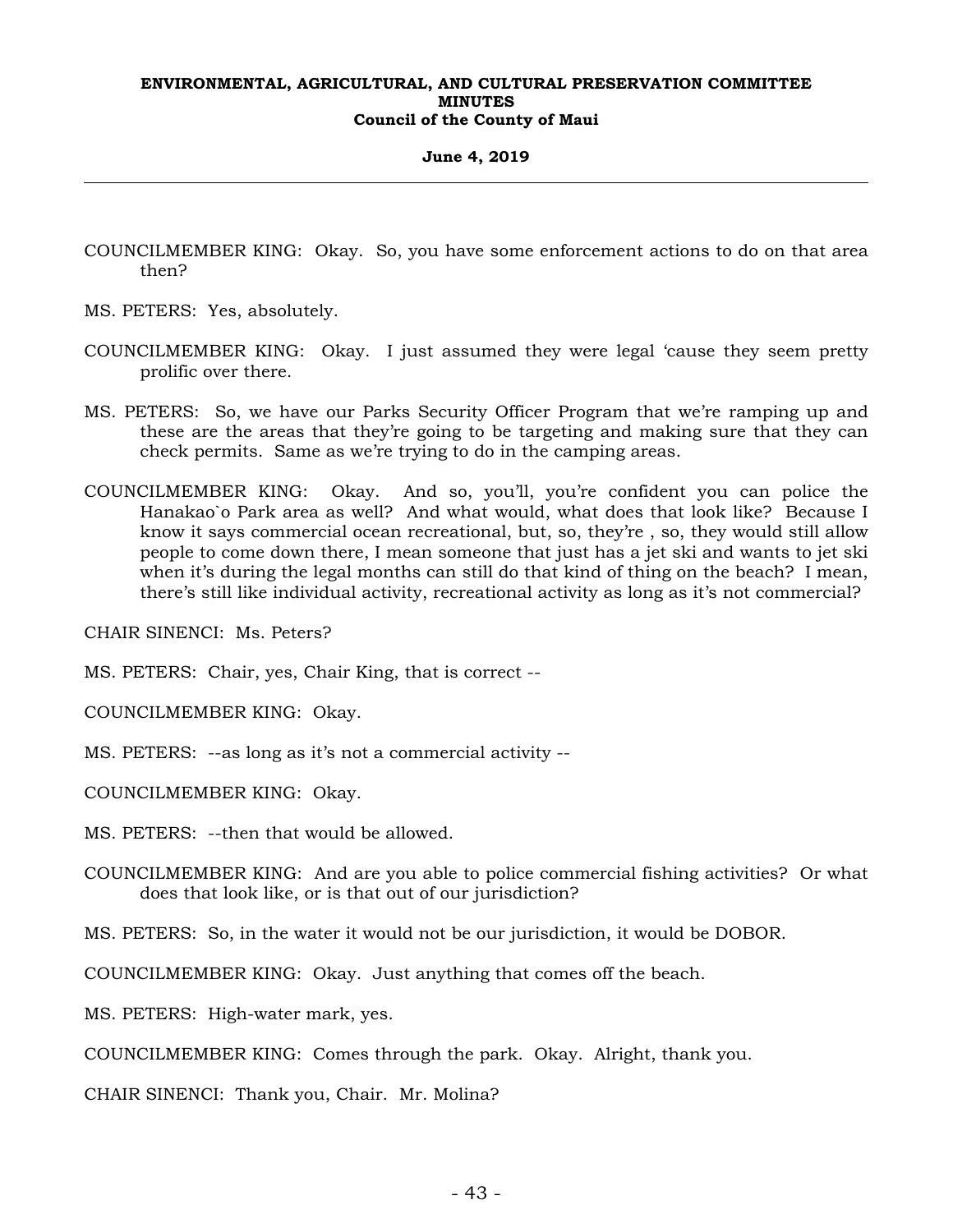**June 4, 2019** 

COUNCILMEMBER MOLINA: Yeah, thank you very much, Mr. Chairman. I guess question for not only the Director but maybe Corporation Counsel, Ms. Thomson can weigh in on this. You know, first of all, I support the intent of this proposed bill. But I have concerns that the bill may need to be tweaked to strengthen the bill and protect the Hawaiian outrigger canoe paddling only because when looking at the definition of the bill, the Maui County Code, the definition of commercial ocean recreation activities includes kayaking, snorkeling, scuba diving, surfing, kite surfing, Hawaiian outrigger canoeing, and windsurfing. You know, under Section 13.04A.030, it also says it shall be unlawful for any business to conduct a commercial ocean recreational activity without a permit. I think the way the language is, it could be argued by some of the folks that if you're going to restrict commercial operators from operating in there, they could say well, the same thing applies for the canoes because they are nonprofits and they are clubs, and I cite 13.04A.030 definitions it defines business to mean fraternal organization, club, or any other profit or nonprofit entity. That is written in there. So, you know, when we refer to the canoe clubs, well, the outrigger canoes as clubs, so, my concern is, I think we need to consider additional language to strengthen this bill because if we leave the bill as is, we could have the unintended consequences of restricting the Hawaiian outrigger canoeing based on the bill as currently written. So, Mr. Chairman, therefore, at some point I would like to propose some language to strengthen this bill. But I'd like to ask for comments from the Director and Corporation Counsel.

MS. PETERS: Chair?

CHAIR SINENCI: Ms. Peters?

MS. PETERS: Thank you, Member Molina. I would defer to Corporation Counsel for that.

CHAIR SINENCI: Ms. Thomson?

- MS. THOMSON: Thanks for that question, and actually Carla Nakata had come up with what may be a fix for that so that the proposed bill, adding so, prohibitions, commercial ocean recreational activity requiring a permit under subsection 13.04A.0300 [*sic*], subsection A, is prohibited at Baldwin Beach Park, and then you go on with the current proposed draft. So, that might tie those two together.
- COUNCILMEMBER MOLINA: Yeah, my intent, Ms. Thomson, as well as Chairman and Ms. Peters is to exempt, you know, the Hawaiian outrigger canoes from this current bill as we have proposed. So, I wouldn't want to see this, passed this bill without some, you know, changes to the language. And so, we end up with an unintended consequence. So, that's my consideration. So, I guess when you deem it appropriate if we have a motion on the floor then I would like to propose an amendment for consideration. Thank you.

COUNCILMEMBER KING: Chair?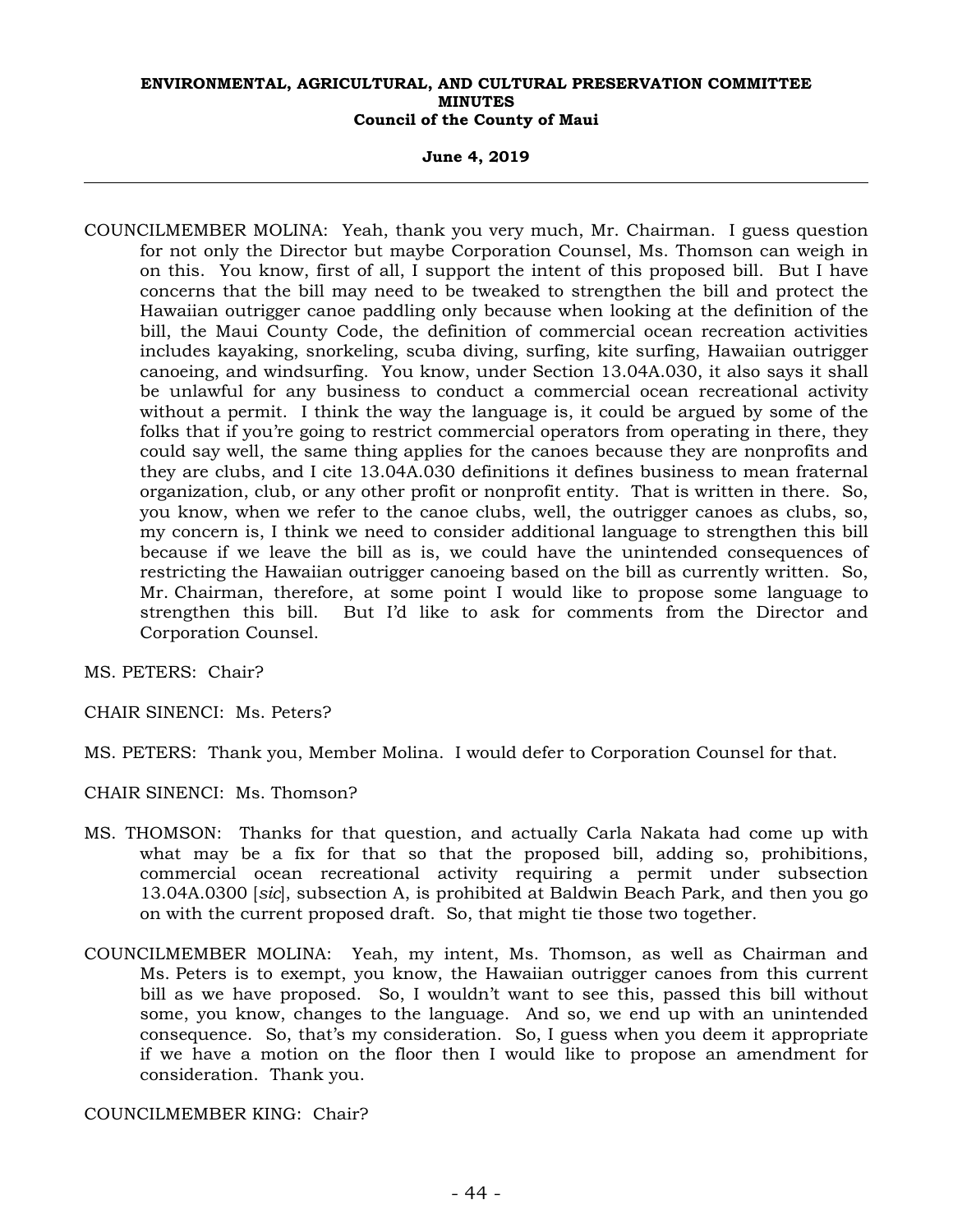#### **June 4, 2019**

CHAIR SINENCI: Thank you, Mr. Molina. Chair King?

- COUNCILMEMBER KING: So, I just wanted to clarify, thank you for bringing that up, Mr. Molina. But the Hawaiian canoe clubs are not required to have CORA permits, is that correct?
- MS. PETERS: Chair?

CHAIR SINENCI: Ms. Peters?

MS. PETERS: Yes, that's right. They're not required.

- COUNCILMEMBER KING: Okay. And they're not considered commercial recreational activity?
- MS. PETERS: No, they're not.
- COUNCILMEMBER KING: Okay. So, that, putting that language in would exempt all of them basically because they're not required?
- MS. PETERS: Correct, that language change would be necessary to exempt it.
- COUNCILMEMBER KING: Okay. It also would exempt any other activity that doesn't require a CORA permit, correct?

MS. PETERS: Correct.

COUNCILMEMBER KING: Okay. Thank you.

CHAIR SINENCI: Thank you, Chair. Any other questions? Member Sugimura?

COUNCILMEMBER SUGIMURA: Yeah, thank you. Some of the testifiers mentioned, I think Archie Kalepa and others mentioned about sea, right, in the ocean, which we don't necessarily regulate. So, how do we move forward to be sure that the testifier said, you know, mentioned the clashing, I guess, of the scuba divers with, you know, the activities of the canoe club. So, how would we entertain that, or regulate that, or help that so it doesn't happen?

MS. PETERS: Chair?

CHAIR SINENCI: Ms. Peters?

MS. PETERS: Thank you, Member Sugimura. So, we did have an inquiry from a representative of DOBOR who is interested in this legislation. So, then we would be able to work with DOBOR, as well as with the community in being able to propose a similar item on their board agenda.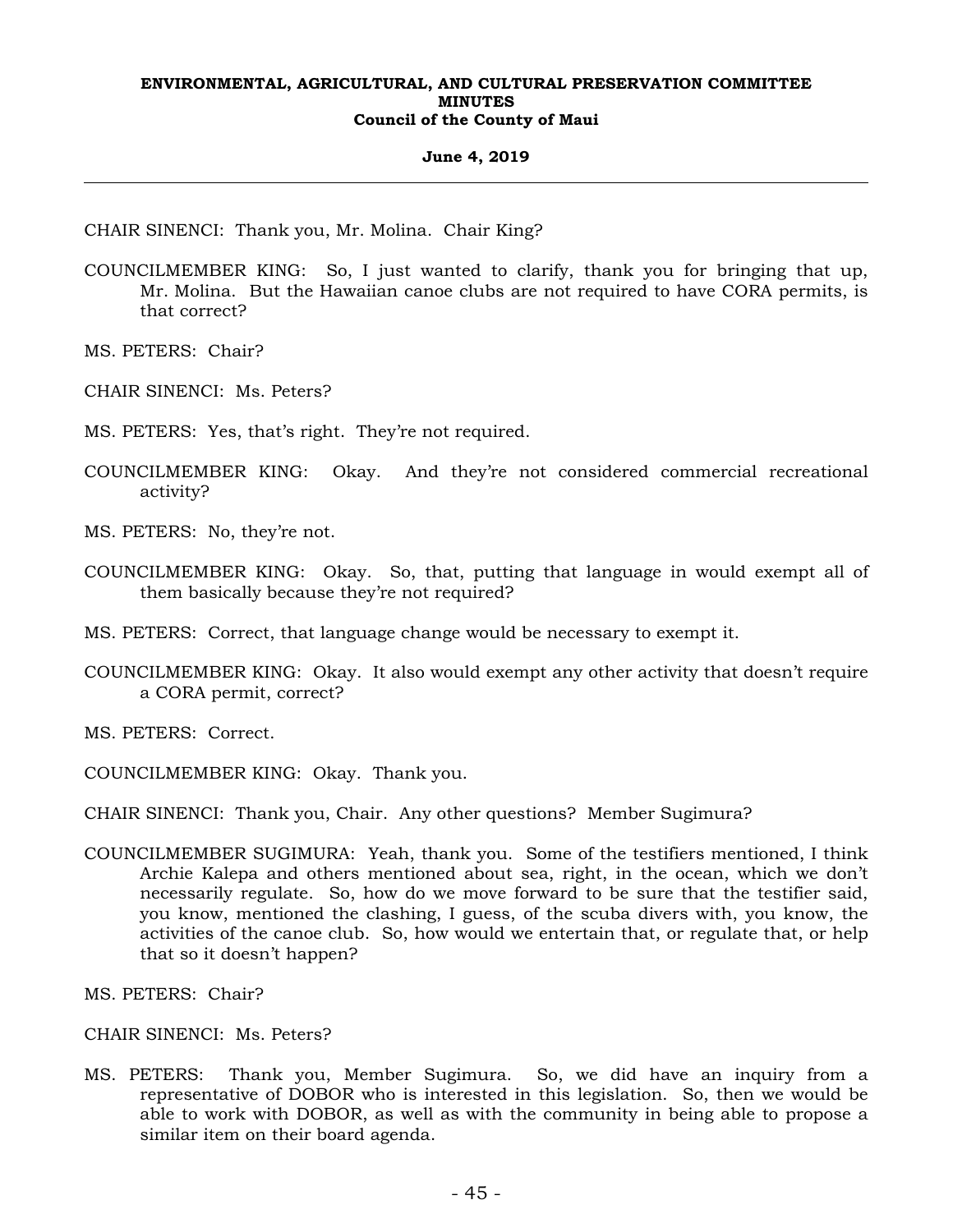#### **June 4, 2019**

COUNCILMEMBER SUGIMURA: So, those situations would be prevented?

MS. PETERS: Correct, because we --

COUNCILMEMBER SUGIMURA: Because it would be prohibited?

- MS. PETERS: --the County does not have jurisdiction in the water. So, that would be a State DOBOR regulation.
- COUNCILMEMBER SUGIMURA: Thank you. Chair, if I could? So, CORA, 'cause I remember this from my first year, that we needed to revise the rules that related to the CORA permits. It's good to hear there's only four for Hanakao`o Beach Park. And this bill says it would become effective on the date of its passage. And the CORA permits that you mentioned are going to be expiring on June 30. So, do we have to do something with the rules, or can we just say that if we pass this bill today and then it goes to, you know, first and second reading through Council that that would be the date. And from that day the CORA permits couldn't operate at Hanakao`o Beach Park? Or would you still stick to June 30 as a general rule for the CORA permit?

MS. PETERS: Chair?

CHAIR SINENCI: Ms. Peters?

- MS. PETERS: Thank you, Member Sugimura. So, we would wait until it expired like it's written in the proposed bill. And then, we would have to revise our administrative rules that do indicate the number and types of permitted activities within each beach park.
- COUNCILMEMBER SUGIMURA: Very good. I'm going to relinquish the floor. But before I do, I just want to say that I have great appreciation for this park by activities that I've been involved in. I just want to say a big aloha to Jeanne Gonsalves with Napili Canoe Club, and in my past life I did the milk carton regatta and we had like kids, schools that made boats out of the milk carton and Jeanne Gonsalves, Napili Canoe Club, came out in force to help kids. And there were like six boats that were made from the milk cartons the first time we tried it, and we ended up the last time we did it there were like 20 of them. And the canoe club was just awesome, I have the greatest respect for the canoe club in general. And yeah, I guess the Meadow Gold milk carton regatta that was there is not really a commercial activity, but they sure opened up their arms with aloha and I just want to say a big thank you to her and I appreciate Tamara for introducing this bill. I appreciate that a lot. Thank you.

CHAIR SINENCI: Mahalo, Ms. Sugimura.

COUNCILMEMBER SUGIMURA: I look forward to your vote.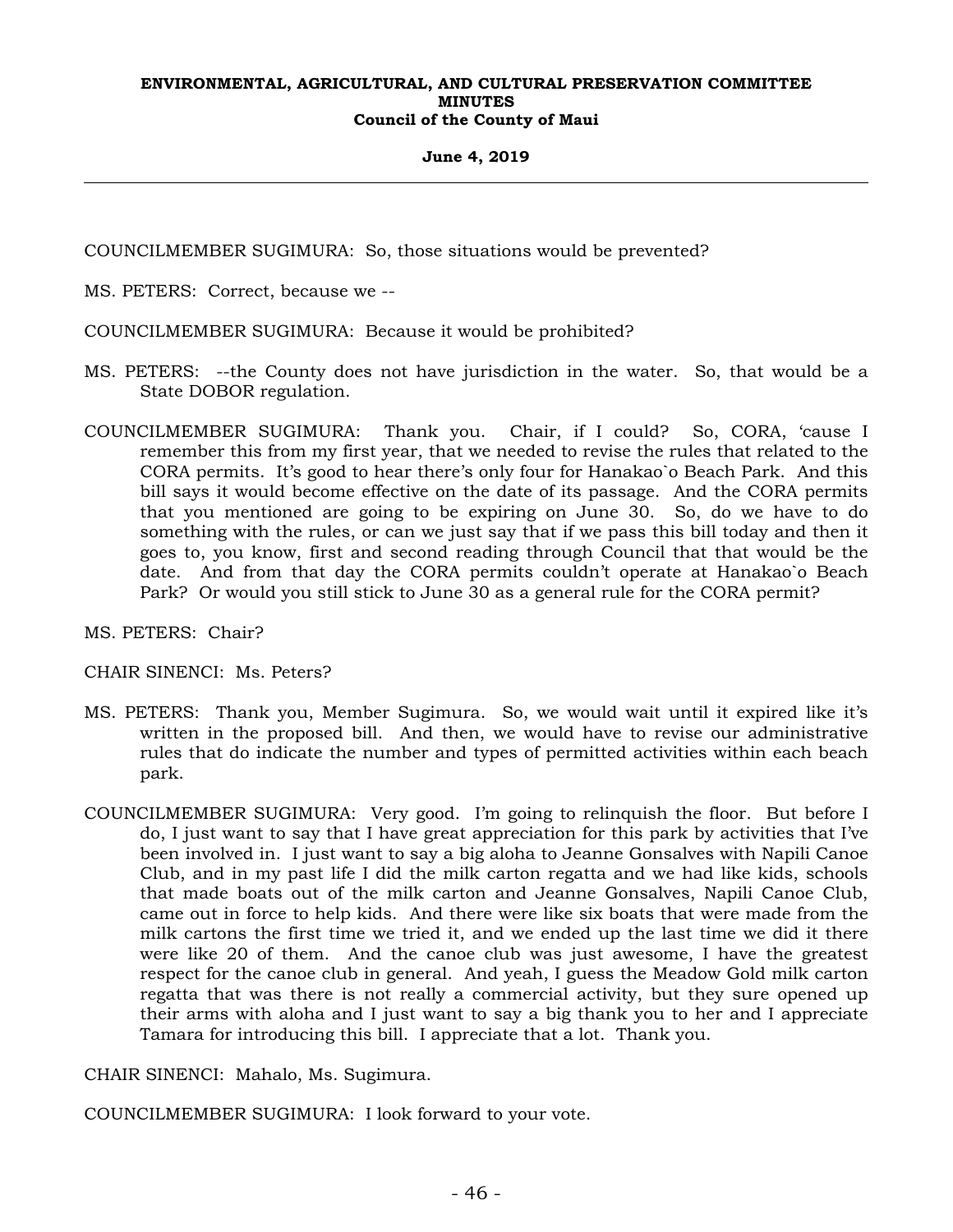#### **June 4, 2019**

CHAIR SINENCI: Oh, okay.

COUNCILMEMBER KING: Chair?

COUNCILMEMBER SUGIMURA: Call for the vote.

CHAIR SINENCI: Go ahead, Chair King.

COUNCILMEMBER KING: I just wanted to make a point of information because if we are able to pass this out of Committee today, it still needs two Council readings. So, the earliest we could pass it out of full Council, because we have one more meeting in June after this Friday and then one in early, it would be early July. And so, those permits would be expired already, and you wouldn't have to go through whether or not to renew them. You know, as long as it's moving because the June, I think it's  $21^{st}$ meeting is the first meeting we could hear it at full Council, and then it needs the second reading. So, I just want to give you that timeline. And I also wanted to appreciate all the folks that came down. And I hope you feel like it was worth it because I think you had an impact. And this is the way things are supposed to work, you come down and you tell us how you feel and the impact it's having on you. And so, I just hope people don't feel like it was a waste of time because some of us who don't live in that area don't, you know, weren't aware of the situation until today. So, I just wanted to honor all the folks that came down and gave us their manao.

CHAIR SINENCI: Thank you. Thank you for that, Chair King. Mr. Molina?

COUNCILMEMBER MOLINA: Yeah, thank you, Chair. I just need a clarification from Corporation Counsel or the Director. Can you cite where it says that canoe paddling does not require a CORA permit, just for my information so I know, I just want to be sure it's in there so we don't pass something and that could be legally challenged by someone else and then undo what we're looking at here today. Sorry to be so nitpicky.

CHAIR SINENCI: Ms. Thomson?

- MS. THOMSON: I'm sorry, Councilmember, I missed the first part of your question.
- COUNCILMEMBER MOLINA: Yeah, where does it say in the ordinance that canoe paddling does not require a CORA permit, or an ocean rec permit? Like is it Section 13.04A.290, 13.04A.030, so, if you could give me the exact specifics on that?
- MS. THOMSON: I understand the ambiguity and the concern that you're expressing. So, going to the definition section of 13.04A.030, I think that the definitions that need to be read in conjunction would be business, also commercial activity. So, commercial activity means an act whereby a person, organization, or entity receives a benefit or a promise to receive a benefit by providing goods or services to another. At any rate, when I read those three definitions together, I think that the result is that you're talking about commercial activity and not non-for-profit or league activity, which is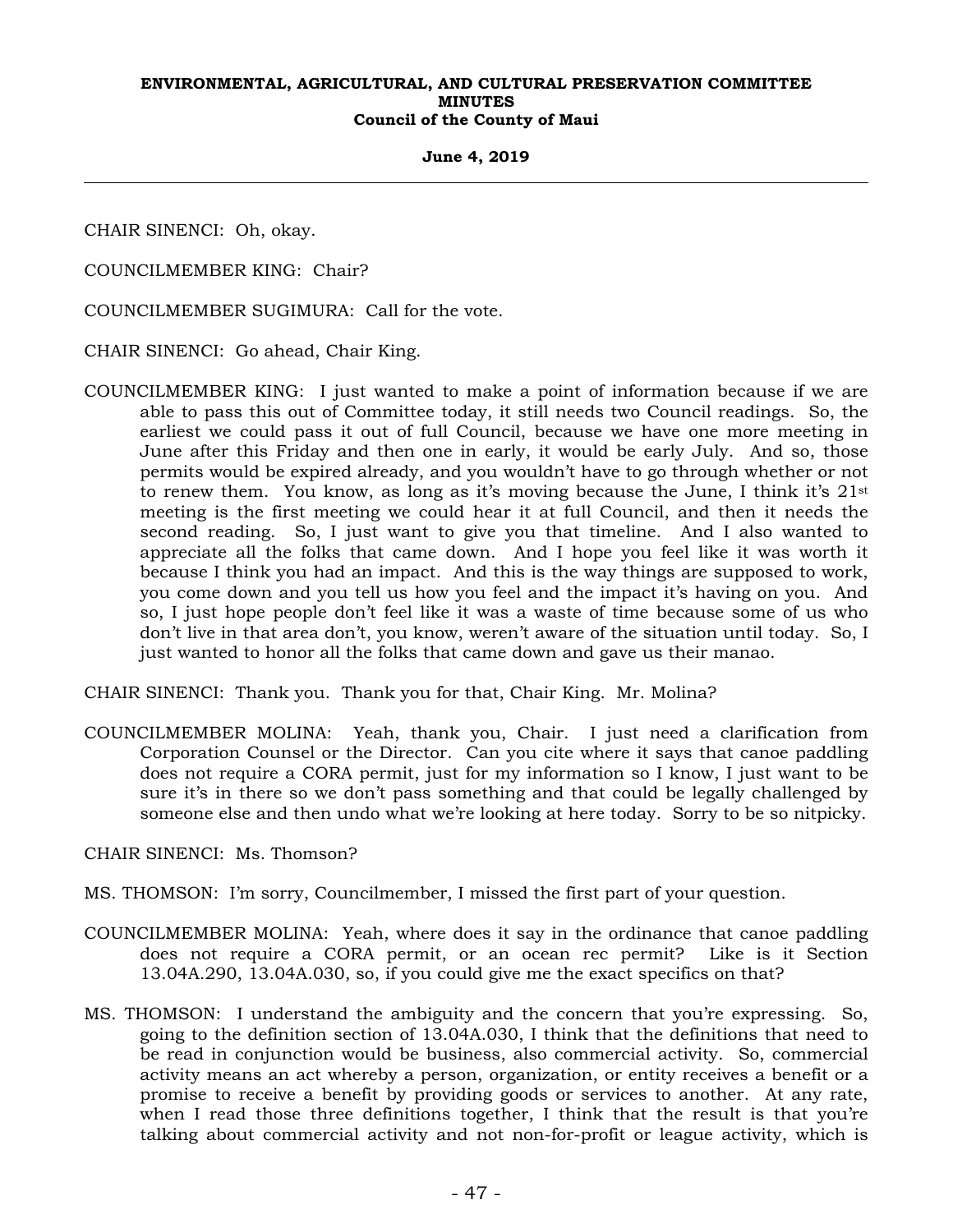#### **June 4, 2019**

permitted under a different type of Parks permit, a general permit is what I understand.

COUNCILMEMBER MOLINA: Yeah, my question, concern about ambiguity again, you could have a lawyer from the other side say hey, you know, it's not specifically saying that. So, we could potentially be challenged, which is why I brought up the proposal to maybe add language to this to strengthen it if our goal is again to exempt Hawaiian canoe outriggers from this bill. So, should we consider a language because again, because of the ambiguity and, you know, people look at laws differently, and then maybe I'm just concerned, an argument could be made on the other side which could be legitimate, which is why I think we should really consider additional language to strengthen it so…

CHAIR SINENCI: Ms. Thomson?

- MS. THOMSON: Chair, so, what I'd recommend on that is, you know, we have the bill that's before us today, which is adding one site to the prohibited list. But I agree with you that we should take a closer look at the definitions section and see if there's any ambiguity there that we need to clear up and probably come back fairly quickly with another bill.
- COUNCILMEMBER MOLINA: Okay. Thank you. Thank you, Chair.
- CHAIR SINENCI: Thank you. Ms. Paltin?
- COUNCILMEMBER PALTIN: Yeah, I agree. And maybe it's something that we need to go back to the community about. But I think part of the difference, whether it's a nonprofit or not, I, it's my perception, and I might be wrong and I'm sure my community will let me know, but I don't think they want, I mean, Hawaii outrigger canoes to be entirely exempted because I believe there's not a desire that we take tourists out on canoes for money, it's for like the local community. As one of the testifiers said, there is a place on Kaanapali where you can take the tourists out for money. So, it's more about, you know, building community, learning the culture, strengthening the community than just solely about canoe racing. It's more of a like a not for profit kind of thing, not…you paddle canoe because you love it over there at canoe beach. If you want to make money off taking tourists on canoes, you can, there's other places to do that. And so, I mean, it's not just exempting Hawaiian outrigger canoes, it's taking out the profit part about it. Like, if you're going to paddle canoe at Canoe Beach, it's 'cause, it's because you want to perpetuate the culture or you love it, not just Hawaiian canoe, outrigger canoes can make money by taking tourists out. And one other, I just wanted to ask if the current CORA permit holders for Hanakao`o Beach Park have CORA permits for other locations currently.

CHAIR SINENCI: Ms. Almeida?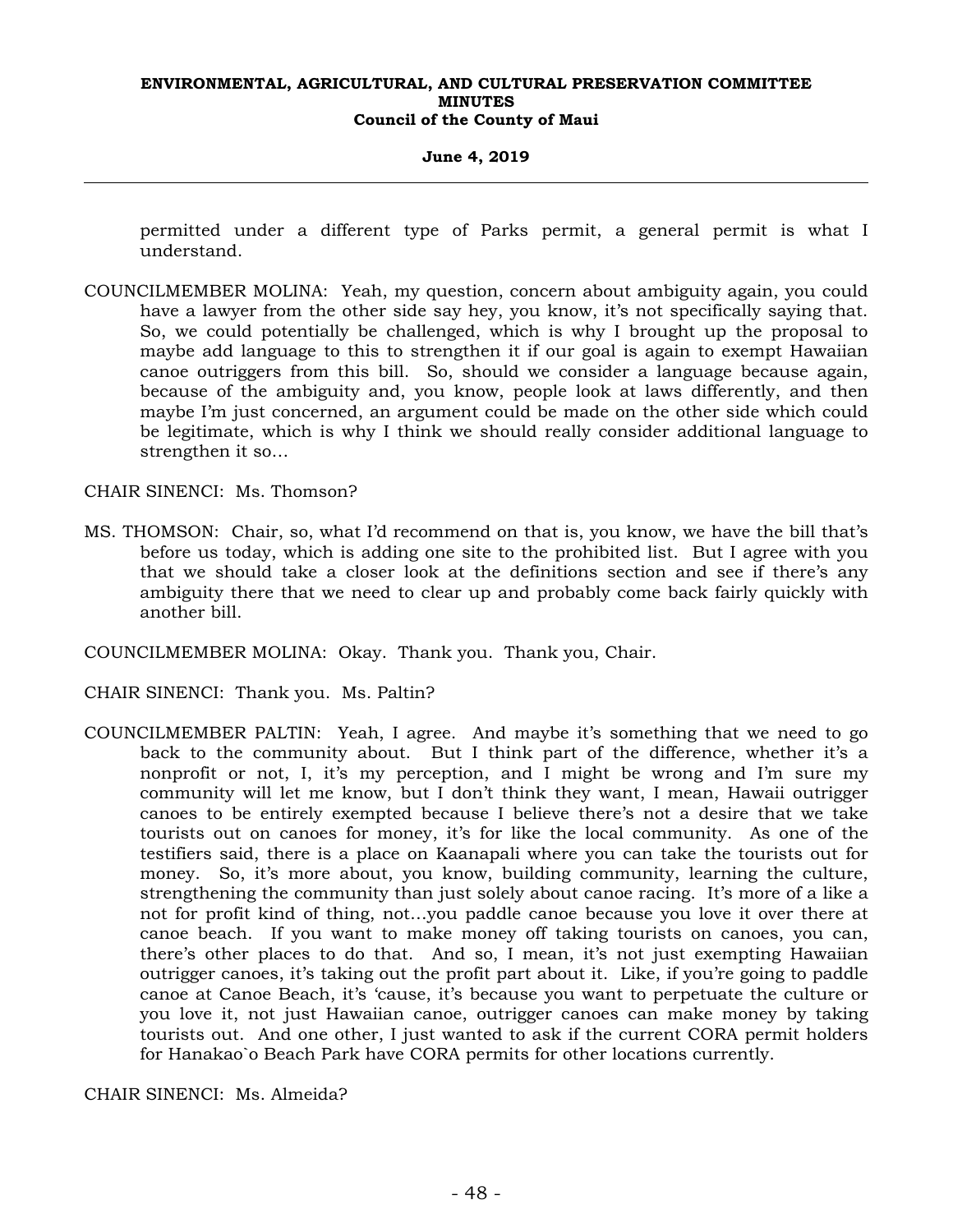#### **June 4, 2019**

- MS. ALMEIDA: Chair, we'd have to go verify. It's my understanding that I believe they all do, but I'd have to verify and confirm.
- COUNCILMEMBER PALTIN: They have permits for other locations?

MS. ALMEIDA: Other locations, yes.

COUNCILMEMBER PALTIN: Okay. Thank you.

CHAIR SINENCI: Okay. Any other questions, Members? Chair will entertain a recess for some housekeeping and just for a couple minutes. No objections, if there are no objections?

COUNCILMEMBERS VOICED NO OBJECTIONS.

CHAIR SINENCI: Okay. EACP is in recess. Thank you. *. . .(gavel). . .* 

**RECESS: 4:09 p.m. RECONVENE: 4:18 p.m.** 

CHAIR SINENCI: *. . .(gavel). . .* Will the EACP meeting of June 4th please come back to order? And we were just, the Chair would like the ask the, what is the purview of this board? Any suggestions?

COUNCILMEMBER KING: Chair?

COUNCILMEMBER LEE: To pass this bill on first reading --

COUNCILMEMBER SUGIMURA: Yeah.

COUNCILMEMBER LEE: --out of Committee.

CHAIR SINENCI: Okay. Members, the Chair will entertain a motion to recommend passage of the proposed bill entitled, A Bill for an Ordinance Amending Section 13.04A.290, Maui County Code, to Prohibit Commercial Ocean Recreational Activity on Hanakao`o Beach Park; on first reading; incorporating any revisions made by the Committee today, and non-substantive revisions; and the filing of County Communication 19- 195.

COUNCILMEMBER PALTIN: So moved.

COUNCILMEMBER SUGIMURA: Second.

CHAIR SINENCI: Moved by Member Paltin, seconded by Sugimura.

COUNCILMEMBER KING: Chair?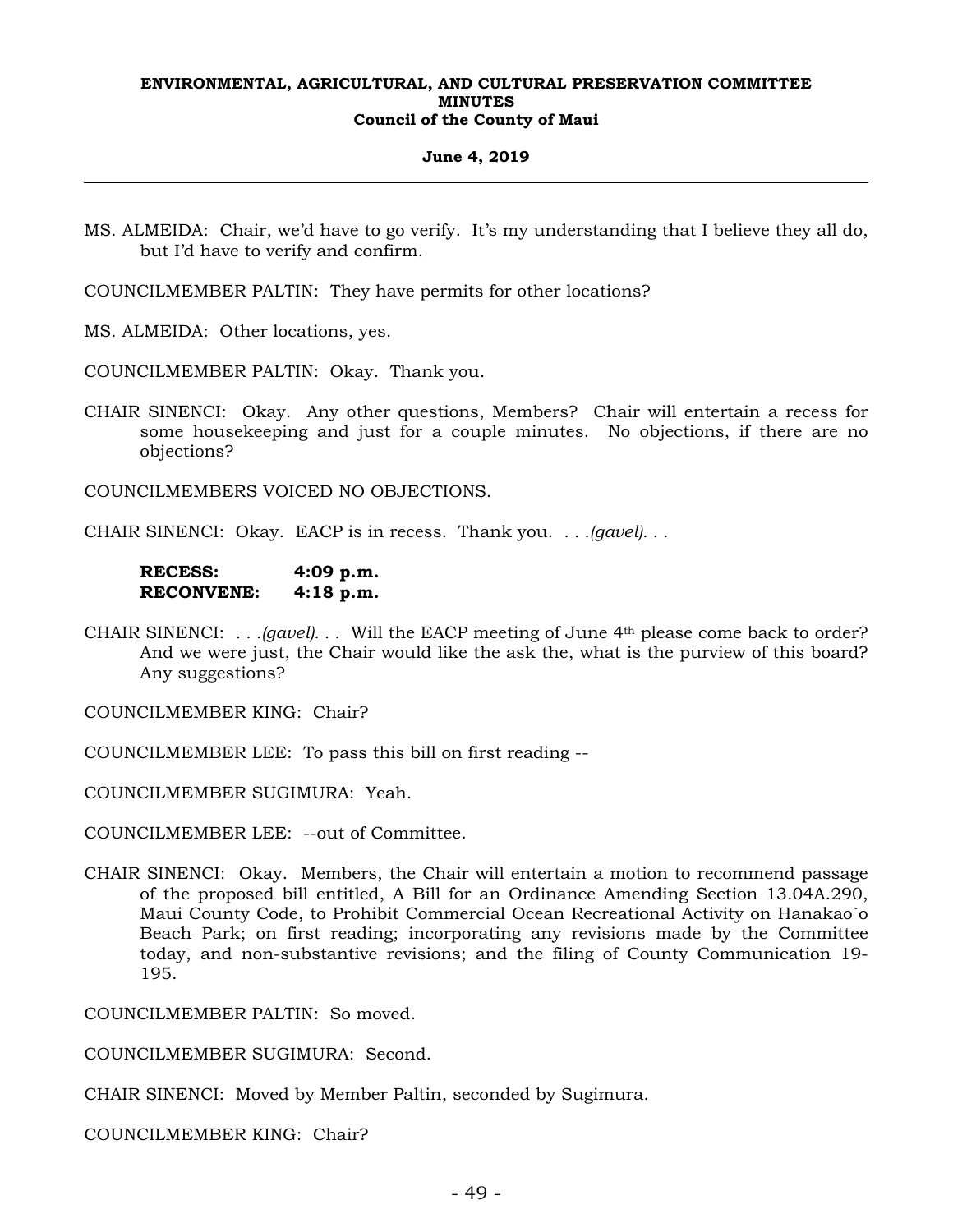#### **June 4, 2019**

CHAIR SINENCI: Discussion on the motion?

COUNCILMEMBER KING: Chair? Chair?

CHAIR SINENCI: Chair King?

COUNCILMEMBER KING: I would like to propose an amendment to the motion so that it would read, commercial ocean recreational activity, comma, or commercial ocean recreational activity requiring a permit under Subsection 13.04A.300(A) is prohibited at Baldwin Beach Park, et cetera, et cetera. So, that would give the distinction of any activity not requiring a CORA permit to be permitted there.

COUNCILMEMBER LEE: Second.

- COUNCILMEMBER SUGIMURA: You meant Hanakao`o Beach Park right, I think, did I hear you say Baldwin?
- COUNCILMEMBER KING: Well, that's how it starts out, and then it goes through the whole list. So, we would, it would continue on the same as it was before. Hanakao`o is at the end of it. So, it's part of, it's an amendment to the original motion that includes Hanakao`o.

COUNCILMEMBER SUGIMURA: Oh, I see, you're putting it in that paragraph.

COUNCILMEMBER KING: Right, this is the language that was suggested by --

CHAIR SINENCI: Okay. So, we have an --

COUNCILMEMBER KING: --Council Services.

CHAIR SINENCI: --amendment to the bill inserting the language under 13.04A.290 under Prohibitions, commercial ocean recreational activity requiring --

COUNCILMEMBER KING: A permit under sub…

- CHAIR SINENCI: --a permit under Subsection 13.04A.300(A), and seconded by Member Lee. Any discussion?
- COUNCILMEMBER KING: I think we, Chair, I think that we've discussed this, and the language came from our Council Services to clarify that this, the prohibitions apply to anything that doesn't require the permit. And since the canoe clubs have not required a CORA permit, they would not be affected by this prohibition.

CHAIR SINENCI: Member Molina?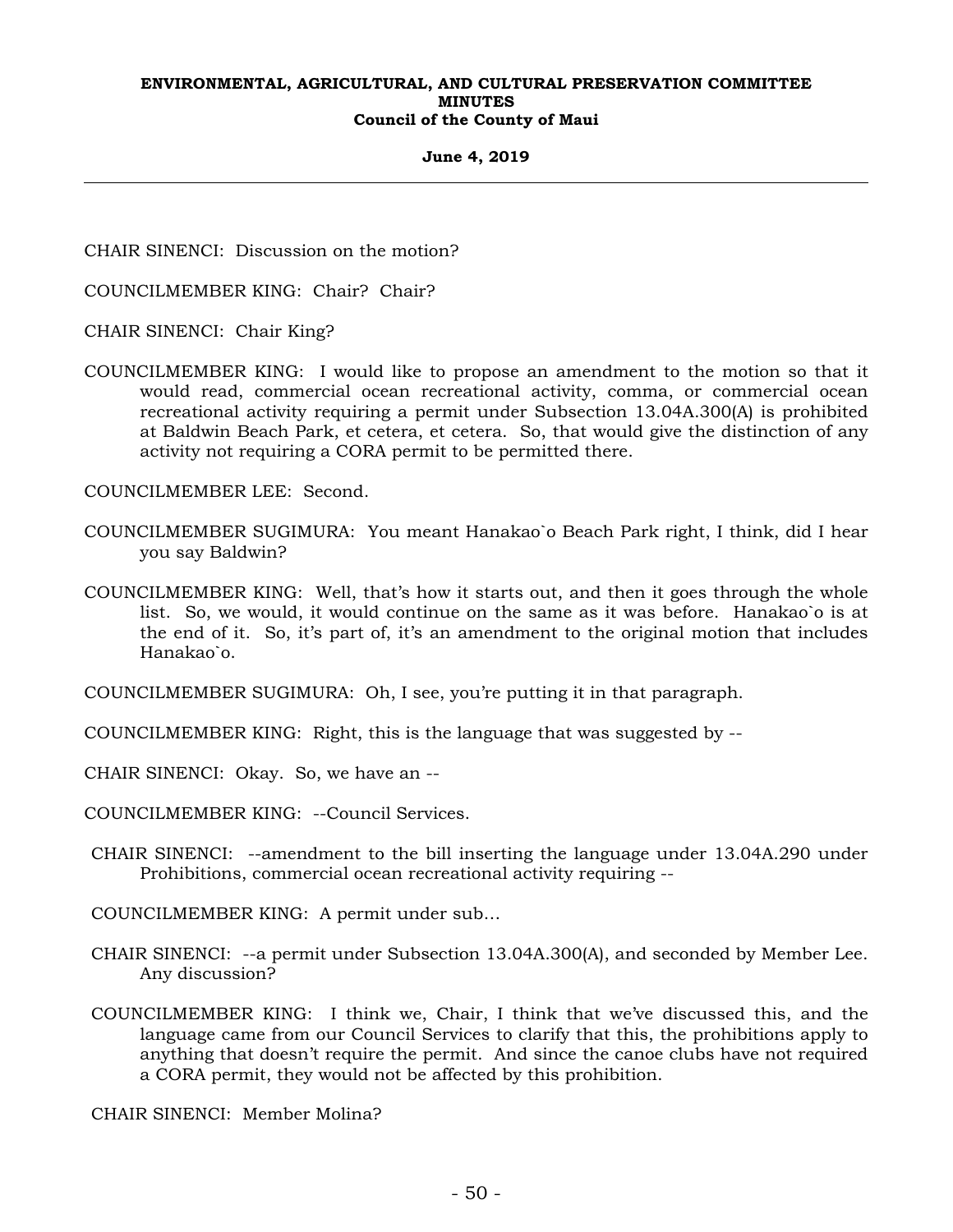#### **June 4, 2019**

- COUNCILMEMBER MOLINA: Mr. Chair, yeah, I guess I could support this. But again, I wanted to throw out language that I had planned on proposing initially to possibly further close up any potential loopholes that could be challenged legally by, you know, by the other side 'cause we want to, if the goal of this Committee is to ensure that our Hawaiian canoe clubs, outrigger clubs are exempted from this prohibition. I just want to make sure. So, at the appropriate time I'll throw out my proposal. And if the Members want to support it fine, if not, so be it. But I, it's just my concern. I'd rather be, play it overly safe than risk any potential loopholes to make sure that this bill is super clean.
- CHAIR SINENCI: So noted. We still need to pass two, out of two Council meetings. So, duly noted. Member Paltin?
- COUNCILMEMBER PALTIN: Thank you, Chair. I just wanted to mention too, or discuss that I hope that this is just a first step in a broader discussion of what it means to be a culturally designated park and, you know, to maybe aspire to the same type of lease that Hawaiian Canoe Club and the other canoe clubs at Hoaloha Park have and maybe not exactly the same as we're unique on the west side, but just to get that process started. I think it, that the Administration probably sees that there's a desire to work together towards that end and, you know, at that time, we can, you know, kind of hone in on what the designation looks like, what it means, the definition, and hopefully if there is any unintended consequences or loopholes, they can be addressed during that process.
- CHAIR SINENCI: Thank you. Thank you, Member Paltin. Member Sugimura?
- COUNCILMEMBER SUGIMURA: I would like to hear what Member Molina had suggested or is trying to suggest.
- CHAIR SINENCI: We have an amendment on the floor.
- COUNCILMEMBER KING: We have an amendment on the floor.
- COUNCILMEMBER MOLINA: Mr. Chair, maybe we can take the, take action on Chairman King's amendment, and then I could throw out the language for a possible --
- COUNCILMEMBER SUGIMURA: Okay. So, it wouldn't…
- COUNCILMEMBER MOLINA: --amendment to the amended to the amended --
- COUNCILMEMBER SUGIMURA: Okay. It wouldn't be in conflict then? Okay.
- COUNCILMEMBER MOLINA: --legislation. Yeah.

COUNCILMEMBER SUGIMURA: Thank you.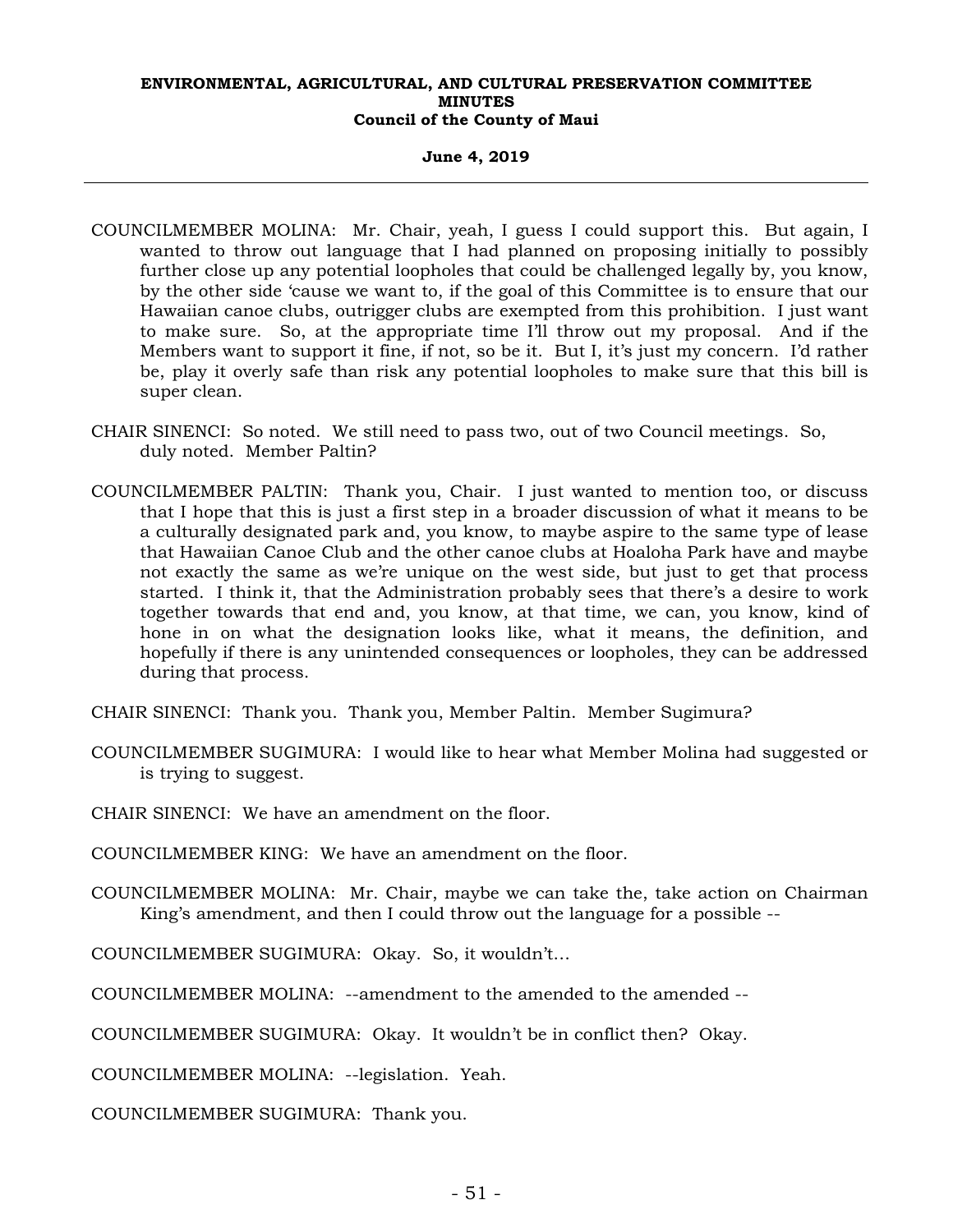#### **June 4, 2019**

CHAIR SINENCI: Okay. So, I'll call for the vote.

COUNCILMEMBER SUGIMURA: Okay. Let's vote.

CHAIR SINENCI: All in favor with the amendment to include language under 13.04A.290 Prohibitions to include requiring a permit under subsection 13.04A.300(A). All in favor say "aye."

COUNCILMEMBERS VOICED AYE.

CHAIR SINENCI: Any opposed?

| VOTE:          | <b>AYES:</b>    | Chair<br>Sinenci,<br>Councilmembers King, Lee, Molina, Paltin, and<br>Sugimura. |  |  | <b>Vice-Chair</b> | Kama, |  |  |
|----------------|-----------------|---------------------------------------------------------------------------------|--|--|-------------------|-------|--|--|
|                | <b>NOES:</b>    | None.                                                                           |  |  |                   |       |  |  |
|                | <b>ABSTAIN:</b> | None.                                                                           |  |  |                   |       |  |  |
|                | <b>ABSENT:</b>  | None.                                                                           |  |  |                   |       |  |  |
|                | EXC.            | None.                                                                           |  |  |                   |       |  |  |
| <b>ACTION:</b> |                 | AMENDMENT APPROVED.                                                             |  |  |                   |       |  |  |

CHAIR SINENCI: So, it's seven "ayes," zero "noes." The amendment passes.

COUNCILMEMBER MOLINA: Mr. Chair, I would like to make a motion to amend the amended proposal. Under Prohibitions Section 13.04A.290, I would like this language to be considered by this body and it shall read as follows, this restriction shall not apply to sanctioned Maui County Hawaiian canoe associations or any Hawaiian canoe racing association canoe clubs at Hanakao`o Beach Park.

CHAIR SINENCI: Is there a second?

COUNCILMEMBER SUGIMURA: Second.

CHAIR SINENCI: Motion by Member Molina, seconded by Member Sugimura. Discussion?

COUNCILMEMBER MOLINA: Mr. Chairman, if I could just maybe ask for Corporation Counsel's, or the Parks Director's comments on this. I'm, maybe the previous amendment may cover this concern that I have. So, I'd like to get comment if, at your discretion, Mr. Chair.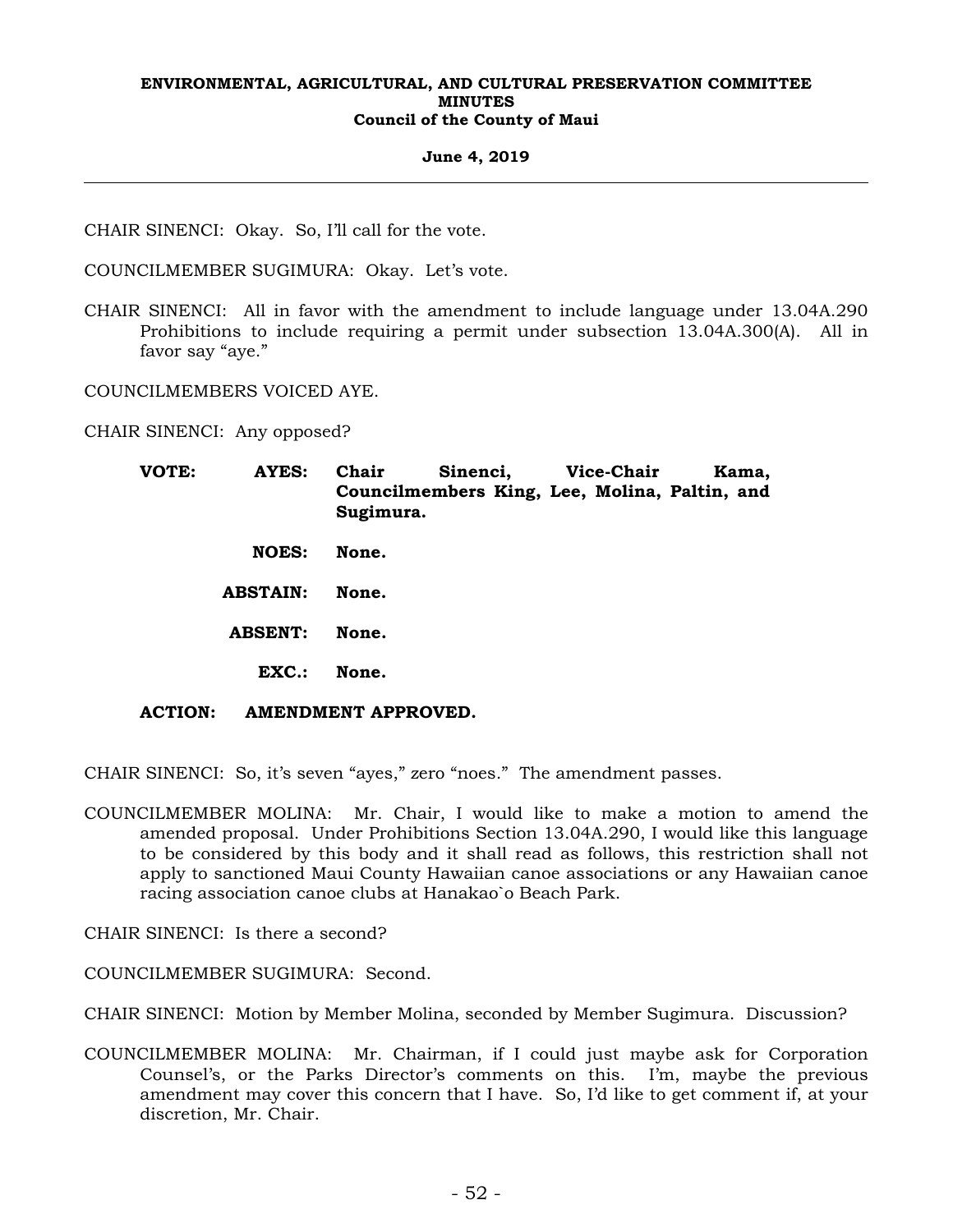#### **June 4, 2019**

CHAIR SINENCI: Ms. Thomson?

- MS. THOMSON: Thank you, Chair. My concern with adding that language in there is that I'm not aware of what those terms actually would mean, you know, if we're actually including or excluding groups unintentionally. So, my recommendation would be to take a harder look at that before passing it. I think that there are a couple other definitions in this Section 13.04A that probably need some work. And so, maybe we can take a look at that, you know, sooner than later.
- COUNCILMEMBER MOLINA: Okay. Thank you, Chairman. So, I guess basically what I'm reading from you, Ms. Thomson, is maybe at a future meeting we can further amend this ordinance. So, for today's sake, pass this ordinance out as amended, and then in the future come back to this and maybe tighten up furthermore with language such as this. Am I reading this correctly?
- MS. THOMSON: Yes, that'd be my recommendation.
- COUNCILMEMBER MOLINA: Alright, thank you. Thank you, Chair.
- CHAIR SINENCI: Are you withdrawing your motion?
- COUNCILMEMBER MOLINA: So, yeah, for today's sake I guess I will withdraw the proposed amendment and of course, we still, if I'm correct, we'll, assuming it passes out of Committee today, we'll need to have two more meetings at the Council level for this. So, and at that point along the way if any concerns are brought up along the way, then maybe we could consider something like this at the Council level, so. But thank you for letting me have my say on this.

COUNCILMEMBER SUGIMURA: I withdraw my second.

CHAIR SINENCI: Thank you, Mr. Molina. So, we have the main motion with amendments, yeah? Do I need to…

COUNCILMEMBER KING: Call for the question.

CHAIR SINENCI: Okay. All in favor say "aye."

COUNCILMEMBERS VOICED AYE.

CHAIR SINENCI: Opposed?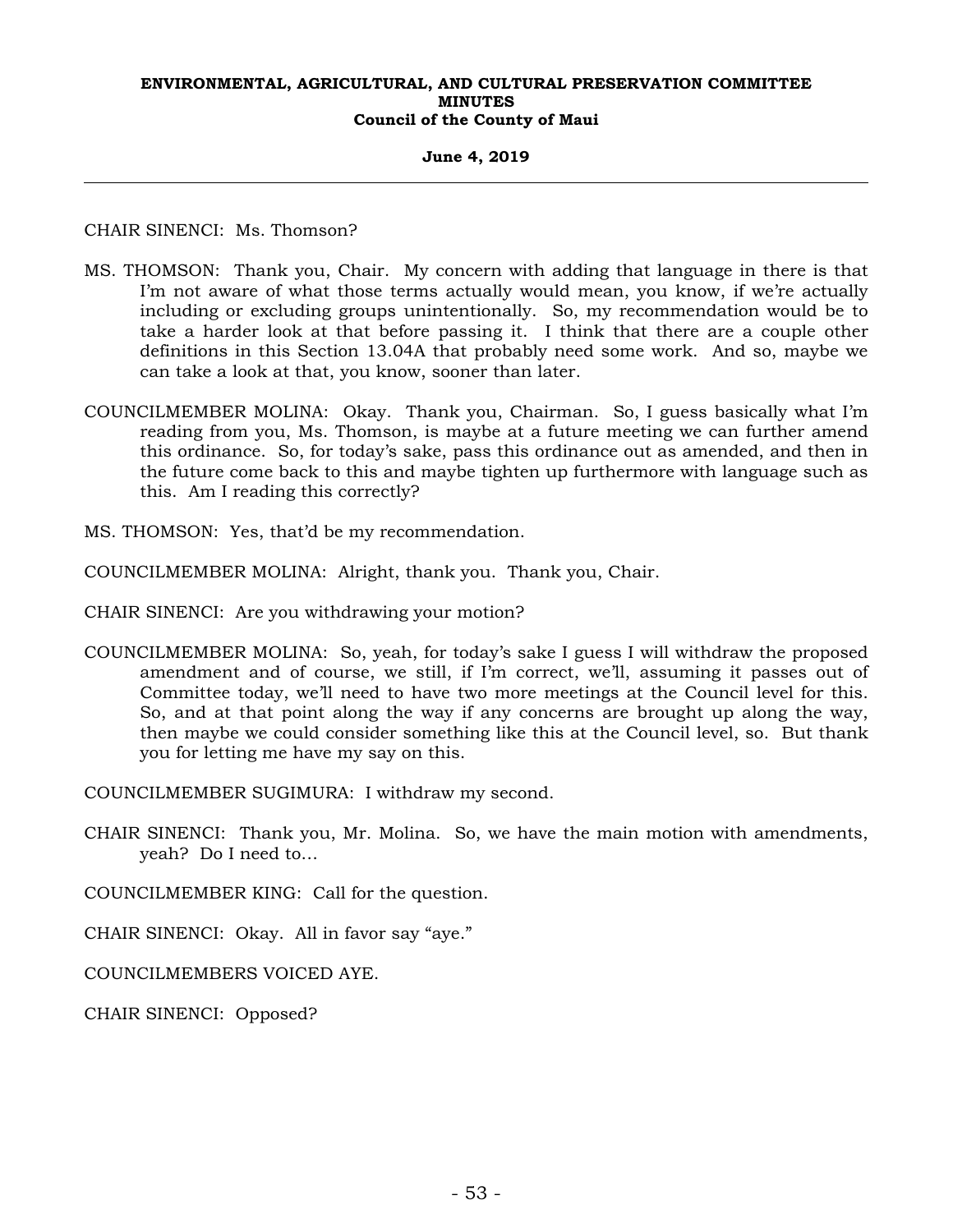**June 4, 2019** 

| VOTE: | AYES:                 | Chair<br>Sugimura. | Sinenci, Vice-Chair<br>Councilmembers King, Lee, Molina, Paltin, and |  | Kama, |
|-------|-----------------------|--------------------|----------------------------------------------------------------------|--|-------|
|       | <b>NOES:</b>          | None.              |                                                                      |  |       |
|       | <b>ABSTAIN:</b>       | None.              |                                                                      |  |       |
|       | <b>ABSENT:</b>        | None.              |                                                                      |  |       |
|       | EXC.                  | None.              |                                                                      |  |       |
|       | <b>MOTION PASSES.</b> |                    |                                                                      |  |       |

# **ACTION: FIRST READING of revised proposed bill and FILING of**

CHAIR SINENCI: Motion passes, seven "ayes," zero "noes." Thank you, Members.

# **EACP-28 CULTURAL DESIGNATION FOR HANAKAO`O BEACH PARK (MISC)**

CHAIR SINENCI: Members, we have a second item, the Cultural Designation for Hanakao`o Beach Park. And the Committee had received a miscellaneous communication dated May 21, 2019, transmitting the matter relating to a cultural designation for Hanakao`o Beach Park. Because this subject was referred to the Council through the FY 2020 Budget Committee Report, the Chair will open the floor for any questions from the Members on the issue of the departments, on this issue for the departments. Is there any questions?

VICE-CHAIR KAMA: Chair? I have a question. So --

**communication.** 

CHAIR SINENCI: Member Kama?

VICE-CHAIR KAMA: --what does it mean to be a cultural designated area?

CHAIR SINENCI: Ms. Peters?

MS. PETERS: Chair, thank you, Member Kama. And that's a good question. So, what we are proposing to do is work with the community and the clubs in coming up with that plan and what it would mean to be designated, and also in working with them in getting similar to what the Hawaiian Canoe Club, or Na Kai Ewalu, or Laeula at Kanaha is a lease agreement, or license to occupy so that we can all, or we can all be working together for the betterment of the community.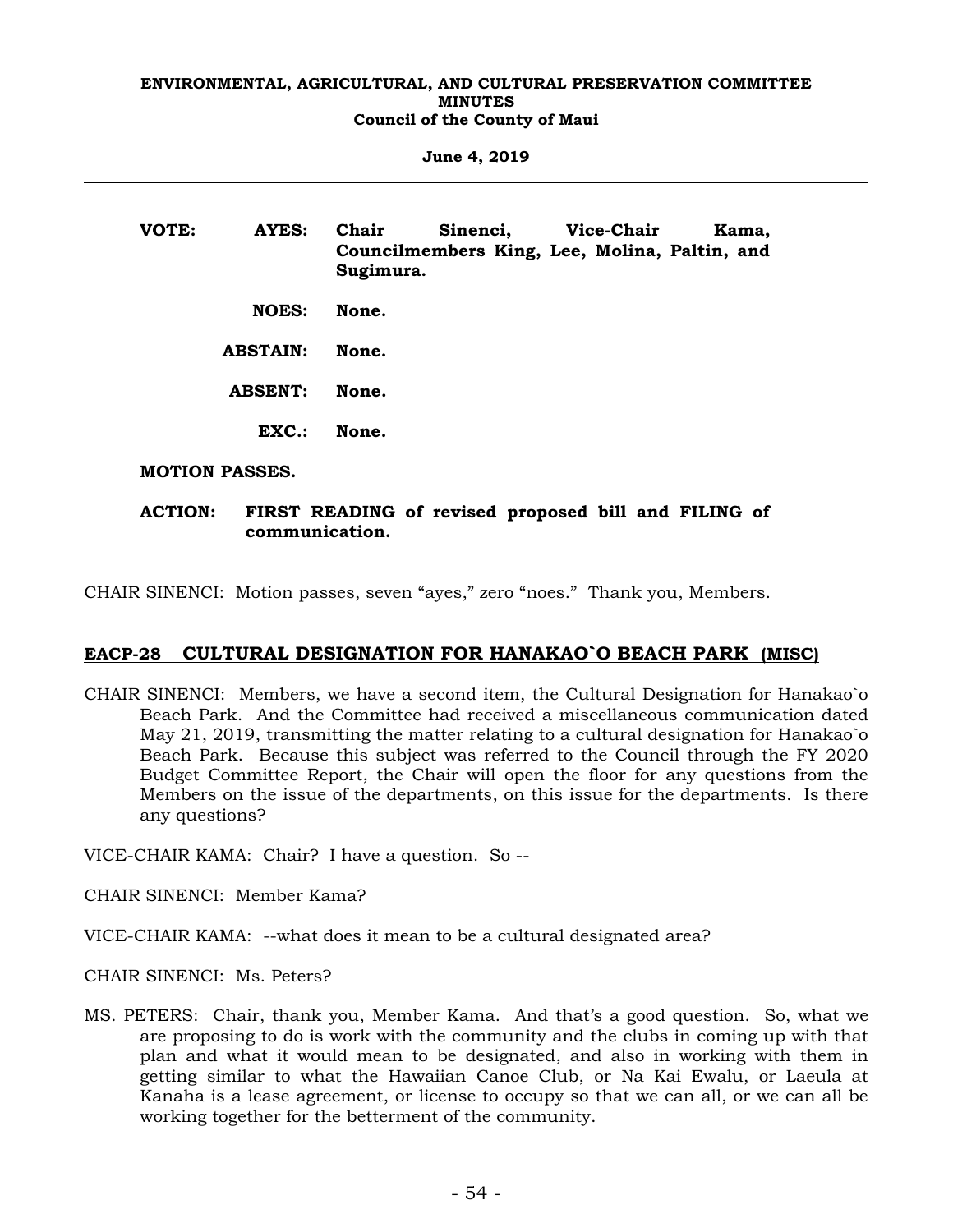#### **June 4, 2019**

VICE-CHAIR KAMA: So, does that include a hale?

CHAIR SINENCI: Ms. Peters?

COUNCILMEMBER PALTIN: Point of information. Canoe Beach has three hale and one canoe storage already. So, just kind of, you know, formalizing the arrangement that was only word of mouth in previous decades.

CHAIR SINENCI: Ms. Peters?

- MS. PETERS: Chair, yeah, so, I would just like to reiterate that that is what we would like to do. So, taking that, you know, gentleman's agreement, or that handshake that was done years back when the hales were constructed, and making it more formalized so that it is an agreement between the County and the canoe clubs, and that we can work together like we do with the other entities at the other beach parks.
- VICE-CHAIR KAMA: So, what we're doing is we're institutionalizing it? Okay. Legitimizing it? Okay. I get it. Thank you. Thank you, Chair.

CHAIR SINENCI: Ms. Thomson, did you have something to say?

MS. THOMSON: Just on the subject of designating this site as a cultural site, so this body, the Committee could request that the Cultural Resources Commission take up the item and offer you its, you know, advice in terms of either designating it or coming up with a definition for what is a cultural park. So, if there's some advice or information that CRC could provide you, you could also consider that route.

CHAIR SINENCI: Thank you, Ms. Thomson. Mr. Molina?

COUNCILMEMBER MOLINA: Yeah, Mr. Chair, just I would say I agree with Corporation Counsel because sometimes we do send matters to some of our boards and commissions for additional opinions and advisories. So, for me, I think maybe its best we at least get the thoughts and insight of the Cultural Resources Commission, that's why they're there to look at issues, historical issues and cultural issues. So, I would have no objections to sending the matter to the Cultural Resources Commission, get their comments, once their done with their comments it comes back to Committee and then we can vote on the matter at that point. Thank you.

CHAIR SINENCI: Thank you, Mr. Molina. Ms. Paltin?

COUNCILMEMBER PALTIN: I think that's a good idea. But also, just not limit it to us and the Cultural Resources Commission, also the work that the Department and the community and clubs do as well before it comes back to us.

CHAIR SINENCI: Ms. Peters?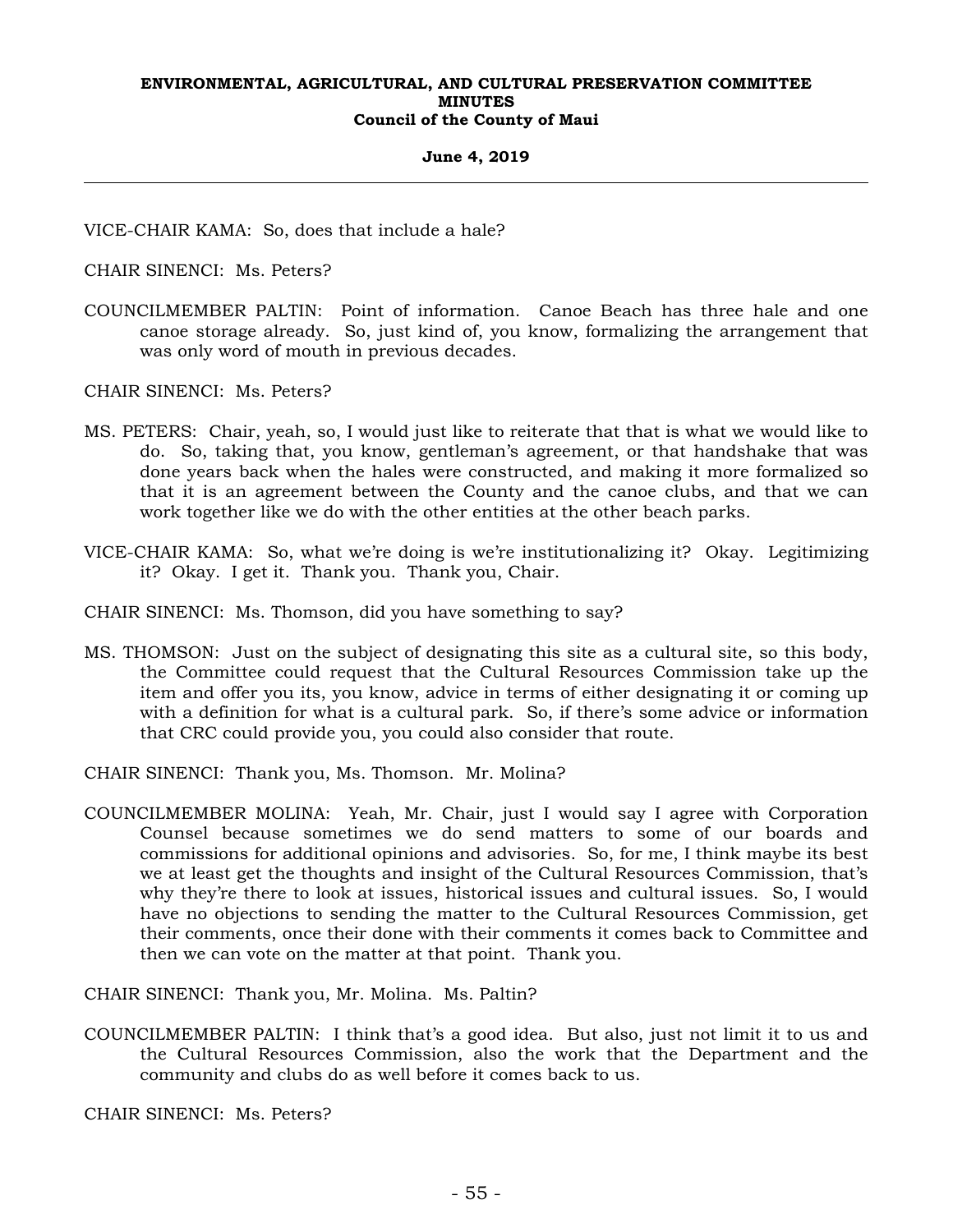#### **June 4, 2019**

- MS. PETERS: Chair, yes, I would agree. And I think the Cultural Resources Commission is a good venue to vet everybody's ideas and bring together a better vision of what we want, how we want to define it.
- COUNCILMEMBER PALTIN: Procedural question. Would you work with the canoe clubs and the community first to come up with like an idea of what they're thinking and then go to the Cultural Resources Commission or go to the Cultural Resources Commission fist and then go to the canoe clubs?
- MS. PETERS: So, we have Annalise from the Cultural Resources Commission, if we could ask her to come down and assist us with that answer?

CHAIR SINENCI: Sure, Annalise?

MS. KEHLER: Hi, good morning, or God, it's like the end of the day, sorry. So, after hearing discussions today I think it would be really important to go to the community first, and then as Director Peters mentioned, use the CRC to kind of vet once we hear ideas from the community.

COUNCILMEMBER PALTIN: Thank you.

CHAIR SINENCI: Thank you, Ms. Kehler. Thank you. So, Members, if there are no objections, I would like to defer this item.

#### **COUNCILMEMBERS VOICED NO OBJECTIONS.**

### **ACTION: DEFER pending further discussion.**

CHAIR SINENCI: Thank you. Thank you for that discussion.

# **EACP-9 SUSTAINABILITY AND RESTORATION OF TRADITIONAL HAWAIIAN FISHPONDS (CC 18-166)**

- CHAIR SINENCI: Members, we did have a final, I see that we've passed our meeting time and I just wanted to check what the purview of this board is. It's for the Sustainability and Restoration of Traditional Hawaiian Fishponds. And we had Mr. Jordan Hart here to just explain a little bit of the fishponds. What would be the purview of this body?
- VICE-CHAIR KAMA: Imua.
- CHAIR SINENCI: Thank you.
- COUNCILMEMBER LEE: We got one imua and one defer.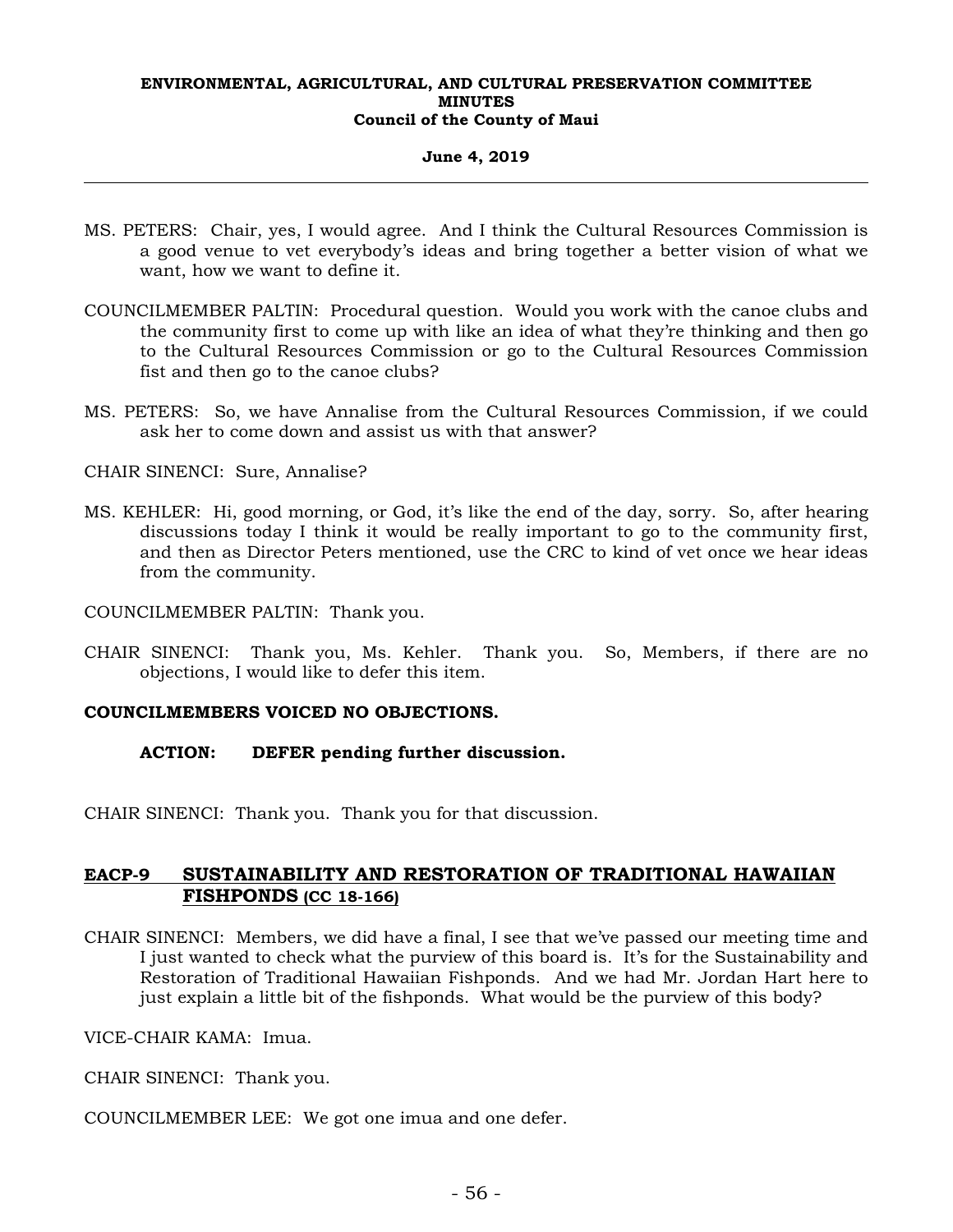#### **June 4, 2019**

CHAIR SINENCI: Anybody else?

- COUNCILMEMBER KING: Chair, was there an intent to kind of have an organized presentation with cultural practitioners?
- CHAIR SINENCI: Yeah, so, really quickly, the Committee is in receipt of County Communication 18-166, from former Councilmember Elle Cochran, relating to the implementation of Section 8-15.3(4) of the Revised Charter of the County of Maui, as amended, as it relates to the sustainability and restoration of traditional Hawaiian fishponds. Some of those concerns that Ms. Cochran brought up back then was about stormwater management of roads and culverts near fishpond areas, continue funding toward fishpond restoration, proper equipment usage, labor, and safety procedures, the increased food production, and possibly establishment of a hatchery, restoration of freshwater springs, and to promote educational programs that foster stewardship and sustainability. Ms. Cochran had sent a letter out on August, I believe August 8 to the Planning Commission…Planning Department, excuse me, just to provide a response to the County's permitting processes. So, today we had a, the Hoala Loko Ia permit application guidebook just for the permitting processes of fishponds. And so, the Planning Department was just here to talk about some of these issues.
- COUNCILMEMBER KING: Okay. 'Cause no, I just wanted to say I do have to leave soon. I would love to have a full, you know, full discussion, a full presentation on, from the Planning Department, but also from some, you know, practitioners and get some opinion of what restoration really means. So, I don't know if we have time to do that full discussion. And I know Mr. Hart is here.
- CHAIR SINENCI: Would the Members prefer to defer this item to a later date? Okay. If there are no objections, I'd like to defer EACP number 9.

## **COUNCILMEMBERS VOICED NO OBJECTIONS.**

#### **ACTION: DEFER.**

CHAIR SINENCI: I did want to thank Mr. Hart for being here, and he's definitely got more information about Hanakao`o now. So, thank you for being here. So, Members, if there are no objections, I think we've covered most of the business today and I'd like to adjourn EACP meeting.

COUNCILMEMBERS VOICED NO OBJECTIONS

CHAIR SINENCI: Okay. Thank you for everyone for being here. Mahalo. The EACP meeting is now adjourned. Thank you. . . . *(gavel)* . . .

#### **ADJOURN: 4:36 p.m.**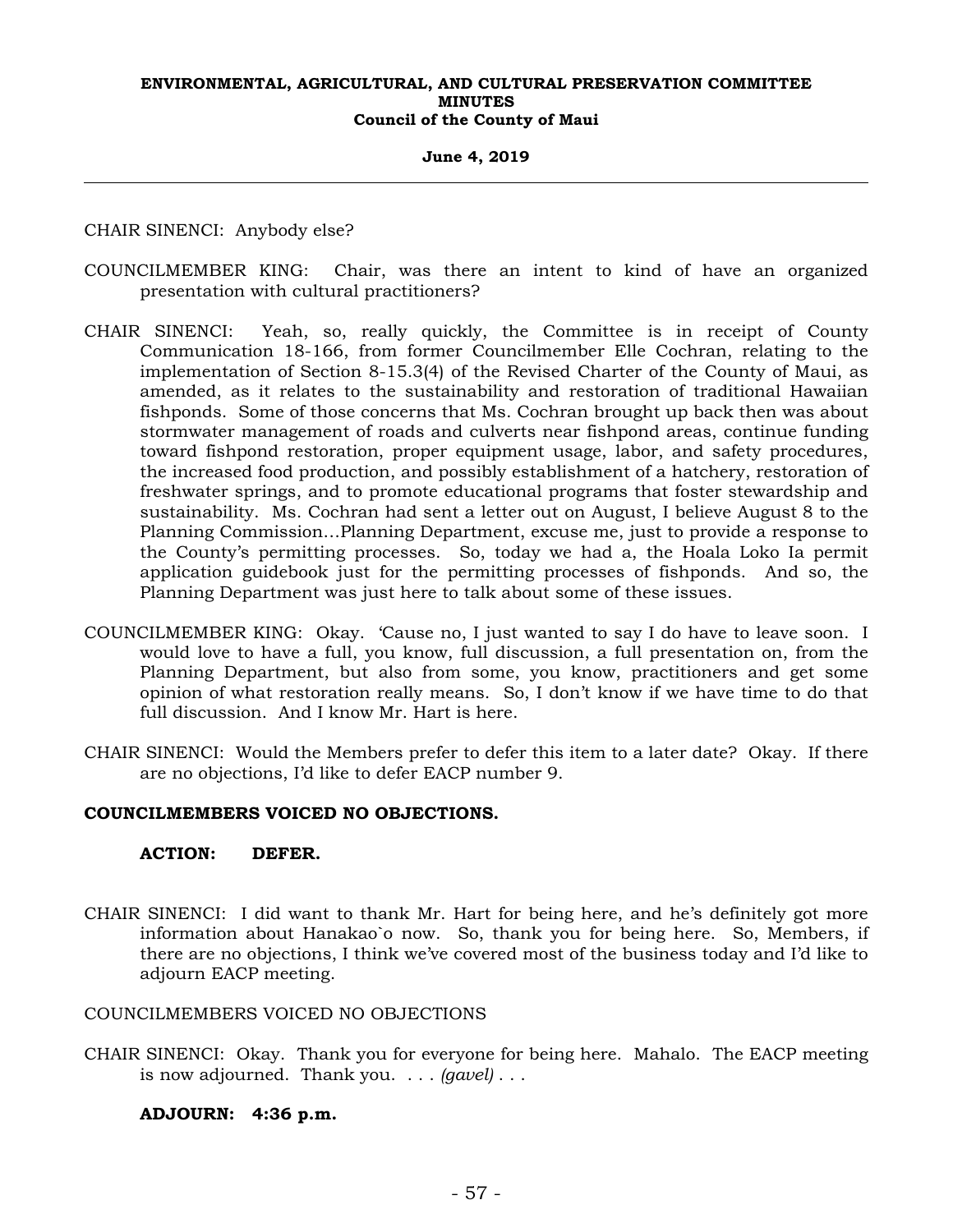June 4, 2019

APPROVED:<br>N. *Seppos* 

SHANE M. SINENCI, Chair Environmental, Agricultural, and Cultural Preservation Committee

eacp:min:190604:mt Transcribed by: Marie Tesoro